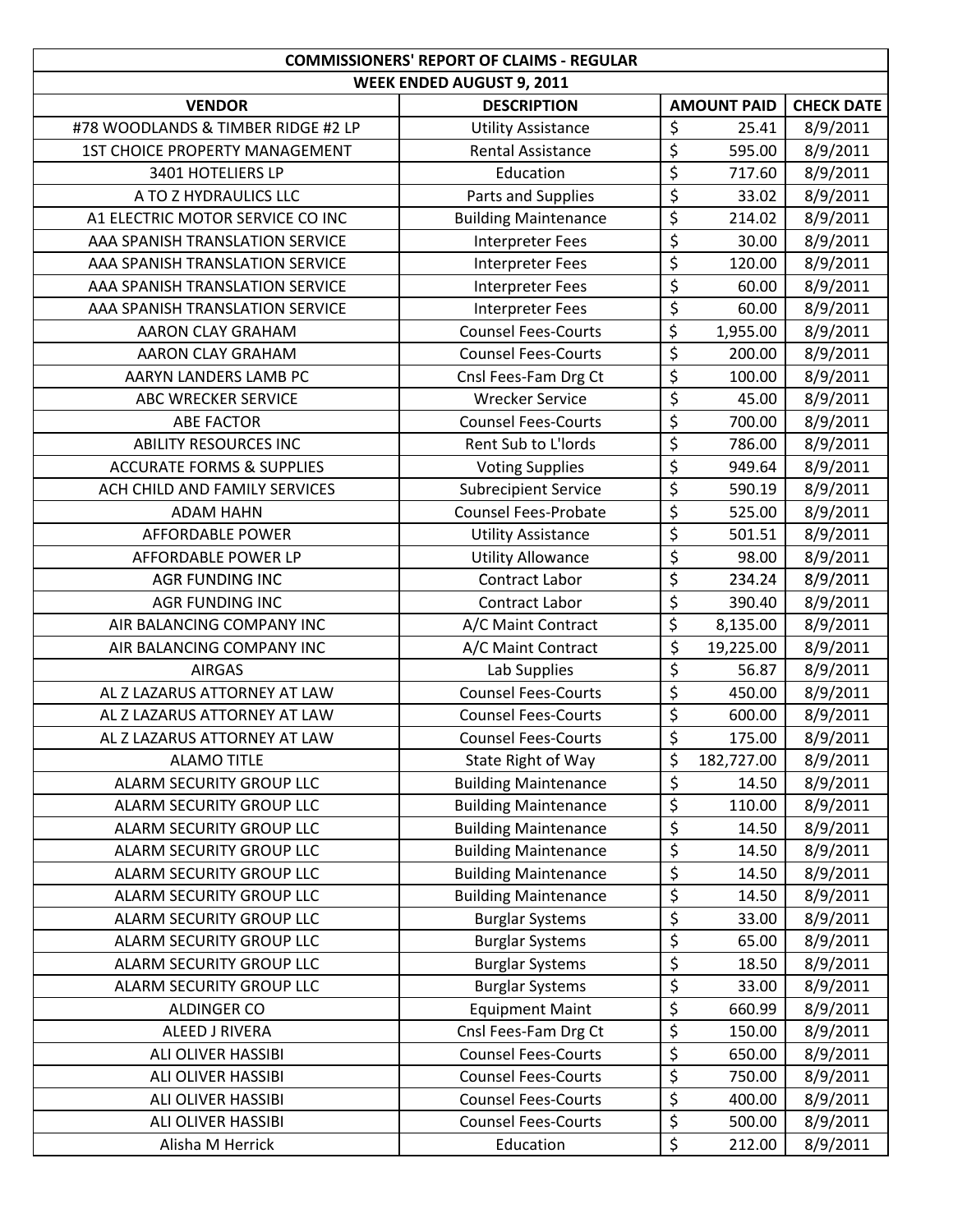| <b>ALL CITIES SERVICE</b>         | <b>Building Maintenance</b> | \$                                  | 111.00    | 8/9/2011 |
|-----------------------------------|-----------------------------|-------------------------------------|-----------|----------|
| ALL CITIES SERVICE                | <b>Building Maintenance</b> | $\overline{\xi}$                    | 344.30    | 8/9/2011 |
| ALLCHEM MANUFACTURING INC         | Parts and Supplies          | \$                                  | 1,163.95  | 8/9/2011 |
| ALLIANCE MEDICAL INC              | <b>Medical Supplies</b>     | \$                                  | 180.70    | 8/9/2011 |
| <b>ALLIED COURT REPORTERS</b>     | <b>Professional Service</b> | \$                                  | 681.12    | 8/9/2011 |
| <b>ALLIED ELECTRONICS</b>         | Parts and Supplies          | \$                                  | 32.32     | 8/9/2011 |
| <b>ALLIED TUBE &amp; CONDUIT</b>  | Posts                       | \$                                  | 2,863.00  | 8/9/2011 |
| <b>ALLTECH ASSOCIATES</b>         | Lab Supplies                | \$                                  | 327.75    | 8/9/2011 |
| <b>ALONTI CAFE &amp; CATERING</b> | <b>County Projects</b>      | \$                                  | 134.63    | 8/9/2011 |
| <b>AMBIT ENERGY LP</b>            | <b>Utility Assistance</b>   | $\overline{\varsigma}$              | 989.49    | 8/9/2011 |
| AMERICAN MESSAGING SERVICES LLC   | Pager / Blackberry          | $\overline{\xi}$                    | 41.95     | 8/9/2011 |
| AMERICAN MESSAGING SERVICES LLC   | Pager / Blackberry          | $\overline{\xi}$                    | 2.50      | 8/9/2011 |
| AMERICAN MESSAGING SERVICES LLC   | Pager / Blackberry          | $\overline{\boldsymbol{\varsigma}}$ | 99.95     | 8/9/2011 |
| AMERICAN MESSAGING SERVICES LLC   | Pager / Blackberry          | $\overline{\xi}$                    | 2.50      | 8/9/2011 |
| AMERICAN MESSAGING SERVICES LLC   | Pager / Blackberry          | $\overline{\xi}$                    | 2.50      | 8/9/2011 |
| AMERICAN MESSAGING SERVICES LLC   | Pager / Blackberry          | $\overline{\xi}$                    | 5.00      | 8/9/2011 |
| AMERICAN MESSAGING SERVICES LLC   | Pager / Blackberry          | \$                                  | 121.50    | 8/9/2011 |
| ANA L ARIRS DE LOEWE              | <b>Rental Assistance</b>    | $\overline{\xi}$                    | 2,550.00  | 8/9/2011 |
| <b>ANGELICA TAYLOR</b>            | Reporter's Records          | \$                                  | 2,056.00  | 8/9/2011 |
| <b>ANN LAWLER</b>                 | <b>Counsel Fees-Courts</b>  | $\overline{\xi}$                    | 250.00    | 8/9/2011 |
| <b>ANN LAWLER</b>                 | <b>Counsel Fees-Courts</b>  | \$                                  | 200.00    | 8/9/2011 |
| <b>ANN LAWLER</b>                 | <b>Counsel Fees-Courts</b>  | $\overline{\xi}$                    | 250.00    | 8/9/2011 |
| <b>ANN LAWLER</b>                 | Counsel Fees - CPS          | $\overline{\xi}$                    | 100.00    | 8/9/2011 |
| ANNA HISCOCK O'DAY                | <b>Interpreter Fees</b>     | \$                                  | 50.00     | 8/9/2011 |
| Annie L Erazo-Olivieri            | Prepaid - Travel            | $\overline{\xi}$                    | 88.00     | 8/9/2011 |
| APAC TEXAS INC                    | Asphalt-Rock/Hot Mix        | $\overline{\xi}$                    | 13,720.50 | 8/9/2011 |
| <b>APAC TEXAS INC</b>             | Asphalt-Rock/Hot Mix        | \$                                  | 488.43    | 8/9/2011 |
| ARAMARK UNIFORM SERVICES INC      | Graphics Inventory          | $\overline{\xi}$                    | 6.00      | 8/9/2011 |
| ARAMARK UNIFORM SERVICES INC      | <b>Custodian Services</b>   | $\overline{\xi}$                    | 62.50     | 8/9/2011 |
| ARAMARK UNIFORM SERVICES INC      | <b>Custodian Services</b>   | \$                                  | 44.00     | 8/9/2011 |
| ARAMARK UNIFORM SERVICES INC      | <b>Custodian Services</b>   | \$                                  | 35.75     | 8/9/2011 |
| ARAMARK UNIFORM SERVICES INC      | <b>Custodian Services</b>   | \$                                  | 27.20     | 8/9/2011 |
| ARAMARK UNIFORM SERVICES INC      | <b>Custodian Services</b>   | $\overline{\xi}$                    | 44.00     | 8/9/2011 |
| ARAMARK UNIFORM SERVICES INC      | <b>Custodian Services</b>   | \$                                  | 4.43      | 8/9/2011 |
| ARAMARK UNIFORM SERVICES INC      | <b>Custodian Services</b>   | $\overline{\mathcal{L}}$            | 5.50      | 8/9/2011 |
| ARAMARK UNIFORM SERVICES INC      | <b>Custodian Services</b>   | $\overline{\mathcal{L}}$            | 42.00     | 8/9/2011 |
| ARAMARK UNIFORM SERVICES INC      | <b>Custodian Services</b>   | \$                                  | 22.50     | 8/9/2011 |
| ARAMARK UNIFORM SERVICES INC      | <b>Equipment Rentals</b>    | \$                                  | 153.80    | 8/9/2011 |
| ARAMARK UNIFORM SERVICES INC      | <b>Building Maintenance</b> | $\overline{\boldsymbol{\varsigma}}$ | 22.75     | 8/9/2011 |
| ARC/ AUSTIN RIBBON & COMPUTER     | <b>Computer Supplies</b>    | \$                                  | 669.54    | 8/9/2011 |
| ARC/ AUSTIN RIBBON & COMPUTER     | Non-Track Equipment         | \$                                  | 602.79    | 8/9/2011 |
| <b>ARLINGTON CAMERA</b>           | <b>Supplies</b>             | $\overline{\xi}$                    | 745.00    | 8/9/2011 |
| <b>ARLINGTON WATER UTILITIES</b>  | Water                       | \$                                  | 227.05    | 8/9/2011 |
| <b>ARLINGTON WATER UTILITIES</b>  | Water                       | \$                                  | 369.73    | 8/9/2011 |
| <b>ARLINGTON WATER UTILITIES</b>  |                             | \$                                  | 1,598.72  | 8/9/2011 |
|                                   | Water                       |                                     |           |          |
| <b>ARLINGTON WATER UTILITIES</b>  | Water                       | \$                                  | 29.05     | 8/9/2011 |
| <b>ARLINGTON WATER UTILITIES</b>  | <b>Utility Assistance</b>   | \$                                  | 258.18    | 8/9/2011 |
| <b>ARLINGTON WATER UTILITIES</b>  | Water                       | $\overline{\xi}$<br>\$              | 29.66     | 8/9/2011 |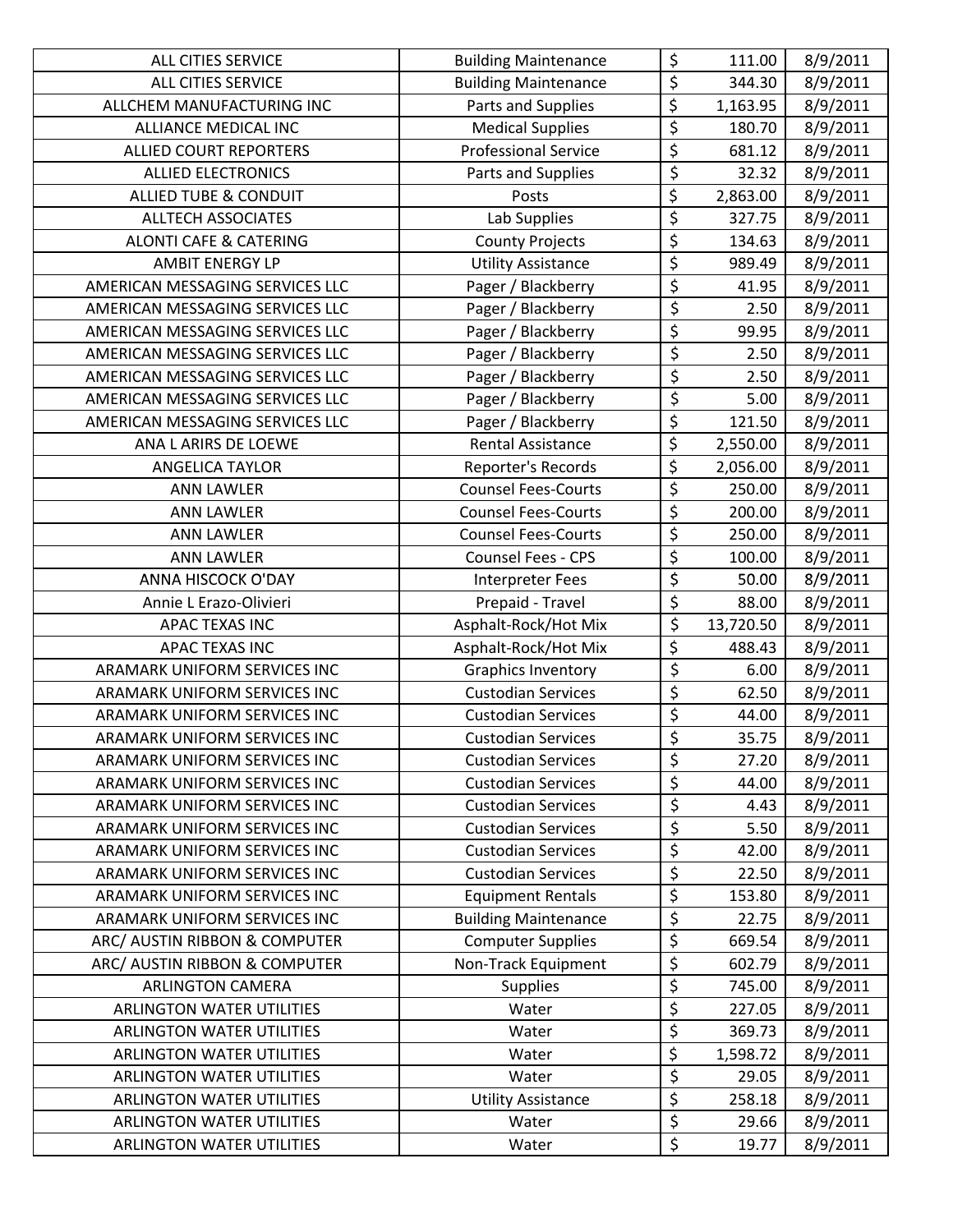| ARTEX AIR COMPANY INC                 | Rent Sub to L'Iords         | \$                                  | 130.00   | 8/9/2011 |
|---------------------------------------|-----------------------------|-------------------------------------|----------|----------|
| <b>ASHLEY BEDILLION</b>               | <b>Restitution Payable</b>  | \$                                  | 11.00    | 8/9/2011 |
| <b>ATMOS ENERGY CORP</b>              | Gas                         | $\overline{\xi}$                    | 37.76    | 8/9/2011 |
| <b>ATMOS ENERGY CORP</b>              | Gas                         | \$                                  | 5.82     | 8/9/2011 |
| <b>ATMOS ENERGY CORP</b>              | Gas                         | $\overline{\xi}$                    | 23.44    | 8/9/2011 |
| <b>ATMOS ENERGY CORP</b>              | Gas                         | $\overline{\xi}$                    | 24.12    | 8/9/2011 |
| <b>ATMOS ENERGY CORP</b>              | <b>Utility Assistance</b>   | $\overline{\boldsymbol{\zeta}}$     | 47.18    | 8/9/2011 |
| <b>ATMOS ENERGY CORP</b>              | <b>Utility Assistance</b>   | \$                                  | 823.71   | 8/9/2011 |
| <b>ATMOS ENERGY CORP</b>              | Gas                         | $\overline{\xi}$                    | 17.13    | 8/9/2011 |
| <b>ATMOS ENERGY CORP</b>              | Gas                         | $\overline{\xi}$                    | 32.98    | 8/9/2011 |
| <b>ATMOS ENERGY CORP</b>              | Gas                         | $\overline{\xi}$                    | 23.00    | 8/9/2011 |
| <b>ATMOS ENERGY CORP</b>              | Gas                         | $\overline{\xi}$                    | 340.10   | 8/9/2011 |
| AUTO-SAN                              | <b>Building Maintenance</b> | $\overline{\xi}$                    | 99.00    | 8/9/2011 |
| AUTO-SAN                              | <b>Building Maintenance</b> | $\overline{\xi}$                    | 57.00    | 8/9/2011 |
| AUTO-SAN                              | <b>Custodian Services</b>   | $\overline{\xi}$                    | 162.00   | 8/9/2011 |
| AVIS RENT A CAR SYSTEM LLC            | Travel                      | \$                                  | 375.17   | 8/9/2011 |
| <b>AVT GROCERY INC</b>                | Food/Hygiene Assist         | $\overline{\boldsymbol{\varsigma}}$ | 30.00    | 8/9/2011 |
| <b>BAILEY &amp; GALYEN</b>            | <b>Counsel Fees-Courts</b>  | $\overline{\xi}$                    | 600.00   | 8/9/2011 |
| <b>BAILEY &amp; GALYEN</b>            | <b>Counsel Fees-Courts</b>  | \$                                  | 200.00   | 8/9/2011 |
| <b>BAKER AND DAMERON LLC</b>          | <b>Counsel Fees-Courts</b>  | \$                                  | 350.00   | 8/9/2011 |
| BAKER AND DAMERON LLC                 | <b>Counsel Fees-Courts</b>  | \$                                  | 100.00   | 8/9/2011 |
| <b>BAKER AND DAMERON LLC</b>          | <b>Counsel Fees-Courts</b>  | \$                                  | 200.00   | 8/9/2011 |
| <b>BALANCE FORENSIC &amp; GENERAL</b> | Psych Exam/Testimony        | \$                                  | 860.00   | 8/9/2011 |
| <b>BALANCE FORENSIC &amp; GENERAL</b> | Psych Exam/Testimony        | \$                                  | 1,960.00 | 8/9/2011 |
| <b>BALANCE FORENSIC &amp; GENERAL</b> | Psych Exam/Testimony        | $\overline{\xi}$                    | 400.00   | 8/9/2011 |
| <b>BALL &amp; HASE PC</b>             | <b>Counsel Fees-Courts</b>  | \$                                  | 1,050.00 | 8/9/2011 |
| <b>BALL &amp; HASE PC</b>             | <b>Counsel Fees-Courts</b>  | \$                                  | 400.00   | 8/9/2011 |
| <b>BALL &amp; HASE PC</b>             | <b>Counsel Fees-Courts</b>  | $\overline{\xi}$                    | 600.00   | 8/9/2011 |
| <b>BANE MACHINERY INC</b>             | Parts and Supplies          | \$                                  | 405.14   | 8/9/2011 |
| <b>BANE MACHINERY INC</b>             | Parts and Supplies          | \$                                  | 869.91   | 8/9/2011 |
| BANKSTON FORD OF SOUTH FORT WORTH     | Central Garage Inv          | $\overline{\xi}$                    | 481.62   | 8/9/2011 |
| BARNEY HOLLAND OIL COMPANY            | Fuel                        | \$                                  | 31.23    | 8/9/2011 |
| BARNEY HOLLAND OIL COMPANY            | Fuel                        | \$                                  | 394.83   | 8/9/2011 |
| BARNEY HOLLAND OIL COMPANY            | Fuel                        | $\overline{\xi}$                    | 455.14   | 8/9/2011 |
| <b>BARRY ALFORD</b>                   | <b>Counsel Fees-Courts</b>  | \$                                  | 1,375.00 | 8/9/2011 |
| <b>BARRY ALFORD</b>                   | <b>Counsel Fees-Courts</b>  | \$                                  | 900.00   | 8/9/2011 |
| <b>BAYTECH SUPPLY INC</b>             | <b>Custodian Supplies</b>   | \$                                  | 223.07   | 8/9/2011 |
| <b>BEN LEONARD PLLC</b>               | <b>Counsel Fees-Courts</b>  | \$                                  | 675.00   | 8/9/2011 |
| <b>BEN LEONARD PLLC</b>               | <b>Counsel Fees-Courts</b>  | \$                                  | 675.00   | 8/9/2011 |
| <b>BERNARD SMITH</b>                  | Clothing                    | \$                                  | 175.05   | 8/9/2011 |
| BIG BROTHERS BIG SISTERS OF NORTH T   | <b>Subrecipient Service</b> | \$                                  | 4,049.07 | 8/9/2011 |
| <b>BIG COUNTRY SUPPLY</b>             | <b>Supplies</b>             | \$                                  | 152.08   | 8/9/2011 |
| <b>BINSWANGER GLASS</b>               | <b>Building Maintenance</b> | \$                                  | 380.00   | 8/9/2011 |
| <b>BIO RAD LABORATORIES INC</b>       | Lab Supplies                | \$                                  | 5,773.59 | 8/9/2011 |
| <b>BLADERUNNER INC</b>                | <b>Equipment Maint</b>      | \$                                  | 87.43    | 8/9/2011 |
| <b>BLAGG TIRE AND SERVICE</b>         | Central Garage Inv          | \$                                  | 1,396.72 | 8/9/2011 |
| <b>BLAKE BURNS</b>                    | <b>Counsel Fees-Courts</b>  | \$                                  | 1,805.00 | 8/9/2011 |
| <b>BOB VAN HOOSE</b>                  | Rent Sub to L'Iords         | \$                                  | 44.00    | 8/9/2011 |
| <b>BOB VAN HOOSE</b>                  | Rent Sub to L'Iords         | \$                                  | 1,841.00 | 8/9/2011 |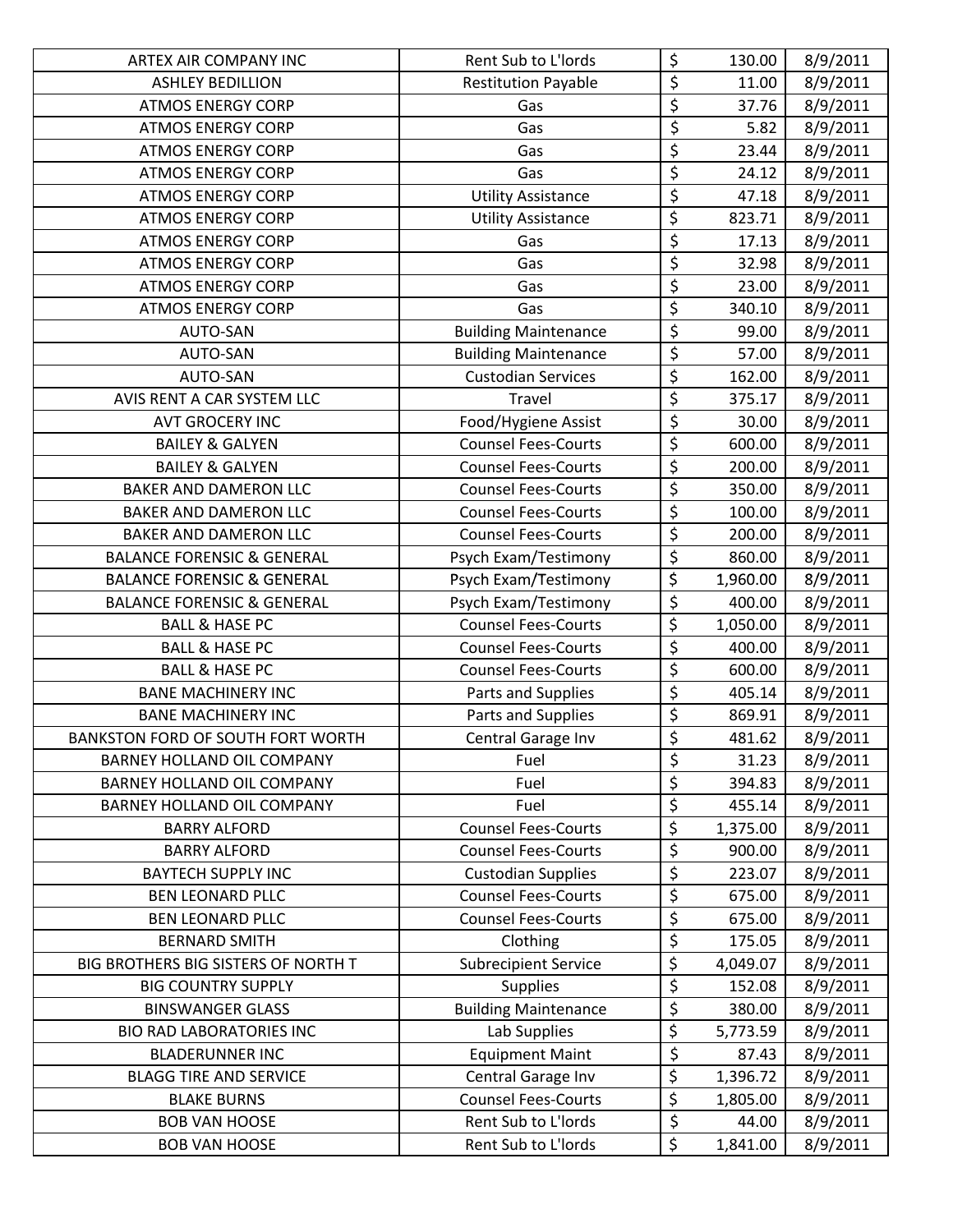| <b>BONNIE C WELLS</b>                         | Investigative               | \$                              | 150.00    | 8/9/2011 |
|-----------------------------------------------|-----------------------------|---------------------------------|-----------|----------|
| <b>BONNIE C WELLS</b>                         | Investigative               | $\overline{\xi}$                | 616.50    | 8/9/2011 |
| <b>BOUNCE ENERGY</b>                          | <b>Utility Assistance</b>   | \$                              | 172.08    | 8/9/2011 |
| <b>BOYD MOONEY</b>                            | Counsel Fees-Juv            | $\overline{\xi}$                | 200.00    | 8/9/2011 |
| <b>BOYS &amp; GIRLS CLUB OF GREATER</b>       | <b>Subrecipient Service</b> | \$                              | 8,660.59  | 8/9/2011 |
| <b>BRADFORD SHAW</b>                          | Counsel Fees - CPS          | \$                              | 100.00    | 8/9/2011 |
| <b>BRANDON LEE MCGEE</b>                      | <b>Counsel Fees-Courts</b>  | $\overline{\mathsf{S}}$         | 800.00    | 8/9/2011 |
| <b>BRANDON LEE MCGEE</b>                      | <b>Counsel Fees-Courts</b>  | $\overline{\xi}$                | 450.00    | 8/9/2011 |
| <b>BRENDA HANSEN</b>                          | <b>Counsel Fees-Courts</b>  | \$                              | 400.00    | 8/9/2011 |
| <b>BRENDA HEIN</b>                            | Reporter's Records          | $\overline{\xi}$                | 31.20     | 8/9/2011 |
| <b>BRENDA R VONJOE</b>                        | <b>Counsel Fees-Courts</b>  | \$                              | 450.00    | 8/9/2011 |
| <b>BRENDA R VONJOE</b>                        | <b>Counsel Fees-Courts</b>  | $\overline{\xi}$                | 350.00    | 8/9/2011 |
| <b>BRENDA R VONJOE</b>                        | <b>Counsel Fees-Courts</b>  | \$                              | 200.00    | 8/9/2011 |
| <b>BRETT BOONE</b>                            | <b>Counsel Fees-Courts</b>  | \$                              | 487.50    | 8/9/2011 |
| <b>BRIAN BURTNETT</b>                         | <b>County Projects</b>      | \$                              | 1,800.00  | 8/9/2011 |
| <b>BRIAN C SIMPSON</b>                        | Counsel Fees - CPS          | \$                              | 200.00    | 8/9/2011 |
| <b>BRIAN E POPE PHD</b>                       | Psych Exam/Testimony        | \$                              | 1,300.00  | 8/9/2011 |
| <b>BRIAN J NEWMAN</b>                         | <b>Counsel Fees-Courts</b>  | $\overline{\varsigma}$          | 100.00    | 8/9/2011 |
| <b>BRIAN J WILLETT</b>                        | <b>Counsel Fees-Courts</b>  | \$                              | 100.00    | 8/9/2011 |
| <b>BRIAN J WILLETT</b>                        | <b>Counsel Fees-Courts</b>  | $\overline{\xi}$                | 100.00    | 8/9/2011 |
| <b>BRIAN SALVANT</b>                          | <b>Counsel Fees-Courts</b>  | $\overline{\boldsymbol{\zeta}}$ | 400.00    | 8/9/2011 |
| <b>BRIAN SALVANT</b>                          | <b>Counsel Fees-Courts</b>  | $\overline{\xi}$                | 175.00    | 8/9/2011 |
| <b>BRIAN WAUGAMAN</b>                         | Clothing                    | $\overline{\xi}$                | 208.60    | 8/9/2011 |
| <b>BRITTAIN AND CRAWFORD</b>                  | <b>Professional Service</b> | $\overline{\boldsymbol{\zeta}}$ | 16,250.00 | 8/9/2011 |
| <b>BROCK REALTORS LLC</b>                     | Rent Sub to L'Iords         | \$                              | 203.00    | 8/9/2011 |
| <b>BROOKE BAKER</b>                           | Counsel Fees - CPS          | $\overline{\xi}$                | 100.00    | 8/9/2011 |
| <b>BROWN PRUITT PETERSON &amp; WAMBSGANSS</b> | Counsel Fees - CPS          | \$                              | 100.00    | 8/9/2011 |
| <b>BRUCE ASHWORTH</b>                         | <b>Counsel Fees-Courts</b>  | $\overline{\varsigma}$          | 400.00    | 8/9/2011 |
| <b>BRUCE ASHWORTH</b>                         | <b>Counsel Fees-Courts</b>  | $\overline{\xi}$                | 2,400.00  | 8/9/2011 |
| BRYANT ANDREWS AND                            | Clothing                    | \$                              | 225.00    | 8/9/2011 |
| BURLESON INDEPENDENT SCHOOL DISTRIC           | <b>Restitution Payable</b>  | $\overline{\xi}$                | 100.00    | 8/9/2011 |
| <b>BVA SCIENTIFIC INC</b>                     | Lab Supplies                | \$                              | 805.81    | 8/9/2011 |
| <b>BVA SCIENTIFIC INC</b>                     | Lab Supplies                | \$                              | 411.06    | 8/9/2011 |
| C.D. HARTNETT CO                              | Kitchen Supplies            | $\boldsymbol{\zeta}$            | 43.74     | 8/9/2011 |
| <b>C.R.'S AUTO REPAIR</b>                     | Parts and Supplies          | $\overline{\varsigma}$          | 68.75     | 8/9/2011 |
| <b>CALEB I MOORE</b>                          | Cnsl Fees-Fam Drg Ct        | \$                              | 200.00    | 8/9/2011 |
| <b>CALICO INDUSTRIES INC</b>                  | <b>Custodian Supplies</b>   | \$                              | 89.40     | 8/9/2011 |
| <b>CANAS &amp; FLORES</b>                     | <b>Counsel Fees-Courts</b>  | \$                              | 2,700.00  | 8/9/2011 |
| <b>CANAS &amp; FLORES</b>                     | <b>Counsel Fees-Courts</b>  | \$                              | 100.00    | 8/9/2011 |
| <b>CANAS &amp; FLORES</b>                     | <b>Counsel Fees-Courts</b>  | \$                              | 500.00    | 8/9/2011 |
| <b>CAREY WALKER</b>                           | <b>Counsel Fees-Courts</b>  | $\overline{\xi}$                | 400.00    | 8/9/2011 |
| <b>CAREY WALKER</b>                           | <b>Counsel Fees-Courts</b>  | $\overline{\xi}$                | 600.00    | 8/9/2011 |
| <b>CARLOS GUILLERMO GALLIANI</b>              | <b>Counsel Fees-Courts</b>  | $\overline{\varsigma}$          | 170.00    | 8/9/2011 |
| <b>CARLOS GUILLERMO GALLIANI</b>              | <b>Counsel Fees-Courts</b>  | \$                              | 350.00    | 8/9/2011 |
| <b>CARLOS GUILLERMO GALLIANI</b>              | <b>Counsel Fees-Courts</b>  | $\overline{\xi}$                | 180.00    | 8/9/2011 |
| <b>CARLOS GUILLERMO GALLIANI</b>              | Counsel Fees-Juv            | $\overline{\varsigma}$          | 200.00    | 8/9/2011 |
| CARLOS GUILLERMO GALLIANI                     | Counsel Fees - CPS          | \$                              | 100.00    | 8/9/2011 |
| <b>CAROL A BIRDWELL</b>                       | <b>Counsel Fees-Courts</b>  | \$                              | 300.00    | 8/9/2011 |
| <b>CAROLE KERR</b>                            | <b>Counsel Fees-Courts</b>  | \$                              | 450.00    | 8/9/2011 |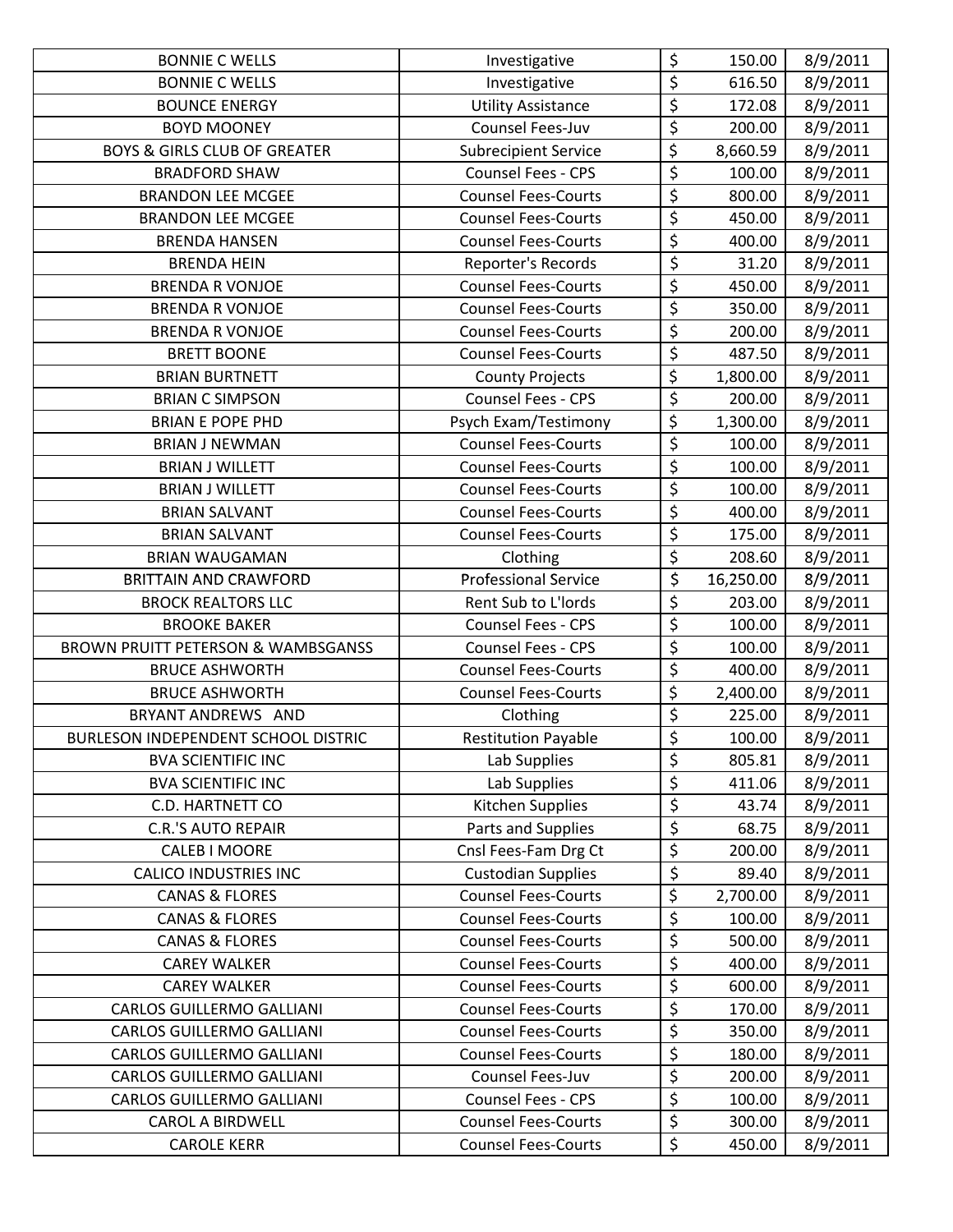| <b>CARY M SCHROEDER</b>             | <b>Counsel Fees-Probate</b> | \$                             | 1,044.00   | 8/9/2011 |
|-------------------------------------|-----------------------------|--------------------------------|------------|----------|
| <b>CASEY COLE</b>                   | <b>Counsel Fees-Courts</b>  | \$                             | 650.00     | 8/9/2011 |
| <b>CASEY COLE</b>                   | <b>Counsel Fees-Courts</b>  | $\overline{\xi}$               | 500.00     | 8/9/2011 |
| <b>CASEY COLE</b>                   | <b>Counsel Fees-Courts</b>  | \$                             | 100.00     | 8/9/2011 |
| <b>CASTERS OF FT WORTH INC</b>      | <b>Building Maintenance</b> | \$                             | 118.80     | 8/9/2011 |
| <b>CASTERS OF FT WORTH INC</b>      | <b>Building Maintenance</b> | $\boldsymbol{\dot{\varsigma}}$ | 47.40      | 8/9/2011 |
| CATHOLIC CHARITIES DIOCESE OF FTW   | <b>Supplies</b>             | \$                             | 120.00     | 8/9/2011 |
| <b>CDW GOVERNMENT INC</b>           | <b>Supplies</b>             | $\overline{\xi}$               | 48.49      | 8/9/2011 |
| <b>CDW GOVERNMENT INC</b>           | <b>Supplies</b>             | \$                             |            | 8/9/2011 |
| <b>CDW GOVERNMENT INC</b>           | <b>Supplies</b>             | $\overline{\mathcal{L}}$       | 66.72      | 8/9/2011 |
| <b>CDW GOVERNMENT INC</b>           | <b>Supplies</b>             | $\overline{\xi}$               | 48.49      | 8/9/2011 |
| <b>CECO INDUSTRIAL SALES CORP</b>   | <b>Supplies</b>             | \$                             | 106.80     | 8/9/2011 |
| <b>CENTAURUS GF TERRACE LLC</b>     | <b>Rental Assistance</b>    | \$                             | 1,100.00   | 8/9/2011 |
| <b>CENTERLINE SUPPLY</b>            | Field Equip&Supplies        | $\overline{\xi}$               | 301.80     | 8/9/2011 |
| CEN-TEX UNIFORM SALES INC           | Clothing                    | \$                             | 386.95     | 8/9/2011 |
| CEN-TEX UNIFORM SALES INC           | Clothing                    | \$                             | 119.64     | 8/9/2011 |
| <b>CENTRAL FREIGHT LINES INC</b>    | <b>Supplies</b>             | $\overline{\xi}$               | 194.84     | 8/9/2011 |
| <b>CENTRAL FREIGHT LINES INC</b>    | Postage                     | \$                             | 127.88     | 8/9/2011 |
| <b>CHAMPION ENERGY SERVICES LLC</b> | <b>Utility Assistance</b>   | \$                             | 203.70     | 8/9/2011 |
| <b>CHARLES BURGESS</b>              | <b>Counsel Fees-Courts</b>  | $\overline{\xi}$               | 100.00     | 8/9/2011 |
| <b>CHARLES MESNARD</b>              | <b>Restitution Payable</b>  | \$                             | 74.24      | 8/9/2011 |
| <b>CHARLES ROACH</b>                | <b>Counsel Fees-Courts</b>  | \$                             | 1,000.00   | 8/9/2011 |
| <b>CHARLES ROACH</b>                | <b>Counsel Fees-Courts</b>  | \$                             | 100.00     | 8/9/2011 |
| <b>CHARLES ROACH</b>                | <b>Counsel Fees-Courts</b>  | \$                             | 375.00     | 8/9/2011 |
| <b>CHARLES ROACH</b>                | <b>Counsel Fees-Courts</b>  | \$                             | 300.00     | 8/9/2011 |
| <b>CHARTER COMMUNICATIONS</b>       | <b>Computer Supplies</b>    | \$                             | 186.98     | 8/9/2011 |
| <b>CHEM AQUA</b>                    | A/C Maint Contract          | \$                             | 466.67     | 8/9/2011 |
| CHILI'S                             | <b>Supplies</b>             | \$                             | 2,000.00   | 8/9/2011 |
| Christie M Reyenga                  | Education                   | \$                             | 100.00     | 8/9/2011 |
| <b>CHRISTINA JOANNE WHIPPLE</b>     | <b>Counsel Fees-Courts</b>  | \$                             | 700.00     | 8/9/2011 |
| <b>CHRISTINA JOANNE WHIPPLE</b>     | <b>Counsel Fees-Courts</b>  | \$                             | 500.00     | 8/9/2011 |
| <b>CHRISTINA JOANNE WHIPPLE</b>     | Counsel Fees - CPS          | \$                             | 100.00     | 8/9/2011 |
| <b>CHRISTOPHER LEO CASTANON</b>     | <b>Counsel Fees-Courts</b>  | \$                             | 550.00     | 8/9/2011 |
| <b>CHRISTOPHER LEO CASTANON</b>     | <b>Counsel Fees-Courts</b>  | \$                             | 1,850.00   | 8/9/2011 |
| <b>CINDY WILSON-ARRICK</b>          | <b>TC Historical Comm</b>   | \$                             | 207.96     | 8/9/2011 |
| <b>CINDY WILSON-ARRICK</b>          | Education                   | $\overline{\xi}$               | 115.00     | 8/9/2011 |
| <b>CINDY WILSON-ARRICK</b>          | Travel                      | \$                             | 168.22     | 8/9/2011 |
| <b>CINDY WILSON-ARRICK</b>          | Education                   | \$                             | 115.00     | 8/9/2011 |
| <b>CINDY WILSON-ARRICK</b>          | Travel                      | $\overline{\xi}$               | 168.22     | 8/9/2011 |
| CITY OF AZLE UTILITY DEPT           | <b>Utility Assistance</b>   | \$                             | 77.29      | 8/9/2011 |
| <b>CITY OF BEDFORD</b>              | <b>Restitution Payable</b>  | \$                             | 333.33     | 8/9/2011 |
| <b>CITY OF EULESS</b>               | Water                       | $\overline{\xi}$               | 12.22      | 8/9/2011 |
| <b>CITY OF EULESS</b>               | Water                       | $\overline{\xi}$               | 10.00      | 8/9/2011 |
| CITY OF FOREST HILL UTILITIES       | <b>Utility Assistance</b>   | \$                             | 110.66     | 8/9/2011 |
| <b>CITY OF FORT WORTH</b>           | <b>Professional Service</b> | \$                             | 141.00     | 8/9/2011 |
| <b>CITY OF FORT WORTH</b>           | <b>County Projects</b>      | \$                             | 912,500.00 | 8/9/2011 |
| <b>CITY OF HALTOM CITY</b>          | <b>Utility Assistance</b>   | \$                             | 64.01      | 8/9/2011 |
| <b>CITY OF KELLER</b>               | <b>County Projects</b>      | \$                             | 151,683.27 | 8/9/2011 |
| <b>CITY OF KENNEDALE</b>            | <b>Utility Assistance</b>   | \$                             | 69.96      | 8/9/2011 |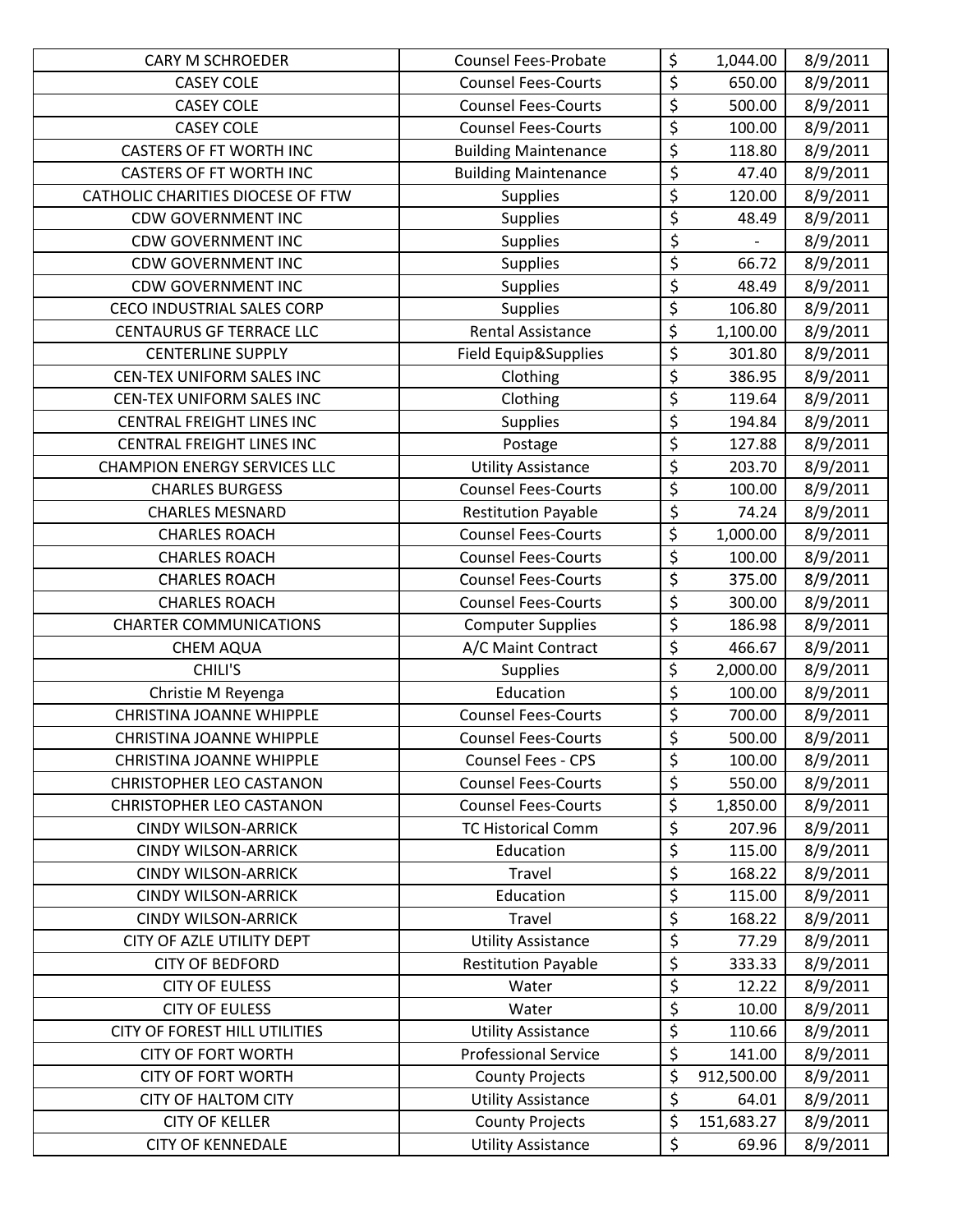| <b>CITY OF KENNEDALE</b>             | Water                       | \$                              | 141.34     | 8/9/2011 |
|--------------------------------------|-----------------------------|---------------------------------|------------|----------|
| <b>CITY OF KENNEDALE</b>             | <b>County Projects</b>      | \$                              | 20,525.81  | 8/9/2011 |
| <b>CITY OF KENNEDALE</b>             | <b>County Projects</b>      | \$                              | 394,845.65 | 8/9/2011 |
| <b>CITY OF LAKE WORTH</b>            | Water                       | \$                              | 29.15      | 8/9/2011 |
| <b>CITY OF LAKE WORTH</b>            | Water                       | $\overline{\xi}$                | 14.00      | 8/9/2011 |
| <b>CITY OF LAKE WORTH</b>            | Water                       | \$                              | 180.79     | 8/9/2011 |
| <b>CITY OF LAKE WORTH</b>            | Water                       | $\overline{\xi}$                | 23.10      | 8/9/2011 |
| <b>CITY OF LAKE WORTH</b>            | Water                       | \$                              | 216.47     | 8/9/2011 |
| <b>CITY OF LAKE WORTH</b>            | Water                       | \$                              | 29.15      | 8/9/2011 |
| <b>CITY OF LAKE WORTH</b>            | Water                       | \$                              | 73.75      | 8/9/2011 |
| <b>CITY OF LAKE WORTH</b>            | Water                       | $\overline{\xi}$                | 14.00      | 8/9/2011 |
| CITY OF MANSFIELD WATER/SEWER        | Water                       | $\overline{\xi}$                | 1,952.78   | 8/9/2011 |
| CITY OF MANSFIELD WATER/SEWER        | Water                       | \$                              | 229.38     | 8/9/2011 |
| <b>CLEAR CHANNEL OUTDOOR</b>         | Advertis/Publicity          | $\overline{\boldsymbol{\zeta}}$ | 4,000.00   | 8/9/2011 |
| <b>CLEMENTE DE LA CRUZ</b>           | <b>Counsel Fees-Courts</b>  | $\overline{\xi}$                | 150.00     | 8/9/2011 |
| <b>CLIFFORD GINN</b>                 | Investigative               | \$                              | 133.65     | 8/9/2011 |
| <b>CLIFFORD GINN</b>                 | Investigative               | \$                              | 328.95     | 8/9/2011 |
| <b>Clint Burgess</b>                 | Education                   | \$                              | 816.05     | 8/9/2011 |
| COBY WOOTEN ATTORNEY AT LAW PC       | <b>Counsel Fees-Courts</b>  | \$                              | 350.00     | 8/9/2011 |
| <b>COLE JENNINGS BRYAN</b>           | <b>Counsel Fees-Courts</b>  | \$                              | 325.00     | 8/9/2011 |
| <b>COMMERCIAL RECORDER</b>           | Advertis/Leg Notice         | \$                              | 155.50     | 8/9/2011 |
| <b>COMMERCIAL RECORDER</b>           | Advertis/Leg Notice         | \$                              | 97.90      | 8/9/2011 |
| <b>COMMERCIAL RECORDER</b>           | Advertis/Leg Notice         | $\overline{\xi}$                | 7.00       | 8/9/2011 |
| <b>COMMERCIAL RECORDER</b>           | Advertis/Leg Notice         | $\overline{\xi}$                | 6.75       | 8/9/2011 |
| COMMUNITY DEVELOPMENT SERVICES INC   | Subscriptions               | \$                              | 514.00     | 8/9/2011 |
| <b>COMMUNITY ENRICHMENT CENTER</b>   | <b>Subrecipient Service</b> | \$                              | 3,639.41   | 8/9/2011 |
| COMPLIANCE CONSORTIUM CORP           | <b>Professional Service</b> | \$                              | 133.48     | 8/9/2011 |
| <b>COMPLIANCE CONSORTIUM CORP</b>    | <b>Professional Service</b> | \$                              | 843.62     | 8/9/2011 |
| COMPREHENSIVE SAFETY RESOURCE 1 LP   | Education                   | $\overline{\xi}$                | 650.00     | 8/9/2011 |
| <b>COMPUQUICK INC</b>                | Software Maintenance        | \$                              | 53,920.50  | 8/9/2011 |
| <b>CONCHO SUPPLY INC</b>             | Central Garage Inv          | $\overline{\boldsymbol{\zeta}}$ | 853.84     | 8/9/2011 |
| CONLEY LOTT NICHOLS OF TEXAS INC     | Parts and Supplies          | \$                              | 90.68      | 8/9/2011 |
| <b>CONNIE ALLEN</b>                  | Damage Claims               | \$                              | 397.54     | 8/9/2011 |
| <b>CONNIE BANISTER CHITWOOD</b>      | <b>Professional Service</b> | \$                              | 750.00     | 8/9/2011 |
| <b>CONNIE HARRIS GILFEATHER</b>      | <b>Professional Service</b> | \$                              | 510.84     | 8/9/2011 |
| <b>CONSTANTINE GEORGE ANAGNOSTIS</b> | Counsel Fees-Juv            | \$                              | 200.00     | 8/9/2011 |
| <b>CONSTRUCTION SPECIALITIES INC</b> | <b>Building Maintenance</b> | \$                              | 228.50     | 8/9/2011 |
| <b>CONSTRUCTION SPECIALITIES INC</b> | <b>Building Maintenance</b> | \$                              | 434.00     | 8/9/2011 |
| <b>CONVERGINT TECHNOLOGIES LLC</b>   | <b>Building Maintenance</b> | \$                              | 1,469.38   | 8/9/2011 |
| COOK CHILDRENS MEDICAL CENTER        | <b>SAE Sexual Assault</b>   | \$                              | 680.00     | 8/9/2011 |
| COOK CHILDRENS MEDICAL CENTER        | <b>SAE Sexual Assault</b>   | \$                              | 680.00     | 8/9/2011 |
| COOK CHILDRENS MEDICAL CENTER        | <b>SAE Sexual Assault</b>   | \$                              | 680.00     | 8/9/2011 |
| COOK CHILDRENS MEDICAL CENTER        | <b>SAE Sexual Assault</b>   | \$                              | 680.00     | 8/9/2011 |
| COOK CHILDRENS MEDICAL CENTER        | <b>SAE Sexual Assault</b>   | \$                              | 680.00     | 8/9/2011 |
| COOK CHILDRENS MEDICAL CENTER        | <b>SAE Sexual Assault</b>   | \$                              | 680.00     | 8/9/2011 |
| COOK CHILDRENS MEDICAL CENTER        | <b>SAE Sexual Assault</b>   | \$                              | 680.00     | 8/9/2011 |
| COOK CHILDRENS MEDICAL CENTER        | <b>SAE Sexual Assault</b>   | \$                              | 680.00     | 8/9/2011 |
| COOK CHILDRENS MEDICAL CENTER        | <b>SAE Sexual Assault</b>   | \$                              | 680.00     | 8/9/2011 |
| COOK CHILDRENS MEDICAL CENTER        | <b>SAE Sexual Assault</b>   | \$                              | 680.00     | 8/9/2011 |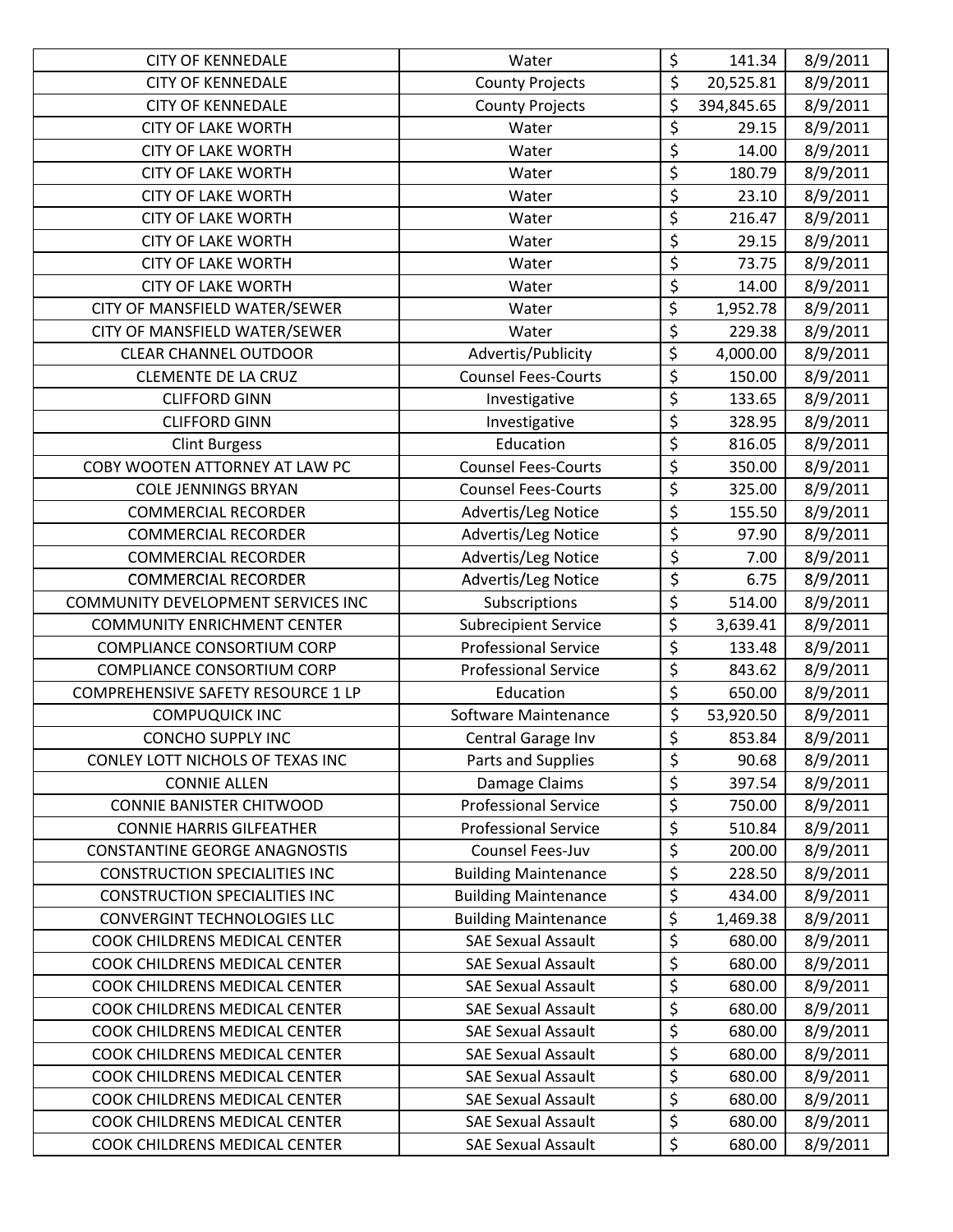| <b>COOK CHILDRENS MEDICAL CENTER</b>          | <b>SAE Sexual Assault</b>   | \$                     | 680.00   | 8/9/2011 |
|-----------------------------------------------|-----------------------------|------------------------|----------|----------|
| COOK CHILDRENS MEDICAL CENTER                 | <b>SAE Sexual Assault</b>   | \$                     | 680.00   | 8/9/2011 |
| COOK CHILDRENS MEDICAL CENTER                 | <b>SAE Sexual Assault</b>   | $\overline{\xi}$       | 680.00   | 8/9/2011 |
| COOK CHILDRENS MEDICAL CENTER                 | <b>SAE Sexual Assault</b>   | $\overline{\xi}$       | 680.00   | 8/9/2011 |
| COOK CHILDRENS MEDICAL CENTER                 | <b>SAE Sexual Assault</b>   | \$                     | 680.00   | 8/9/2011 |
| COOK CHILDRENS MEDICAL CENTER                 | <b>SAE Sexual Assault</b>   | \$                     | 680.00   | 8/9/2011 |
| COOK CHILDRENS MEDICAL CENTER                 | <b>SAE Sexual Assault</b>   | \$                     | 680.00   | 8/9/2011 |
| COOK CHILDRENS MEDICAL CENTER                 | <b>SAE Sexual Assault</b>   | \$                     | 680.00   | 8/9/2011 |
| COOK CHILDRENS MEDICAL CENTER                 | <b>SAE Sexual Assault</b>   | \$                     | 680.00   | 8/9/2011 |
| COOK CHILDRENS MEDICAL CENTER                 | <b>SAE Sexual Assault</b>   | $\overline{\xi}$       | 680.00   | 8/9/2011 |
| COOK CHILDRENS MEDICAL CENTER                 | <b>SAE Sexual Assault</b>   | $\overline{\xi}$       | 680.00   | 8/9/2011 |
| COOK CHILDRENS MEDICAL CENTER                 | <b>SAE Sexual Assault</b>   | \$                     | 680.00   | 8/9/2011 |
| COOK CHILDRENS MEDICAL CENTER                 | <b>SAE Sexual Assault</b>   | \$                     | 680.00   | 8/9/2011 |
| COOK CHILDRENS MEDICAL CENTER                 | <b>SAE Sexual Assault</b>   | $\overline{\xi}$       | 680.00   | 8/9/2011 |
| COOK CHILDRENS MEDICAL CENTER                 | <b>SAE Sexual Assault</b>   | \$                     | 680.00   | 8/9/2011 |
| COOK CHILDRENS MEDICAL CENTER                 | <b>SAE Sexual Assault</b>   | $\overline{\xi}$       | 680.00   | 8/9/2011 |
| COOK CHILDRENS MEDICAL CENTER                 | <b>SAE Sexual Assault</b>   | $\overline{\xi}$       | 680.00   | 8/9/2011 |
| COOK CHILDRENS MEDICAL CENTER                 | <b>SAE Sexual Assault</b>   | \$                     | 680.00   | 8/9/2011 |
| COOK CHILDRENS MEDICAL CENTER                 | <b>SAE Sexual Assault</b>   | \$                     | 680.00   | 8/9/2011 |
| COOK CHILDRENS MEDICAL CENTER                 | <b>SAE Sexual Assault</b>   | $\overline{\xi}$       | 680.00   | 8/9/2011 |
| COOK CHILDRENS MEDICAL CENTER                 | <b>SAE Sexual Assault</b>   | \$                     | 680.00   | 8/9/2011 |
| COOK CHILDRENS MEDICAL CENTER                 | <b>SAE Sexual Assault</b>   | $\overline{\xi}$       | 680.00   | 8/9/2011 |
| COOK CHILDRENS MEDICAL CENTER                 | <b>SAE Sexual Assault</b>   | $\overline{\xi}$       | 680.00   | 8/9/2011 |
| <b>CORNERSTONE ASSISTANCE NETWORK</b>         | <b>Subrecipient Service</b> | \$                     | 7,369.26 | 8/9/2011 |
| <b>COTTONWOOD HAMMER LP</b>                   | HAP Reimb Port-in           | \$                     | 1,702.00 | 8/9/2011 |
| COUNTY & DISTRICT CLERK'S ASSOC OF            | Dues                        | \$                     | 110.00   | 8/9/2011 |
| <b>COUNTY &amp; DISTRICT CLERK'S ASSOC OF</b> | <b>Dues</b>                 | $\overline{\xi}$       | 50.00    | 8/9/2011 |
| <b>COURTHOUSE TECHNOLOGIES LTD</b>            | <b>Professional Service</b> | $\overline{\xi}$       | 2,902.50 | 8/9/2011 |
| <b>COURTHOUSE TECHNOLOGIES LTD</b>            | <b>Professional Service</b> | $\overline{\xi}$       | 9,070.00 | 8/9/2011 |
| <b>CRAIG S MICHALK</b>                        | <b>Counsel Fees-Courts</b>  | \$                     | 300.00   | 8/9/2011 |
| <b>CREST OASIS LP</b>                         | Rental Assistance           | \$                     | 359.00   | 8/9/2011 |
| <b>CUEVAS DISTRIBUTION INC</b>                | Lab Supplies                | \$                     | 53.75    | 8/9/2011 |
| <b>CUEVAS DISTRIBUTION INC</b>                | Lab Supplies                | \$                     | 1,942.50 | 8/9/2011 |
| <b>CUEVAS DISTRIBUTION INC</b>                | Lab Supplies                | \$                     | 1,959.00 | 8/9/2011 |
| <b>CUSTOM HARDWARE ENGR &amp; CONSULTING</b>  | <b>Computer Maintenance</b> | \$                     | 3,978.93 | 8/9/2011 |
| <b>CYNTHIA A FITCH</b>                        | <b>Counsel Fees-Courts</b>  | $\overline{\xi}$       | 650.00   | 8/9/2011 |
| <b>CYNTHIA A FITCH</b>                        | <b>Counsel Fees-Courts</b>  | \$                     | 300.00   | 8/9/2011 |
| <b>CYNTHIA A FITCH</b>                        | <b>Counsel Fees-Courts</b>  | \$                     | 300.00   | 8/9/2011 |
| <b>D ROBIN MCCARTY</b>                        | <b>Counsel Fees-Courts</b>  | \$                     | 950.00   | 8/9/2011 |
| <b>D ROBIN MCCARTY</b>                        | <b>Counsel Fees-Courts</b>  | \$                     | 980.00   | 8/9/2011 |
| <b>DALE HEISCH</b>                            | <b>Counsel Fees-Courts</b>  | \$                     | 500.00   | 8/9/2011 |
| <b>DALE HEISCH</b>                            | <b>Counsel Fees-Courts</b>  | $\overline{\xi}$       | 122.50   | 8/9/2011 |
| <b>DALLAS COUNTY SHERIFF</b>                  | <b>Court Costs</b>          | $\overline{\varsigma}$ | 75.00    | 8/9/2011 |
| <b>DALLAS COUNTY SHERIFF</b>                  | <b>Court Costs</b>          | \$                     | 75.00    | 8/9/2011 |
| DALLAS PUBLIC SAFETY SUPPLY                   | Safety/Tact Supplies        | $\overline{\xi}$       | 875.00   | 8/9/2011 |
| DALLAS VETERINARY DENTISTRY & ORAL            | <b>Canine Expense</b>       | \$                     | 2,624.55 | 8/9/2011 |
| DANA A DUFFEY                                 | <b>Counsel Fees-Courts</b>  | \$                     | 300.00   | 8/9/2011 |
| DANA A DUFFEY                                 | Counsel Fees - CPS          | $\overline{\xi}$       | 200.00   | 8/9/2011 |
| DANETTE DEE ALVARADO                          | Counsel Fees-Juv            | \$                     | 200.00   | 8/9/2011 |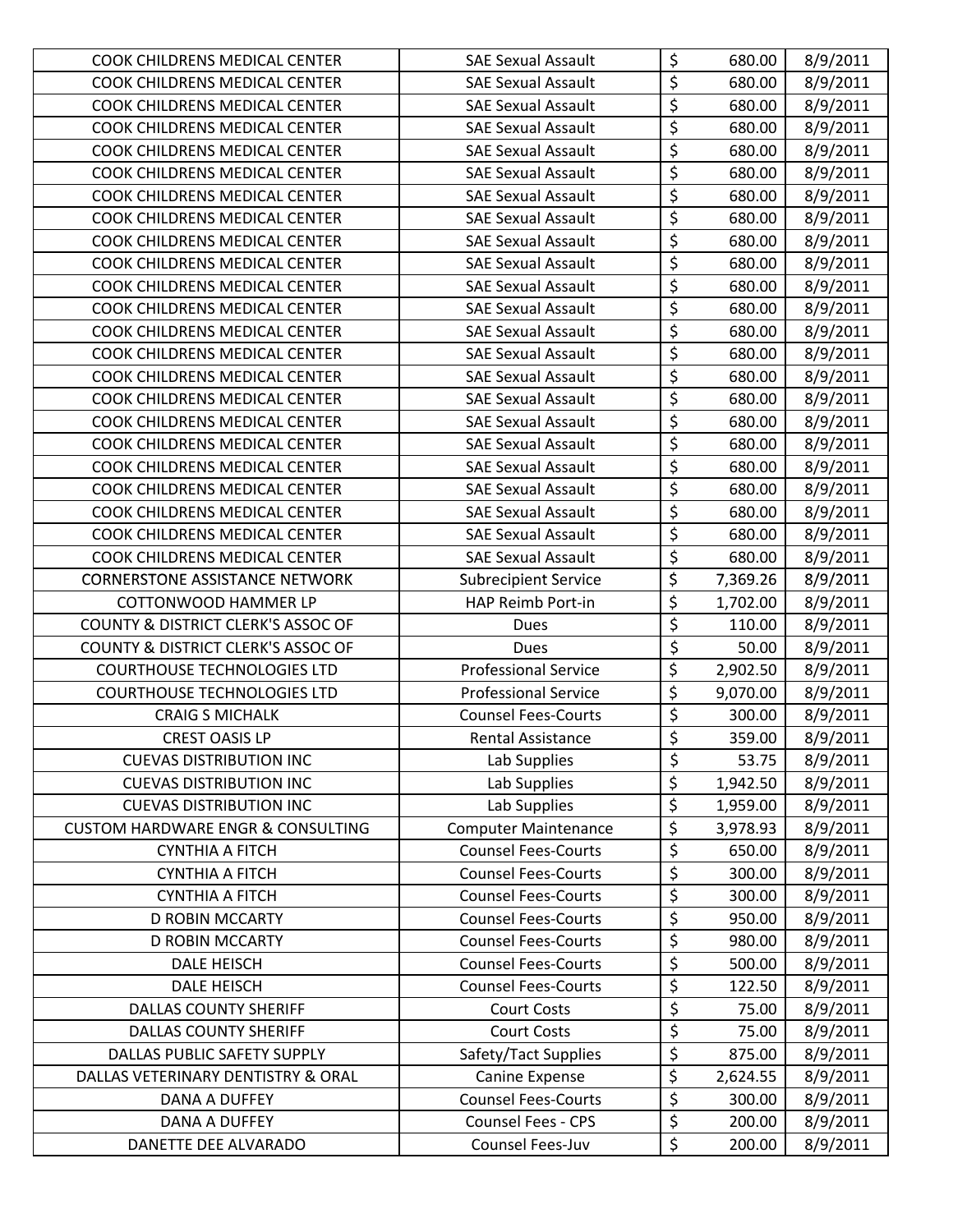| <b>DANIEL HERNANDEZ</b>          | <b>Counsel Fees-Courts</b>  | \$               | 250.00   | 8/9/2011 |
|----------------------------------|-----------------------------|------------------|----------|----------|
| <b>DANIEL HERNANDEZ</b>          | <b>Counsel Fees-Courts</b>  | $\overline{\xi}$ | 500.00   | 8/9/2011 |
| <b>DANIEL HERNANDEZ</b>          | <b>Counsel Fees-Courts</b>  | \$               | 200.00   | 8/9/2011 |
| <b>DANIEL HERNANDEZ</b>          | <b>Counsel Fees-Courts</b>  | \$               | 100.00   | 8/9/2011 |
| <b>DANIEL YOUNG</b>              | <b>Counsel Fees-Courts</b>  | \$               | 118.75   | 8/9/2011 |
| <b>DANIEL YOUNG</b>              | Cnsl Fees-Crim Appls        | \$               | 125.00   | 8/9/2011 |
| DANIEL YOUNG                     | Crim Appeal-OthrCost        | $\overline{\xi}$ | 11.58    | 8/9/2011 |
| <b>DANNY D PITZER</b>            | <b>Counsel Fees-Courts</b>  | \$               | 750.00   | 8/9/2011 |
| <b>DANNY D PITZER</b>            | <b>Counsel Fees-Courts</b>  | \$               | 175.00   | 8/9/2011 |
| <b>DANNY D PITZER</b>            | <b>Counsel Fees-Courts</b>  | \$               | 350.00   | 8/9/2011 |
| DANNY JOHNSON                    | <b>Bail Bond Surety Fee</b> | $\overline{\xi}$ | 13.50    | 8/9/2011 |
| DANNY JOHNSON                    | <b>Bail Bond Surety Fee</b> | \$               | 1.50     | 8/9/2011 |
| DARCY NILES DENO                 | Counsel Fees-Juv            | \$               | 100.00   | 8/9/2011 |
| <b>DARCY NILES DENO</b>          | Counsel Fees - CPS          | \$               | 200.00   | 8/9/2011 |
| <b>DARCY NILES DENO</b>          | <b>Counsel Fees - CPS</b>   | \$               | 200.00   | 8/9/2011 |
| DARLA ELLEN BELLOMY              | Rent Sub to L'Iords         | \$               | 950.00   | 8/9/2011 |
| DARRYL WALDOCK                   | Clothing                    | \$               | 247.25   | 8/9/2011 |
| <b>DAVID BAYS</b>                | <b>Counsel Fees-Courts</b>  | \$               | 1,650.00 | 8/9/2011 |
| <b>DAVID GILLHAM</b>             | <b>Restitution Payable</b>  | $\overline{\xi}$ | 17.92    | 8/9/2011 |
| DAVID MARLOW                     | Investigative               | \$               | 1,260.00 | 8/9/2011 |
| <b>DAVID PALMER</b>              | <b>Counsel Fees-Courts</b>  | \$               | 300.00   | 8/9/2011 |
| <b>DAVID PALMER</b>              | <b>Counsel Fees-Courts</b>  | \$               | 800.00   | 8/9/2011 |
| <b>DAVID PALMER</b>              | <b>Counsel Fees-Courts</b>  | \$               | 300.00   | 8/9/2011 |
| <b>DAVID PALMER</b>              | <b>Counsel Fees-Courts</b>  | \$               | 250.00   | 8/9/2011 |
| DAVID PALMER                     | <b>Counsel Fees-Courts</b>  | \$               | 125.00   | 8/9/2011 |
| DAVID PEARSON, IV                | <b>Counsel Fees-Courts</b>  | \$               | 1,575.00 | 8/9/2011 |
| DAVID PEARSON, IV                | <b>Counsel Fees-Courts</b>  | \$               | 100.00   | 8/9/2011 |
| <b>DAVID POST</b>                | Rent Sub to L'Iords         | $\overline{\xi}$ | 58.00    | 8/9/2011 |
| <b>DAVID RICHARDS</b>            | <b>Counsel Fees-Courts</b>  | \$               | 600.00   | 8/9/2011 |
| DAVID SULLIVAN                   | <b>Restitution Payable</b>  | \$               | 17.50    | 8/9/2011 |
| <b>DEAN SWANDA</b>               | <b>Counsel Fees - CPS</b>   | $\overline{\xi}$ | 100.00   | 8/9/2011 |
| <b>DEBORAH L ROBERTS</b>         | Clothing                    | \$               | 129.72   | 8/9/2011 |
| <b>DEBORAH R HINDS</b>           | <b>Counsel Fees-Courts</b>  | \$               | 555.99   | 8/9/2011 |
| <b>DEBRA WALKER</b>              | Clothing                    | \$               | 181.81   | 8/9/2011 |
| DEPARTMENT OF MOTOR VEHICLES     | Cert Copies/Trans           | $\overline{\xi}$ | 20.00    | 8/9/2011 |
| <b>DEREK BROWN</b>               | <b>Counsel Fees-Courts</b>  | \$               | 125.00   | 8/9/2011 |
| <b>DEREK SENTER</b>              | Clothing                    | \$               | 200.00   | 8/9/2011 |
| DIAGNOSTIC HYBRIDS, INC.         | Lab Supplies                | \$               | 206.33   | 8/9/2011 |
| DIRECT ENERGY LP                 | <b>Utility Assistance</b>   | \$               | 764.00   | 8/9/2011 |
| <b>DIRECT ENERGY LP</b>          | <b>Utility Assistance</b>   | \$               | 196.76   | 8/9/2011 |
| <b>DIRECT ENERGY LP</b>          | <b>Utility Allowance</b>    | \$               | 253.00   | 8/9/2011 |
| <b>DIRECTV INC</b>               | Subscriptions               | \$               | 114.99   | 8/9/2011 |
| <b>DIRECTV INC</b>               | Subscriptions               | \$               | 55.99    | 8/9/2011 |
| DIVERSIFIED POWER SYSTEMS INC    | <b>Building Maintenance</b> | \$               | 1,828.50 | 8/9/2011 |
| DOLORES STEWART & ASSOCIATES INC | <b>Professional Service</b> | \$               | 1,702.80 | 8/9/2011 |
| DOLORES STEWART & ASSOCIATES INC | <b>Professional Service</b> | \$               | 1,191.96 | 8/9/2011 |
| DOLORES STEWART & ASSOCIATES INC | <b>Professional Service</b> | \$               | 170.28   | 8/9/2011 |
| DOLORES STEWART & ASSOCIATES INC | <b>Professional Service</b> | \$               | 851.40   | 8/9/2011 |
| <b>DOMINO'S PIZZA</b>            | <b>Jury Costs</b>           | \$               | 186.07   | 8/9/2011 |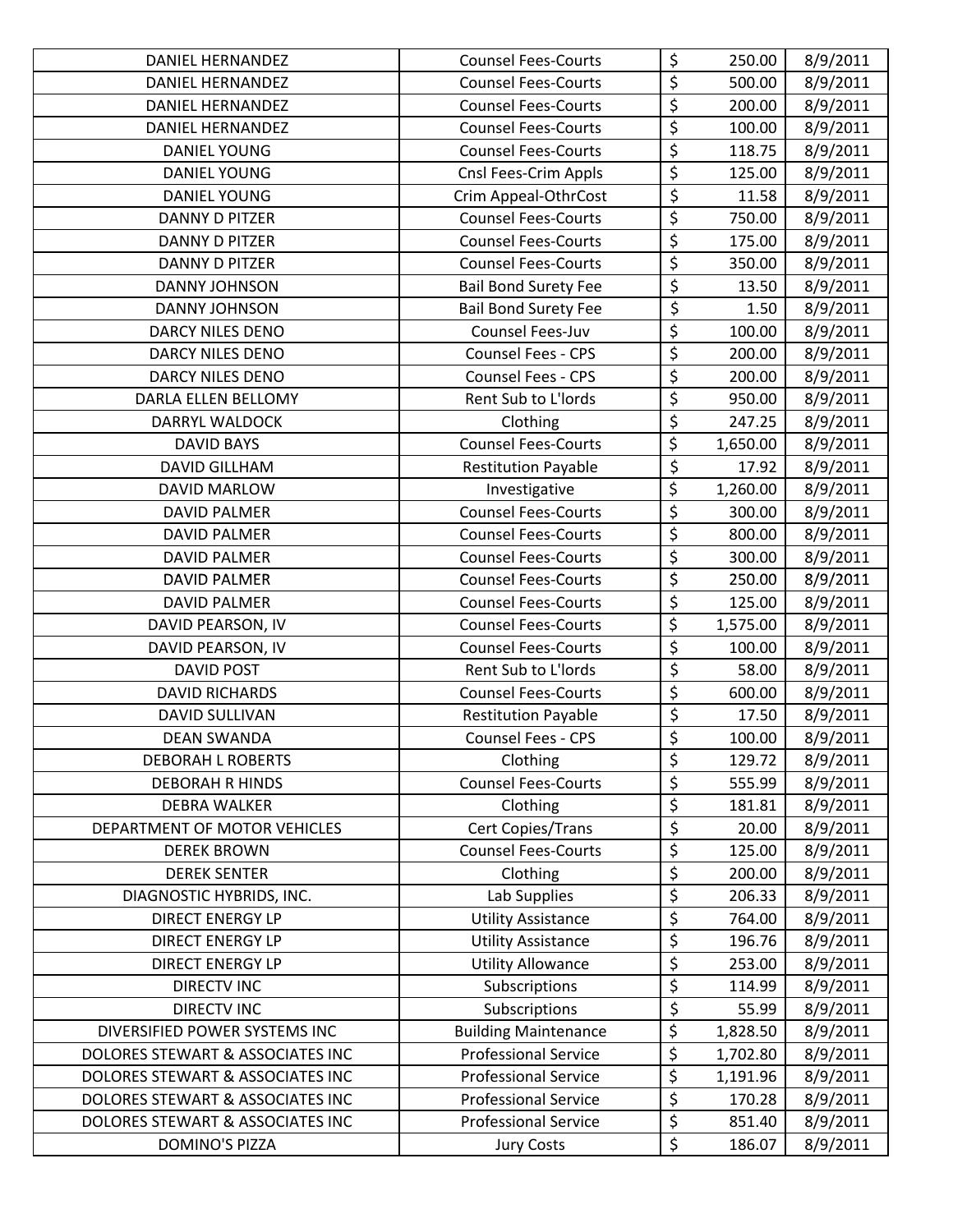| DONALD W RILEY                           | <b>Professional Service</b> | \$                                  | 340.56   | 8/9/2011 |
|------------------------------------------|-----------------------------|-------------------------------------|----------|----------|
| <b>DONNA MONROE</b>                      | Clothing                    | \$                                  | 425.00   | 8/9/2011 |
| <b>DOROTHY RENCURREL</b>                 | <b>TC Historical Comm</b>   | \$                                  | 199.10   | 8/9/2011 |
| <b>DOROTHY RENCURREL</b>                 | Education                   | $\overline{\xi}$                    | 46.45    | 8/9/2011 |
| <b>DOROTHY RENCURREL</b>                 | Education                   | $\overline{\xi}$                    | 46.45    | 8/9/2011 |
| DOUBLE EAGLE MECHANICAL SERVICE          | <b>Building Maintenance</b> | \$                                  | 2,019.19 | 8/9/2011 |
| <b>DOUG HARMAN</b>                       | <b>TC Historical Comm</b>   | \$                                  | 194.26   | 8/9/2011 |
| <b>DOUG HARMAN</b>                       | Education                   | \$                                  | 152.50   | 8/9/2011 |
| <b>DOUG HARMAN</b>                       | Travel                      | \$                                  | 168.22   | 8/9/2011 |
| <b>DOUG HARMAN</b>                       | Education                   | \$                                  | 152.50   | 8/9/2011 |
| <b>DOUG HARMAN</b>                       | Travel                      | \$                                  | 168.22   | 8/9/2011 |
| DRAKE COMMUNICATIONS INC                 | <b>Professional Service</b> | \$                                  | 2,180.00 | 8/9/2011 |
| DRAKE COMMUNICATIONS INC                 | <b>Computer Supplies</b>    | \$                                  | 400.00   | 8/9/2011 |
| DRAKE COMMUNICATIONS INC                 | <b>Equipment Maint</b>      | \$                                  | 367.50   | 8/9/2011 |
| <b>DRAKE DUNNAVENT PC</b>                | <b>Counsel Fees-Courts</b>  | \$                                  | 100.00   | 8/9/2011 |
| D'TEL COMMUNICATIONS INC                 | <b>Supplies</b>             | \$                                  | 615.00   | 8/9/2011 |
| <b>EAN HOLDINGS LLC</b>                  | Transportation              | \$                                  | 39.94    | 8/9/2011 |
| <b>EAN HOLDINGS LLC</b>                  | Travel                      | $\overline{\xi}$                    | 46.32    | 8/9/2011 |
| <b>EAN HOLDINGS LLC</b>                  | Travel                      | $\overline{\xi}$                    | 62.73    | 8/9/2011 |
| <b>EDWARD G JONES</b>                    | <b>Counsel Fees-Courts</b>  | \$                                  | 100.00   | 8/9/2011 |
| <b>EDWIN YOUNGBLOOD</b>                  | Counsel Fees - CPS          | \$                                  | 100.00   | 8/9/2011 |
| <b>ELKE L DANIEL</b>                     | Counsel Fees - CPS          | \$                                  | 100.00   | 8/9/2011 |
| <b>ELOISE CARDENAS</b>                   | Clothing                    | \$                                  | 224.25   | 8/9/2011 |
| <b>EMILY JAYME LUNA</b>                  | <b>Restitution Payable</b>  | $\overline{\boldsymbol{\zeta}}$     | 50.00    | 8/9/2011 |
| <b>EMPIRE PAPER</b>                      | Sheriff Inventory           | \$                                  | 85.00    | 8/9/2011 |
| <b>ENVIROMATIC SYSTEMS</b>               | <b>Building Maintenance</b> | \$                                  | 3,422.50 | 8/9/2011 |
| <b>ENVIROMATIC SYSTEMS</b>               | A/C Maint Contract          | \$                                  | 380.00   | 8/9/2011 |
| ER INVESTIGATIVE NETWORK                 | Investigative               | \$                                  | 133.00   | 8/9/2011 |
| <b>ERGON ASPHALT &amp; EMULSIONS INC</b> | Asphalt-Liquid              | $\overline{\xi}$                    |          | 8/9/2011 |
| ERGON ASPHALT & EMULSIONS INC            | Asphalt-Liquid              | \$                                  | 3,764.14 | 8/9/2011 |
| <b>ERIC CUMMINGS</b>                     | <b>Counsel Fees-Courts</b>  | \$                                  | 160.00   | 8/9/2011 |
| <b>ERIC CUMMINGS</b>                     | <b>Counsel Fees-Courts</b>  | \$                                  | 265.00   | 8/9/2011 |
| <b>ERIC CUMMINGS</b>                     | <b>Counsel Fees-Courts</b>  | \$                                  | 200.00   | 8/9/2011 |
| <b>ERIC CUMMINGS</b>                     | <b>Counsel Fees-Courts</b>  | \$                                  | 167.50   | 8/9/2011 |
| <b>EVCO PARTNERS LP</b>                  | <b>Supplies</b>             | \$                                  | 29.28    | 8/9/2011 |
| <b>EVCO PARTNERS LP</b>                  | <b>Computer Supplies</b>    | \$                                  | 281.92   | 8/9/2011 |
| <b>EVCO PARTNERS LP</b>                  | <b>Custodian Supplies</b>   | \$                                  | 472.58   | 8/9/2011 |
| <b>EVCO PARTNERS LP</b>                  | Safety/Tact Supplies        | \$                                  | 425.09   | 8/9/2011 |
| <b>EVCO PARTNERS LP</b>                  | <b>Building Maintenance</b> | $\overline{\boldsymbol{\varsigma}}$ | 3.32     | 8/9/2011 |
| <b>EVCO PARTNERS LP</b>                  | <b>Building Maintenance</b> | \$                                  | 13.62    | 8/9/2011 |
| <b>EVCO PARTNERS LP</b>                  | <b>Building Maintenance</b> | \$                                  | 782.27   | 8/9/2011 |
| <b>EVCO PARTNERS LP</b>                  | <b>Building Maintenance</b> | \$                                  | 1,429.78 | 8/9/2011 |
| <b>EVCO PARTNERS LP</b>                  | <b>Estray Livestock</b>     | \$                                  | 455.13   | 8/9/2011 |
| <b>EVCO PARTNERS LP</b>                  | Parts and Supplies          | \$                                  | 13.34    | 8/9/2011 |
| <b>EVCO PARTNERS LP</b>                  | Parts and Supplies          | \$                                  | 257.28   | 8/9/2011 |
| <b>EVCO PARTNERS LP</b>                  | Parts and Supplies          | $\overline{\xi}$                    | 39.24    | 8/9/2011 |
| <b>EVCO PARTNERS LP</b>                  | Landscaping Expense         | \$                                  | 26.26    | 8/9/2011 |
| <b>EVCO PARTNERS LP</b>                  | <b>Supplies</b>             | \$                                  | 143.10   | 8/9/2011 |
| <b>EVELYN EARP</b>                       | Clothing                    | \$                                  | 221.86   | 8/9/2011 |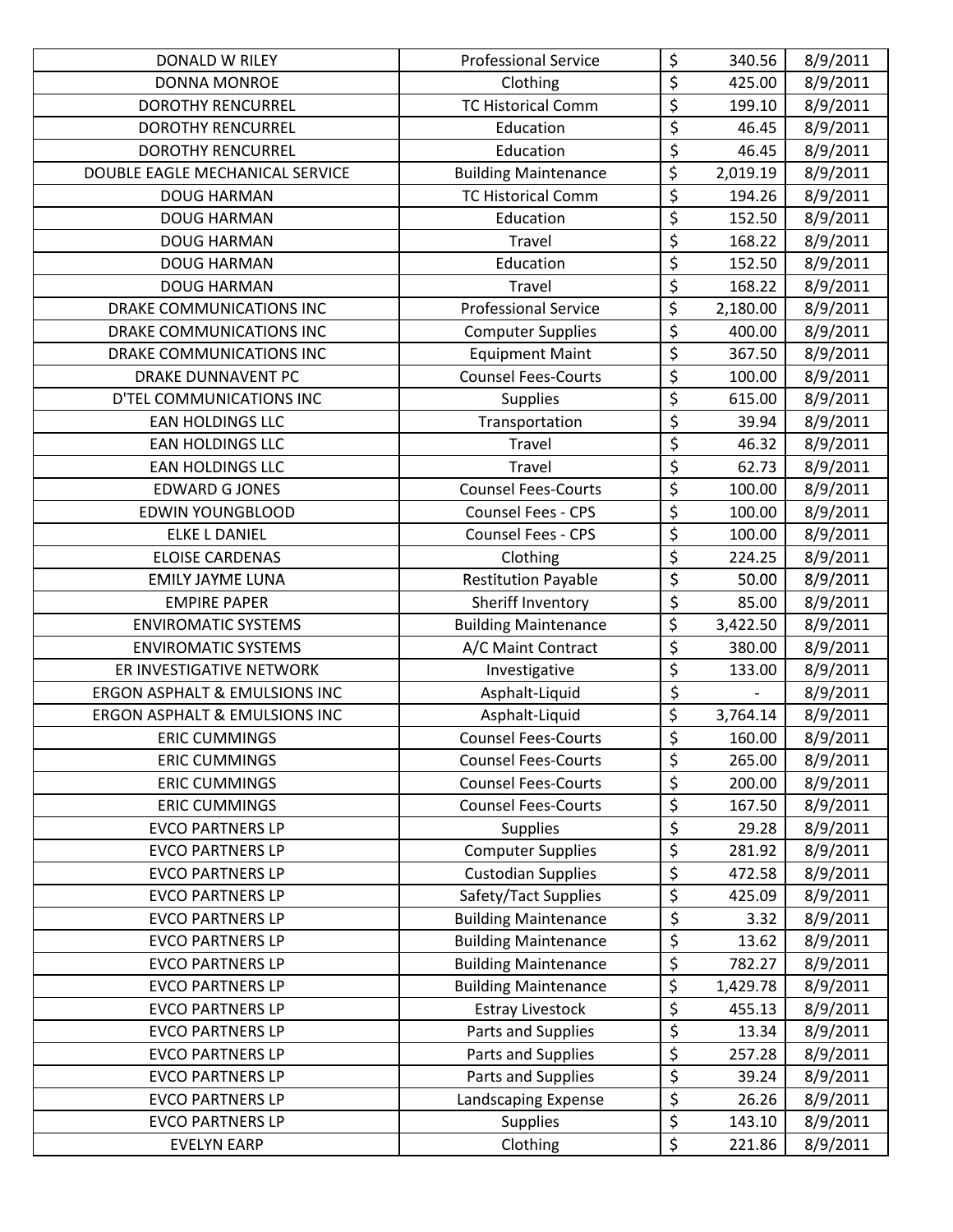| <b>EXECUTIVE FORMS &amp; SUPPLIES</b> | <b>Supplies</b>             | \$                                  | 870.00    | 8/9/2011 |
|---------------------------------------|-----------------------------|-------------------------------------|-----------|----------|
| <b>FABIOLA BERRYHILL</b>              | Clothing                    | \$                                  | 417.64    | 8/9/2011 |
| FAMILY DOLLAR #4847                   | Food/Hygiene Assist         | $\overline{\xi}$                    | 14.97     | 8/9/2011 |
| <b>FARMERS MARKET</b>                 | Food                        | $\overline{\xi}$                    | 28.45     | 8/9/2011 |
| <b>FASCLAMPITT</b>                    | Sheriff Inventory           | \$                                  | 335.00    | 8/9/2011 |
| <b>FEDEX</b>                          | Postage                     | \$                                  | 30.93     | 8/9/2011 |
| <b>FEDEX</b>                          | Postage                     | $\overline{\mathcal{L}}$            | 26.65     | 8/9/2011 |
| <b>FEDEX</b>                          | Postage                     | \$                                  | 1,240.97  | 8/9/2011 |
| <b>FEDEX</b>                          | Postage                     | $\overline{\xi}$                    | 70.63     | 8/9/2011 |
| <b>FEDEX</b>                          | Postage                     | $\overline{\boldsymbol{\varsigma}}$ | 613.10    | 8/9/2011 |
| <b>FEDEX</b>                          | Postage                     | $\overline{\varsigma}$              | 98.79     | 8/9/2011 |
| FELIPE O CALZADA                      | <b>Counsel Fees-Courts</b>  | $\overline{\xi}$                    | 100.00    | 8/9/2011 |
| FELIPE O CALZADA                      | <b>Counsel Fees-Courts</b>  | \$                                  | 1,350.00  | 8/9/2011 |
| FELIPE O CALZADA                      | <b>Counsel Fees-Courts</b>  | $\overline{\xi}$                    | 100.00    | 8/9/2011 |
| <b>FELIPE O CALZADA</b>               | <b>Counsel Fees-Courts</b>  | $\overline{\xi}$                    | 400.00    | 8/9/2011 |
| FELIPE O CALZADA                      | <b>Counsel Fees-Courts</b>  | $\overline{\xi}$                    | 100.00    | 8/9/2011 |
| FELIPE O CALZADA                      | Counsel Fees-Juv            | $\overline{\varsigma}$              | 300.00    | 8/9/2011 |
| <b>FERNANDO ORTIZ</b>                 | <b>Bail Bond Surety Fee</b> | \$                                  | 13.50     | 8/9/2011 |
| <b>FERNANDO ORTIZ</b>                 | <b>Bail Bond Surety Fee</b> | \$                                  | 1.50      | 8/9/2011 |
| <b>FERTITTA HOSPITALITY</b>           | Education                   | $\overline{\xi}$                    | 464.60    | 8/9/2011 |
| FERTITTA HOSPITALITY                  | Education                   | \$                                  | 464.60    | 8/9/2011 |
| FIRE SUPPLY INC.                      | Safety/Tact Supplies        | $\overline{\xi}$                    | 337.30    | 8/9/2011 |
| <b>FIRST CHOICE POWER</b>             | <b>Utility Assistance</b>   | \$                                  | 1,937.38  | 8/9/2011 |
| <b>FIRST CHOICE POWER</b>             | <b>Utility Allowance</b>    | \$                                  | 177.00    | 8/9/2011 |
| <b>FIRST CHOICE POWER</b>             | <b>Utility Allowance</b>    | $\overline{\xi}$                    | 73.00     | 8/9/2011 |
| <b>FISHER SCIENTIFIC</b>              | Lab Supplies                | \$                                  | 2,392.52  | 8/9/2011 |
| <b>FISHER SCIENTIFIC</b>              | Lab Supplies                | $\overline{\xi}$                    | 210.22    | 8/9/2011 |
| <b>FISHER SCIENTIFIC</b>              | Lab Supplies                | \$                                  | 3,584.13  | 8/9/2011 |
| <b>FISHER SCIENTIFIC</b>              | Lab Supplies                | \$                                  | 1,904.10  | 8/9/2011 |
| <b>FISHER SCIENTIFIC</b>              | Lab Supplies                | \$                                  | 792.40    | 8/9/2011 |
| <b>FISHER SCIENTIFIC</b>              | Lab Supplies                | $\overline{\xi}$                    | 672.19    | 8/9/2011 |
| FIVE STAR FORD OF TEXAS LTD           | Central Garage Inv          | \$                                  | 2,943.55  | 8/9/2011 |
| FLYNN, FRANCIS & CLARK LLP            | <b>Counsel Fees - CPS</b>   | \$                                  | 100.00    | 8/9/2011 |
| FORT WORTH AFFORDABILITY INC          | Rent Sub to L'Iords         | $\overline{\xi}$                    | 403.00    | 8/9/2011 |
| FORT WORTH AFFORDABILITY INC          | Rent Sub to L'Iords         | \$                                  | 143.00    | 8/9/2011 |
| FORT WORTH GEAR AND AXLE              | Parts and Supplies          | \$                                  | 1,406.25  | 8/9/2011 |
| FORT WORTH ISD                        | <b>Restitution Payable</b>  | \$                                  | 43.00     | 8/9/2011 |
| FORT WORTH STAR TELEGRAM ADVERT       | Advertis/Leg Notice         | \$                                  | 301.00    | 8/9/2011 |
| FORT WORTH STAR TELEGRAM ADVERT       | Advertis/Leg Notice         | \$                                  | 2,138.87  | 8/9/2011 |
| FORT WORTH STAR TELEGRAM ADVERT       | Subscriptions               | $\overline{\xi}$                    | 239.40    | 8/9/2011 |
| FORT WORTH TRANSPORTATION AUTHORITY   | Fuel                        | \$                                  | 98.81     | 8/9/2011 |
| FORT WORTH WATER DEPARTMENT           | Water                       | $\overline{\varsigma}$              | 102.76    | 8/9/2011 |
| FORT WORTH WATER DEPARTMENT           | Water                       | \$                                  | 9,228.32  | 8/9/2011 |
| FORT WORTH WATER DEPARTMENT           | Water                       | \$                                  | 22,222.85 | 8/9/2011 |
| FORT WORTH WATER DEPARTMENT           | Water                       | \$                                  | 696.51    | 8/9/2011 |
| FORT WORTH WATER DEPARTMENT           | Water                       | $\overline{\varsigma}$              | 187.52    | 8/9/2011 |
| FORT WORTH WATER DEPARTMENT           | Water                       | $\overline{\xi}$                    | 465.45    | 8/9/2011 |
| FORT WORTH WATER DEPARTMENT           | Water                       | $\boldsymbol{\mathsf{S}}$           | 30.03     | 8/9/2011 |
| FORT WORTH WATER DEPARTMENT           | Water                       | \$                                  | 197.76    | 8/9/2011 |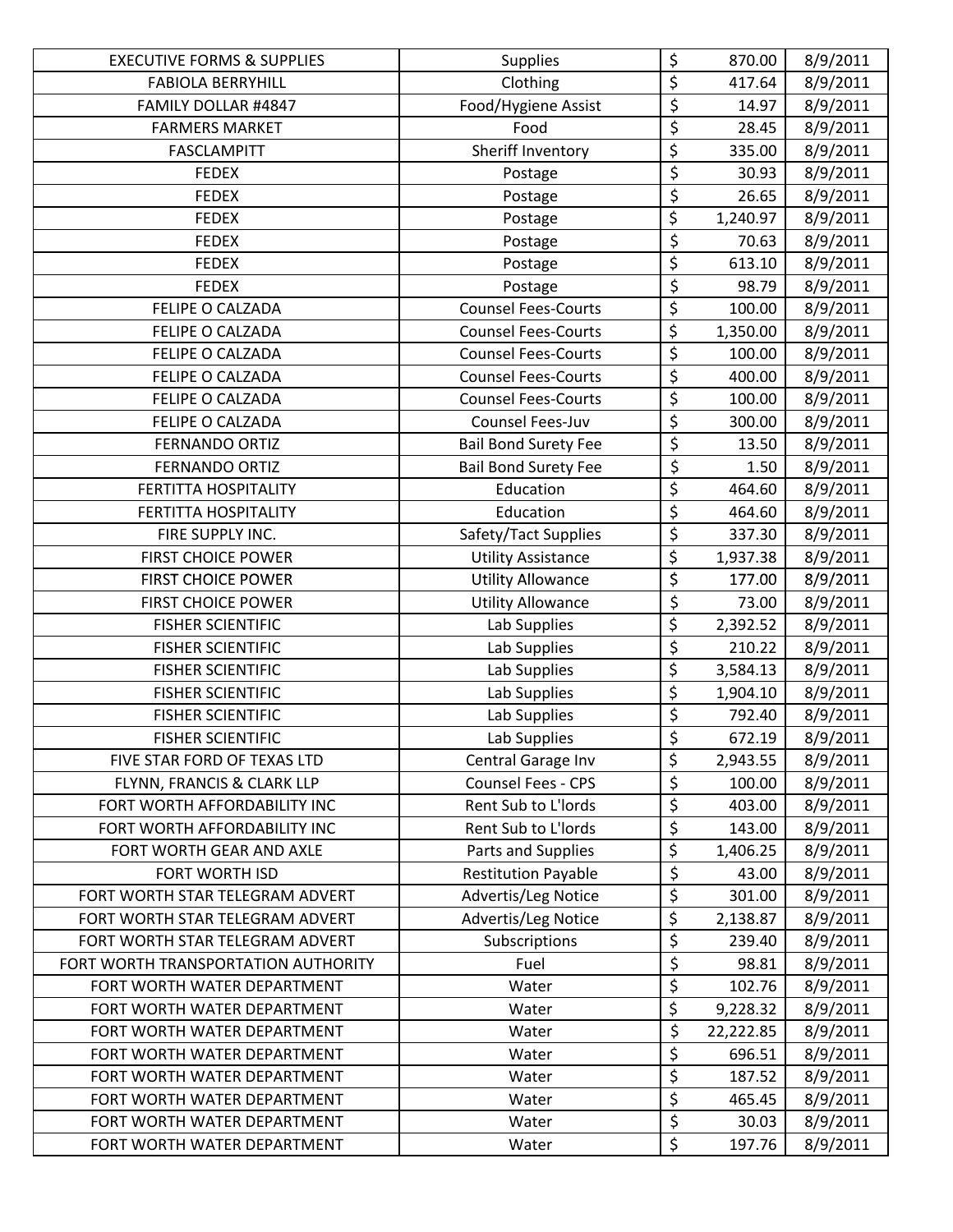| FORT WORTH WATER DEPARTMENT             | Water                       | \$                                  | 753.16   | 8/9/2011 |
|-----------------------------------------|-----------------------------|-------------------------------------|----------|----------|
| FORT WORTH WATER DEPARTMENT             | Water                       | $\overline{\xi}$                    | 797.13   | 8/9/2011 |
| FORT WORTH WATER DEPARTMENT             | Water                       | $\overline{\xi}$                    | 66.06    | 8/9/2011 |
| FORT WORTH WATER DEPARTMENT             | Water                       | \$                                  | 1,339.39 | 8/9/2011 |
| FORT WORTH WATER DEPARTMENT             | Water                       | $\overline{\xi}$                    | 306.05   | 8/9/2011 |
| FORT WORTH WATER DEPARTMENT             | Water                       | $\overline{\xi}$                    | 169.27   | 8/9/2011 |
| FORT WORTH WATER DEPARTMENT             | Water                       | $\overline{\xi}$                    | 236.03   | 8/9/2011 |
| FORT WORTH WATER DEPARTMENT             | Water                       | $\overline{\boldsymbol{\varsigma}}$ | 26.25    | 8/9/2011 |
| FORT WORTH WATER DEPARTMENT             | Water                       | $\overline{\xi}$                    | 222.78   | 8/9/2011 |
| FORT WORTH WATER DEPARTMENT             | Water                       | $\overline{\xi}$                    | 49.97    | 8/9/2011 |
| FORT WORTH WATER DEPARTMENT             | Water                       | $\overline{\xi}$                    | 554.10   | 8/9/2011 |
| FORT WORTH WATER DEPARTMENT             | <b>Utility Assistance</b>   | \$                                  | 2,112.02 | 8/9/2011 |
| FORT WORTH WATER DEPARTMENT             | Water                       | $\overline{\xi}$                    | 47.50    | 8/9/2011 |
| <b>FRANCES B JANEZIC</b>                | <b>Professional Service</b> | $\overline{\xi}$                    | 510.84   | 8/9/2011 |
| <b>FRANCISCO HERNANDEZ JR</b>           | <b>Counsel Fees-Courts</b>  | $\overline{\xi}$                    | 350.00   | 8/9/2011 |
| <b>FRANK ADLER</b>                      | Counsel Fees-Juv            | \$                                  | 220.00   | 8/9/2011 |
| <b>FRANK ADLER</b>                      | <b>Counsel Fees - CPS</b>   | $\overline{\varsigma}$              | 200.00   | 8/9/2011 |
| <b>FRED CUMMINGS</b>                    | <b>Counsel Fees-Courts</b>  | $\overline{\xi}$                    | 510.00   | 8/9/2011 |
| <b>FRED CUMMINGS</b>                    | <b>Counsel Fees-Courts</b>  | \$                                  | 125.00   | 8/9/2011 |
| FRED PRYOR SEMINARS/CAREERTRACK         | Education                   | $\overline{\xi}$                    | 199.00   | 8/9/2011 |
| FRED PRYOR SEMINARS/CAREERTRACK         | Education                   | $\overline{\xi}$                    | 99.00    | 8/9/2011 |
| <b>FRONING &amp; ASSOCIATES</b>         | <b>Professional Service</b> | $\overline{\xi}$                    | 851.40   | 8/9/2011 |
| FRONTIER UTILITIES INC                  | <b>Utility Assistance</b>   | \$                                  | 131.74   | 8/9/2011 |
| FULGHAM LAW FIRM PC                     | <b>Counsel Fees-Courts</b>  | $\overline{\xi}$                    | 350.00   | 8/9/2011 |
| FULGHAM LAW FIRM PC                     | <b>Counsel Fees-Courts</b>  | $\overline{\mathcal{S}}$            | 300.00   | 8/9/2011 |
| FULGHAM LAW FIRM PC                     | <b>Counsel Fees-Courts</b>  | \$                                  | 1,125.00 | 8/9/2011 |
| <b>G ALAN STEELE</b>                    | <b>Counsel Fees-Courts</b>  | $\overline{\xi}$                    | 725.00   | 8/9/2011 |
| <b>G ALAN STEELE</b>                    | <b>Counsel Fees-Courts</b>  | $\overline{\xi}$                    | 275.00   | 8/9/2011 |
| <b>G ANDREW PLATT</b>                   | <b>Counsel Fees-Courts</b>  | $\overline{\xi}$                    | 850.00   | 8/9/2011 |
| Gayla J Neal                            | Education                   | $\overline{\xi}$                    | 189.75   | 8/9/2011 |
| Gayla J Neal                            | Education                   | $\overline{\xi}$                    | 189.75   | 8/9/2011 |
| <b>GEORGE MACKEY</b>                    | <b>Counsel Fees-Courts</b>  | \$                                  | 460.00   | 8/9/2011 |
| <b>GEORGE MACKEY</b>                    | <b>Counsel Fees-Courts</b>  | \$                                  | 610.00   | 8/9/2011 |
| <b>GEORGE R TRIMBER LAW OFFICE</b>      | <b>Counsel Fees-Courts</b>  | \$                                  | 1,000.00 | 8/9/2011 |
| <b>GEORGE R TRIMBER LAW OFFICE</b>      | <b>Counsel Fees-Courts</b>  | \$                                  | 468.75   | 8/9/2011 |
| <b>GEORGE W SEPULVEDA</b>               | <b>Interpreter Fees</b>     | \$                                  | 150.00   | 8/9/2011 |
| <b>GEOSHACK</b>                         | Field Equip&Supplies        | \$                                  | 372.00   | 8/9/2011 |
| <b>GERARD KARDONSKY</b>                 | <b>Counsel Fees-Courts</b>  | \$                                  | 100.00   | 8/9/2011 |
| <b>GERARD KARDONSKY</b>                 | <b>Counsel Fees-Courts</b>  | $\overline{\xi}$                    | 125.00   | 8/9/2011 |
| <b>GES</b>                              | A/C Maint Contract          | \$                                  | 1,397.74 | 8/9/2011 |
| <b>GES</b>                              | A/C Maint Contract          | \$                                  | 916.58   | 8/9/2011 |
| <b>GES</b>                              | A/C Maint Contract          | \$                                  | 2,040.24 | 8/9/2011 |
| <b>GES</b>                              | A/C Maint Contract          | $\overline{\mathcal{L}}$            | 622.65   | 8/9/2011 |
| <b>GES</b>                              | <b>Building Maintenance</b> | \$                                  | 248.00   | 8/9/2011 |
| <b>GILBERTO TORREZ</b>                  | Investigative               | \$                                  | 160.50   | 8/9/2011 |
| <b>GLYNIS MCGINTY</b>                   | <b>Counsel Fees-Courts</b>  | $\overline{\xi}$                    | 1,200.00 | 8/9/2011 |
| <b>GOMEZ FLOOR COVERING INC</b>         | <b>Building Maintenance</b> | \$                                  | 281.60   | 8/9/2011 |
| GOODRICH, SCHECHTER & ASSOC LL          | <b>County Projects</b>      | \$                                  | 1,237.50 | 8/9/2011 |
| <b>GRAND PRAIRIE HOUSING ASSISTANCE</b> | Port HAP Port-out           | \$                                  | 754.00   | 8/9/2011 |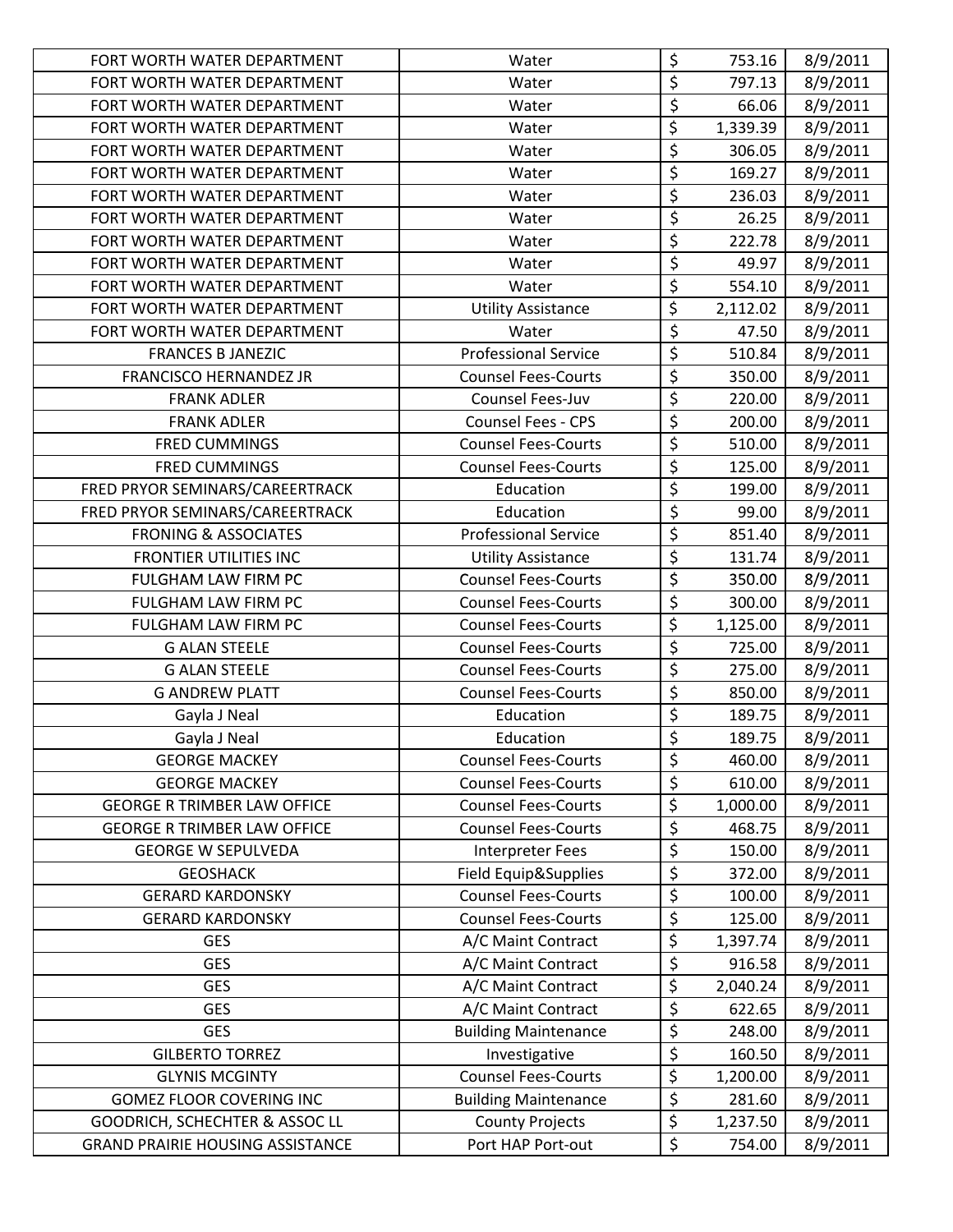| <b>GRAPEVINE DCJ LLC</b>                | Vehicles (Mod)             | \$                              | 39,316.00 | 8/9/2011 |
|-----------------------------------------|----------------------------|---------------------------------|-----------|----------|
| <b>GRAPHIC FINISHING SYSTEMS INC</b>    | <b>Equipment Maint</b>     | \$                              | 509.50    | 8/9/2011 |
| <b>GRAPHIC SOLUTIONS GROUP</b>          | Sign Shop Inventory        | \$                              | 174.52    | 8/9/2011 |
| <b>GRAPHIC SOLUTIONS GROUP</b>          | Parts and Supplies         | \$                              | 2,453.75  | 8/9/2011 |
| <b>GREEN GUARD FIRST AID AND SAFETY</b> | <b>Supplies</b>            | \$                              | 80.91     | 8/9/2011 |
| <b>GREEN MOUNTAIN ENERGY COMPANY</b>    | <b>Utility Assistance</b>  | \$                              | 271.80    | 8/9/2011 |
| <b>GREEN MOUNTAIN ENERGY COMPANY</b>    | <b>Utility Assistance</b>  | $\overline{\varsigma}$          | 212.21    | 8/9/2011 |
| <b>GREEN MOUNTAIN ENERGY COMPANY</b>    | <b>Utility Assistance</b>  | $\overline{\xi}$                | 450.00    | 8/9/2011 |
| <b>GREEN MOUNTAIN ENERGY COMPANY</b>    | <b>Utility Assistance</b>  | \$                              | 177.02    | 8/9/2011 |
| <b>GREEN MOUNTAIN ENERGY COMPANY</b>    | <b>Utility Allowance</b>   | $\overline{\varsigma}$          | 22.00     | 8/9/2011 |
| <b>GREEN MOUNTAIN ENERGY COMPANY</b>    | HAP Reimb Port-in          | $\overline{\xi}$                | 12.00     | 8/9/2011 |
| <b>GREG GRAY</b>                        | <b>Counsel Fees-Courts</b> | \$                              | 300.00    | 8/9/2011 |
| <b>GT INVESTIGATIVE SERVICES</b>        | Investigative              | \$                              | 351.00    | 8/9/2011 |
| <b>GT INVESTIGATIVE SERVICES</b>        | Investigative              | $\overline{\xi}$                | 274.00    | 8/9/2011 |
| <b>GT SOFTWARE INC</b>                  | Capital Outlay - Com       | \$                              | 55,000.00 | 8/9/2011 |
| <b>GT SOFTWARE INC</b>                  | Non-Track Equipment        | \$                              | 15,400.00 | 8/9/2011 |
| <b>GUADALUPE SALINAS</b>                | <b>Restitution Payable</b> | $\overline{\mathcal{L}}$        | 4.71      | 8/9/2011 |
| <b>GUARANTEED EXPRESS INC</b>           | <b>Courier Service</b>     | $\overline{\xi}$                | 84.70     | 8/9/2011 |
| <b>GW OUTFITTERS LP</b>                 | <b>Supplies</b>            | \$                              | 297.00    | 8/9/2011 |
| <b>GW OUTFITTERS LP</b>                 | <b>Supplies</b>            | \$                              | 297.00    | 8/9/2011 |
| <b>GW OUTFITTERS LP</b>                 | <b>Supplies</b>            | $\overline{\xi}$                | 99.00     | 8/9/2011 |
| <b>GW OUTFITTERS LP</b>                 | <b>Supplies</b>            | $\overline{\xi}$                | 99.00     | 8/9/2011 |
| HAMIDA A ABDAL-KHALLAQ INC              | <b>Counsel Fees-Courts</b> | \$                              | 200.00    | 8/9/2011 |
| HAMIDA A ABDAL-KHALLAQ INC              | <b>Counsel Fees-Courts</b> | $\overline{\boldsymbol{\zeta}}$ | 300.00    | 8/9/2011 |
| HAMIDA A ABDAL-KHALLAQ INC              | Counsel Fees-Juv           | \$                              | 200.00    | 8/9/2011 |
| HANSON AGGREGATES CENTRAL INC           | <b>Rock and Gravel</b>     | \$                              | 2,249.64  | 8/9/2011 |
| HANSON AGGREGATES CENTRAL INC           | Non-Track Const/Bldg       | \$                              | 156.19    | 8/9/2011 |
| HANSON PIPE & PRECAST INC               | Culverts                   | \$                              | 53,684.69 | 8/9/2011 |
| <b>HARDY DIAGNOSTICS</b>                | Lab Supplies               | \$                              | 359.13    | 8/9/2011 |
| <b>HAROLD V JOHNSON</b>                 | <b>Counsel Fees-Courts</b> | $\overline{\xi}$                | 350.00    | 8/9/2011 |
| <b>HAROLD V JOHNSON</b>                 | <b>Counsel Fees-Courts</b> | $\overline{\xi}$                | 500.00    | 8/9/2011 |
| HAROLD V JOHNSON                        | <b>Counsel Fees-Courts</b> | \$                              | 950.00    | 8/9/2011 |
| HARRY HARRIS, III                       | <b>Counsel Fees-Courts</b> | \$                              | 550.00    | 8/9/2011 |
| HARRY HARRIS, III                       | <b>Counsel Fees-Courts</b> | \$                              | 300.00    | 8/9/2011 |
| HARRY HARRIS, III                       | <b>Counsel Fees-Courts</b> | \$                              | 125.00    | 8/9/2011 |
| HAVENWOOD ASSOCIATES LTD                | <b>Rental Assistance</b>   | \$                              | 396.00    | 8/9/2011 |
| HAVENWOOD ASSOCIATES LTD                | <b>Utility Assistance</b>  | \$                              | 11.06     | 8/9/2011 |
| <b>HEATHER YVONNE OGIER</b>             | <b>Counsel Fees - CPS</b>  | \$                              | 3,080.00  | 8/9/2011 |
| <b>HEATHER YVONNE OGIER</b>             | Cnsl Fees-Fam Drg Ct       | \$                              | 100.00    | 8/9/2011 |
| <b>HELBING'S MOBIL SERVICE</b>          | Central Garage Inv         | \$                              | 477.00    | 8/9/2011 |
| HENDRICKS, WEATHERS & JEFFERSON PC      | <b>Counsel Fees-Courts</b> | \$                              | 1,000.00  | 8/9/2011 |
| <b>HENRY SCHEIN</b>                     | <b>Medical Supplies</b>    | \$                              | 2,023.00  | 8/9/2011 |
| HIDDEN HOLLOW                           | <b>Rental Assistance</b>   | $\overline{\varsigma}$          | 385.00    | 8/9/2011 |
| <b>HIEU TRAN</b>                        | <b>Rental Assistance</b>   | \$                              | 595.00    | 8/9/2011 |
| <b>HILTON AUSTIN</b>                    | Education                  | \$                              | 182.85    | 8/9/2011 |
| <b>HILTON AUSTIN</b>                    | Education                  | $\overline{\xi}$                | 365.70    | 8/9/2011 |
| <b>HILTON AUSTIN</b>                    | Education                  | \$                              | 365.70    | 8/9/2011 |
| <b>HILTON AUSTIN</b>                    | Travel                     | $\overline{\xi}$                | 548.55    | 8/9/2011 |
| HILTON GARDEN INN-CHICAGO DOWNTOWN      | Prepaid - Travel           | \$                              | 515.84    | 8/9/2011 |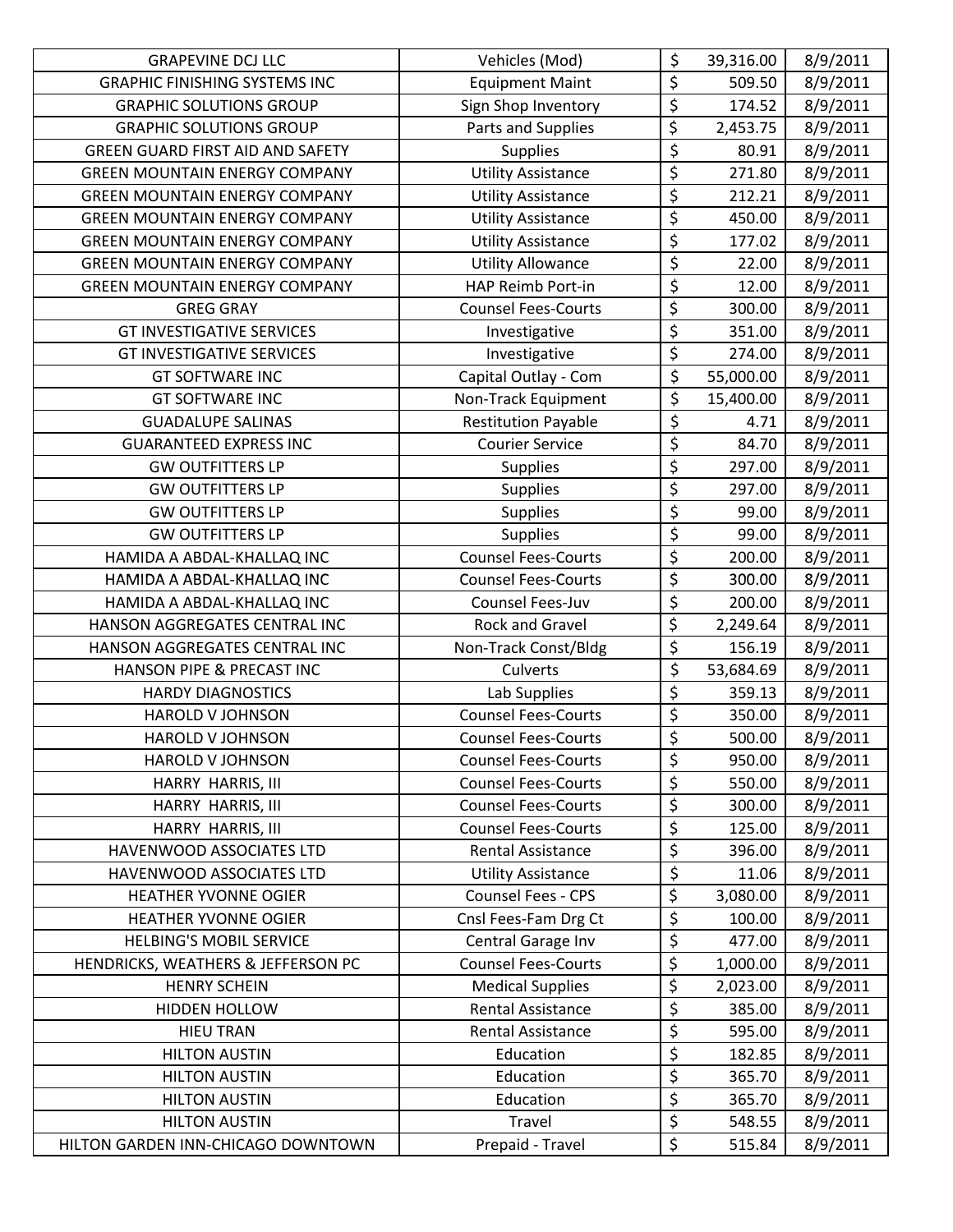| <b>HIRAM BODON</b>                 | <b>Counsel Fees-Courts</b>  | \$                             | 100.00     | 8/9/2011 |
|------------------------------------|-----------------------------|--------------------------------|------------|----------|
| <b>HIRAM BODON</b>                 | <b>Counsel Fees-Courts</b>  | \$                             | 800.00     | 8/9/2011 |
| <b>HIRAM BODON</b>                 | <b>Counsel Fees-Courts</b>  | \$                             | 100.00     | 8/9/2011 |
| <b>HIRED HANDS INC</b>             | Interpreter Fees            | \$                             | 210.00     | 8/9/2011 |
| <b>HIRED HANDS INC</b>             | Interpreter Fees            | \$                             | 140.00     | 8/9/2011 |
| <b>HIRED HANDS INC</b>             | <b>Interpreter Fees</b>     | \$                             | 157.50     | 8/9/2011 |
| HM TRAVEL LLC                      | HAP Reimb Port-in           | $\overline{\xi}$               | 960.00     | 8/9/2011 |
| <b>HOLLIS G SLOAN</b>              | Rent Sub to L'Iords         | \$                             | 100.00     | 8/9/2011 |
| <b>HOPE WRIGHT</b>                 | <b>Rental Assistance</b>    | \$                             | 571.29     | 8/9/2011 |
| HOTEL PROPERTIES AUSTIN LLC        | Education                   | \$                             | 239.20     | 8/9/2011 |
| HOTEL PROPERTIES AUSTIN LLC        | Education                   | \$                             | 239.20     | 8/9/2011 |
| HOUSING AUTHORITY OF NEW ORLEANS   | Port HAP Port-out           | \$                             | 609.00     | 8/9/2011 |
| Hung Nguyen                        | Travel                      | $\overline{\xi}$               | 140.00     | 8/9/2011 |
| INDEPENDENT ENVIRONMENTAL SERV     | <b>Disposal Service</b>     | \$                             | 220.00     | 8/9/2011 |
| INDEPENDENT ENVIRONMENTAL SERV     | <b>Disposal Service</b>     | \$                             | 220.00     | 8/9/2011 |
| INDEPENDENT ENVIRONMENTAL SERV     | <b>Disposal Service</b>     | $\overline{\xi}$               | 50.00      | 8/9/2011 |
| INFINITY CONTRACTORS INTERNATIONAL | Vendor AP                   | \$                             | 12,704.10  | 8/9/2011 |
| INFINITY CONTRACTORS INTERNATIONAL | <b>Professional Service</b> | \$                             | 241,377.90 | 8/9/2011 |
| <b>INNER CITY BUILDERS INC</b>     | Rehab/Preserve Act          | \$                             | 2,000.00   | 8/9/2011 |
| <b>INSTALLER SALES AND SERVICE</b> | Central Garage Inv          | \$                             | 29.34      | 8/9/2011 |
| INTER-CITY SUPPLY CO INC           | <b>School Supplies</b>      | $\overline{\xi}$               | 376.87     | 8/9/2011 |
| INTERLINGUA INTERNATIONAL INC      | <b>Interpreter Fees</b>     | $\overline{\xi}$               | 220.00     | 8/9/2011 |
| INTERSTATE BATTERY OF FT WORTH     | Parts and Supplies          | \$                             | 664.00     | 8/9/2011 |
| <b>INX INC</b>                     | Non-Track Equipment         | \$                             | 190.80     | 8/9/2011 |
| <b>INX INC</b>                     | Non-Track Equipment         | \$                             | 4,440.00   | 8/9/2011 |
| <b>IRMA N PEREZ</b>                | Clothing                    | \$                             | 200.00     | 8/9/2011 |
| <b>IRONWOOD RANCH TOWNHOMES LP</b> | HAP Reimb Port-in           | $\overline{\xi}$               | 94.00      | 8/9/2011 |
| J A SEXAUER                        | <b>Building Maintenance</b> | $\overline{\xi}$               | 252.28     | 8/9/2011 |
| J A SEXAUER                        | <b>Building Maintenance</b> | \$                             | 5,127.45   | 8/9/2011 |
| J A SEXAUER                        | <b>Building Maintenance</b> | $\boldsymbol{\dot{\varsigma}}$ | 33.85      | 8/9/2011 |
| J AND J SUPPLY                     | Central Garage Inv          | $\overline{\xi}$               | 46.42      | 8/9/2011 |
| J H LADD                           | Investigative               | \$                             | 500.00     | 8/9/2011 |
| <b>J STEVEN BUSH</b>               | <b>Counsel Fees-Courts</b>  | \$                             | 4,300.00   | 8/9/2011 |
| <b>J STEVEN BUSH</b>               | <b>Counsel Fees-Courts</b>  | \$                             | 500.00     | 8/9/2011 |
| <b>J STEVEN BUSH</b>               | <b>Counsel Fees-Courts</b>  | \$                             | 1,025.00   | 8/9/2011 |
| JACK G DUFFY, JR.                  | <b>Counsel Fees-Courts</b>  | \$                             | 600.00     | 8/9/2011 |
| <b>JACKIE MARTIN</b>               | Counsel Fees - CPS          | \$                             | 100.00     | 8/9/2011 |
| <b>JACKIE MARTIN</b>               | Cnsl Fees-Fam Drg Ct        | \$                             | 100.00     | 8/9/2011 |
| <b>JAMES D RENFORTH II</b>         | <b>Counsel Fees-Courts</b>  | \$                             | 650.00     | 8/9/2011 |
| JAMES K. NORWOOD, INC.             | State Right of Way          | \$                             | 3,600.00   | 8/9/2011 |
| <b>JAMES MASEK</b>                 | Counsel Fees - CPS          | \$                             | 200.00     | 8/9/2011 |
| <b>JANA KAY BRAVO</b>              | <b>Professional Service</b> | \$                             | 170.28     | 8/9/2011 |
| <b>JANA KAY BRAVO</b>              | Reporter's Records          | \$                             | 596.00     | 8/9/2011 |
| JANE LANE APARTMENTS LLC           | <b>Utility Assistance</b>   | $\overline{\xi}$               | 46.84      | 8/9/2011 |
| <b>JANPAK</b>                      | Sheriff Inventory           | \$                             | 341.40     | 8/9/2011 |
| <b>JANPAK</b>                      | <b>Custodian Supplies</b>   | \$                             | 664.00     | 8/9/2011 |
| <b>JANPAK</b>                      | <b>Custodian Supplies</b>   | \$                             | 664.00     | 8/9/2011 |
| <b>JANPAK</b>                      | <b>Supplies</b>             | $\boldsymbol{\dot{\varsigma}}$ | 82.24      | 8/9/2011 |
| JAY GILBERT CABALLERO              | <b>Counsel Fees-Courts</b>  | \$                             | 100.00     | 8/9/2011 |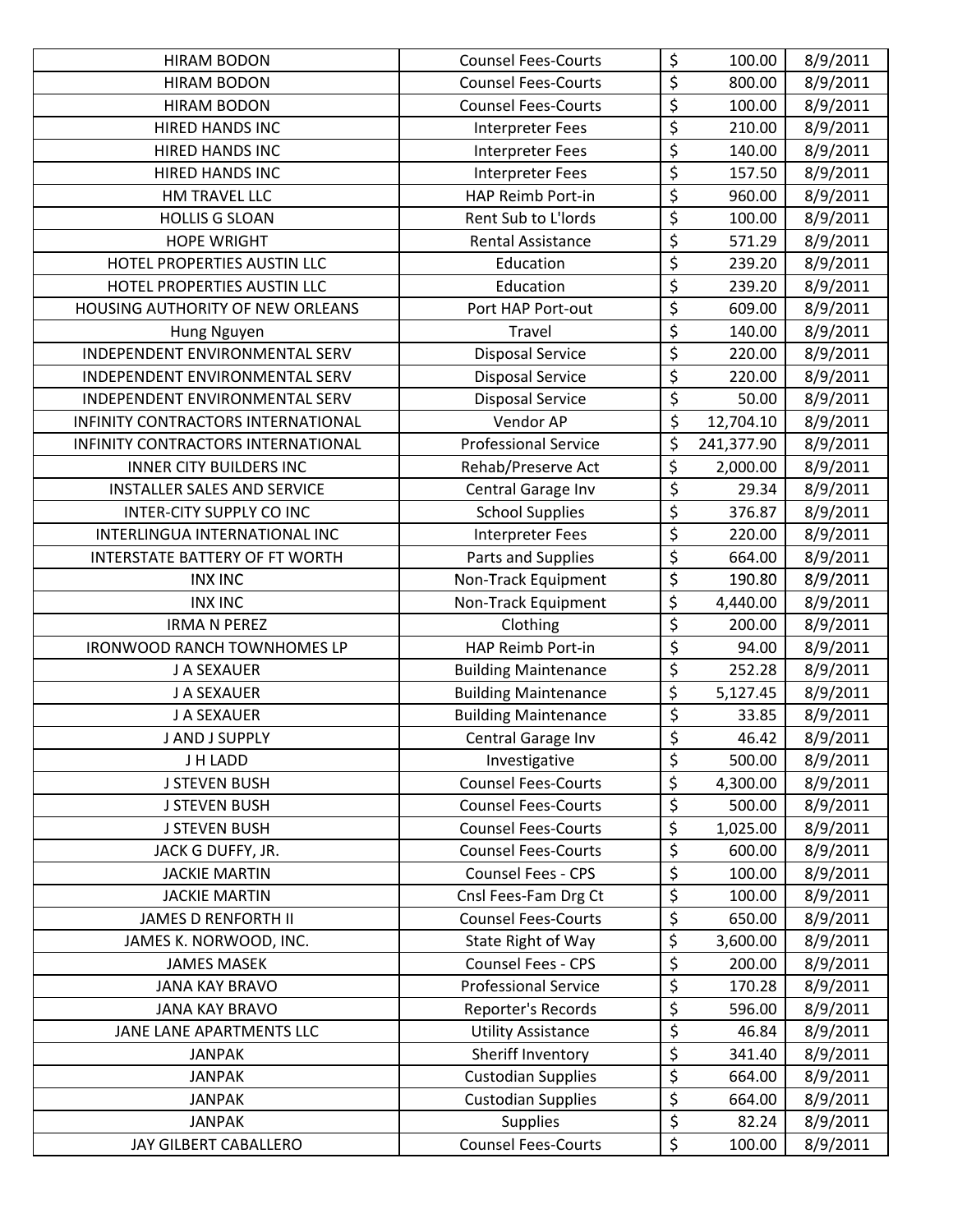| <b>JEANIE MORRIS</b>            | <b>Professional Service</b> | \$                                  | 1,532.52 | 8/9/2011 |
|---------------------------------|-----------------------------|-------------------------------------|----------|----------|
| JEANIE WADE ACCREDITED          | <b>Bail Bond Surety Fee</b> | \$                                  | 13.50    | 8/9/2011 |
| JEANIE WADE ACCREDITED          | <b>Bail Bond Surety Fee</b> | $\overline{\boldsymbol{\varsigma}}$ | 1.50     | 8/9/2011 |
| JEFF EUBANK ROOFING CO INC      | <b>Building Maintenance</b> | $\overline{\xi}$                    | 3,185.00 | 8/9/2011 |
| <b>JEFF S HOOVER</b>            | <b>Counsel Fees-Courts</b>  | $\overline{\xi}$                    | 100.00   | 8/9/2011 |
| <b>JEFF S HOOVER</b>            | <b>Counsel Fees-Courts</b>  | $\overline{\xi}$                    | 200.00   | 8/9/2011 |
| <b>JEFF TILLMAN</b>             | State Right of Way          | $\overline{\varsigma}$              | 600.00   | 8/9/2011 |
| JEFFERY DAVID BONCEK            | <b>Counsel Fees-Courts</b>  | $\overline{\xi}$                    | 600.00   | 8/9/2011 |
| <b>JERAD BARTON JR</b>          | <b>Restitution Payable</b>  | \$                                  | 70.00    | 8/9/2011 |
| <b>JEROME POTTER</b>            | <b>Court Visitor</b>        | \$                                  | 154.50   | 8/9/2011 |
| <b>JERRY W WOODLOCK</b>         | Travel                      | $\overline{\xi}$                    | 387.04   | 8/9/2011 |
| <b>JERRY WALKER</b>             | <b>Counsel Fees-Courts</b>  | $\overline{\xi}$                    | 100.00   | 8/9/2011 |
| <b>JERRY WOOD</b>               | <b>Counsel Fees-Courts</b>  | \$                                  | 1,750.00 | 8/9/2011 |
| <b>JERRY WOOD</b>               | <b>Counsel Fees-Courts</b>  | $\overline{\boldsymbol{\zeta}}$     | 100.00   | 8/9/2011 |
| <b>JERRY WOOD</b>               | <b>Counsel Fees-Courts</b>  | \$                                  | 100.00   | 8/9/2011 |
| <b>JESSICA PARRAL</b>           | Clothing                    | \$                                  | 225.00   | 8/9/2011 |
| <b>JESUS NEVAREZ</b>            | <b>Counsel Fees-Courts</b>  | \$                                  | 300.00   | 8/9/2011 |
| <b>JESUS NEVAREZ</b>            | <b>Counsel Fees-Courts</b>  | $\overline{\varsigma}$              | 200.00   | 8/9/2011 |
| <b>JESUS NEVAREZ</b>            | <b>Counsel Fees-Courts</b>  | $\overline{\xi}$                    | 150.00   | 8/9/2011 |
| <b>JESUS NEVAREZ</b>            | Counsel Fees-Juv            | \$                                  | 200.00   | 8/9/2011 |
| <b>JESUS NEVAREZ</b>            | Counsel Fees - CPS          | $\overline{\boldsymbol{\zeta}}$     | 100.00   | 8/9/2011 |
| JIM BEARDEN AND ASSOCIATES PLLC | Counsel Fees - CPS          | \$                                  | 100.00   | 8/9/2011 |
| <b>JIM CULBERTSON</b>           | Counsel Fees-Juv            | \$                                  | 200.00   | 8/9/2011 |
| <b>JIM CULBERTSON</b>           | <b>Counsel Fees - CPS</b>   | $\overline{\boldsymbol{\zeta}}$     | 200.00   | 8/9/2011 |
| <b>JIM LANE</b>                 | <b>Counsel Fees-Courts</b>  | $\overline{\xi}$                    | 1,125.00 | 8/9/2011 |
| <b>JIM LANE</b>                 | <b>Counsel Fees-Courts</b>  | \$                                  | 150.00   | 8/9/2011 |
| <b>JIM LANE</b>                 | <b>Counsel Fees-Courts</b>  | \$                                  | 137.50   | 8/9/2011 |
| <b>JO PIRTLE</b>                | <b>TC Historical Comm</b>   | \$                                  | 154.26   | 8/9/2011 |
| <b>JO PIRTLE</b>                | Education                   | $\overline{\xi}$                    | 132.50   | 8/9/2011 |
| <b>JO PIRTLE</b>                | Travel                      | \$                                  | 167.49   | 8/9/2011 |
| <b>JO PIRTLE</b>                | Education                   | $\overline{\xi}$                    | 132.50   | 8/9/2011 |
| <b>JO PIRTLE</b>                | Travel                      | \$                                  | 167.49   | 8/9/2011 |
| JOE H LOVING JR                 | Probate Presid Judge        | \$                                  | 594.56   | 8/9/2011 |
| JOE H LOVING JR                 | Travel                      | $\overline{\xi}$                    | 141.57   | 8/9/2011 |
| <b>JOE K MATTHEWS</b>           | <b>Dues</b>                 | \$                                  | 71.00    | 8/9/2011 |
| <b>JOEL L EPPS</b>              | <b>Professional Service</b> | \$                                  | 1,362.24 | 8/9/2011 |
| <b>JOETTA KEENE</b>             | <b>Counsel Fees-Courts</b>  | \$                                  | 850.00   | 8/9/2011 |
| <b>JOETTA KEENE</b>             | <b>Counsel Fees-Courts</b>  | \$                                  | 300.00   | 8/9/2011 |
| <b>JOHN AVERY</b>               | <b>Counsel Fees-Courts</b>  | $\overline{\varsigma}$              | 450.00   | 8/9/2011 |
| <b>JOHN AVERY</b>               | <b>Counsel Fees-Courts</b>  | $\overline{\xi}$                    | 400.00   | 8/9/2011 |
| <b>JOHN AVERY</b>               | <b>Counsel Fees-Courts</b>  | \$                                  | 450.00   | 8/9/2011 |
| <b>JOHN AVERY</b>               | <b>Counsel Fees-Courts</b>  | \$                                  | 100.00   | 8/9/2011 |
| <b>JOHN BENOIST</b>             | <b>Counsel Fees-Probate</b> | \$                                  | 1,000.00 | 8/9/2011 |
| <b>JOHN CARL BEATTY</b>         | <b>Counsel Fees-Courts</b>  | \$                                  | 450.00   | 8/9/2011 |
| <b>JOHN CARL BEATTY</b>         | <b>Counsel Fees-Courts</b>  | \$                                  | 850.00   | 8/9/2011 |
| <b>JOHN CARL BEATTY</b>         | <b>Counsel Fees-Courts</b>  | \$                                  | 2,400.00 | 8/9/2011 |
| <b>JOHN CARL BEATTY</b>         | <b>Counsel Fees-Courts</b>  | \$                                  | 2,275.00 | 8/9/2011 |
| <b>JOHN ECK</b>                 | <b>Counsel Fees - CPS</b>   | \$                                  | 100.00   | 8/9/2011 |
| <b>JOHN HARDING</b>             | <b>Counsel Fees-Courts</b>  | \$                                  | 1,000.00 | 8/9/2011 |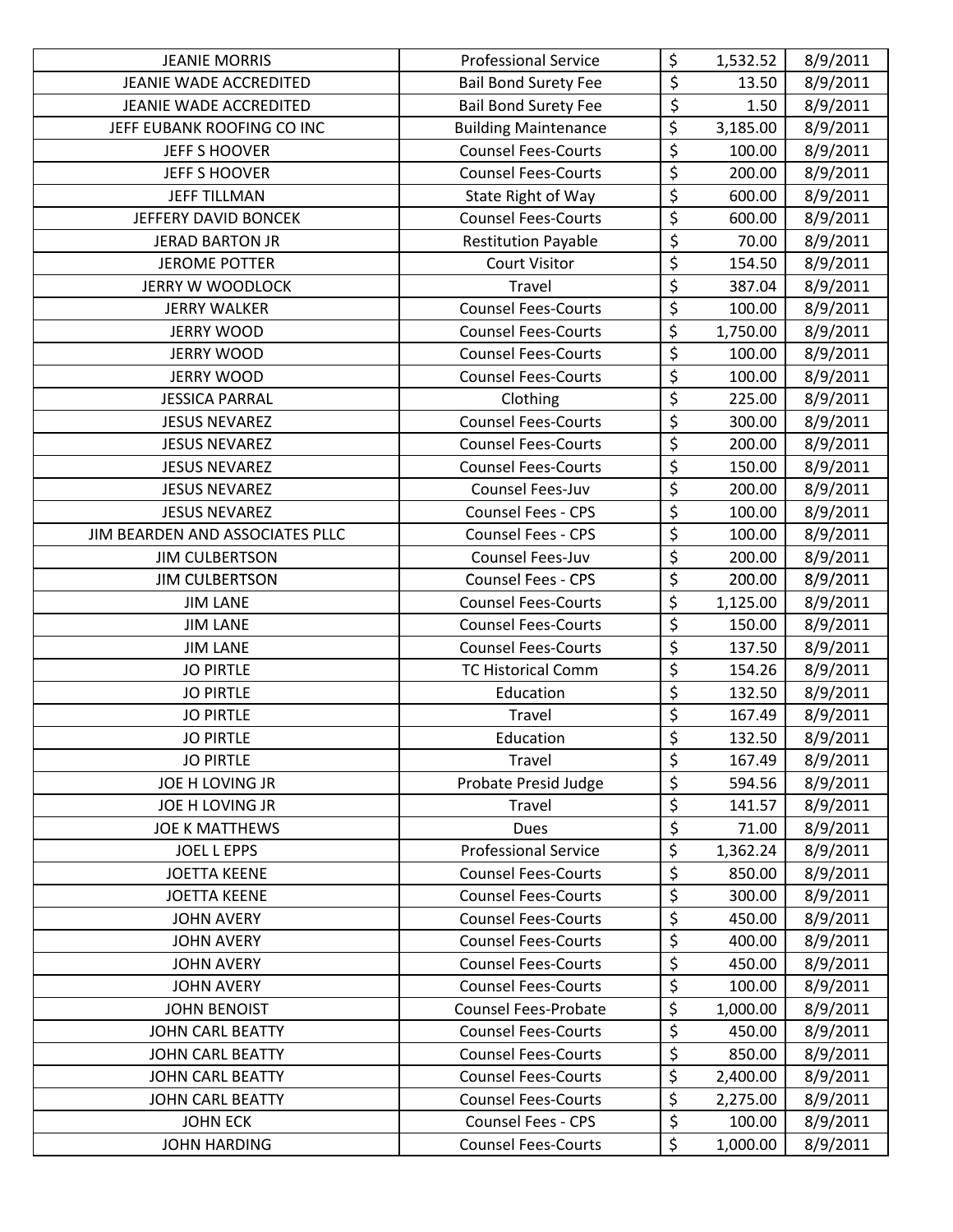| <b>JOHN W STICKELS</b>              | <b>Bail Bond Surety Fee</b> | \$                                  | 27.00    | 8/9/2011 |
|-------------------------------------|-----------------------------|-------------------------------------|----------|----------|
| <b>JOHN W STICKELS</b>              | <b>Bail Bond Surety Fee</b> | \$                                  | 3.00     | 8/9/2011 |
| JOHN W STICKELS                     | <b>Counsel Fees-Courts</b>  | \$                                  | 500.00   | 8/9/2011 |
| <b>JOHN W STICKELS</b>              | <b>Counsel Fees-Courts</b>  | \$                                  | 9,330.00 | 8/9/2011 |
| <b>JOHN W STICKELS</b>              | <b>Counsel Fees-Courts</b>  | $\overline{\xi}$                    | 175.00   | 8/9/2011 |
| <b>JOHN W STICKELS</b>              | Cnsl Fees-Crim Appls        | \$                                  | 1,781.25 | 8/9/2011 |
| <b>JOHNSON &amp; JOHNSON</b>        | <b>Counsel Fees-Courts</b>  | $\overline{\mathsf{S}}$             | 400.00   | 8/9/2011 |
| <b>JOHNSON &amp; JOHNSON</b>        | <b>Counsel Fees-Courts</b>  | $\overline{\xi}$                    | 425.00   | 8/9/2011 |
| <b>JOHNSON &amp; JOHNSON</b>        | <b>Counsel Fees-Courts</b>  | \$                                  | 630.00   | 8/9/2011 |
| <b>JOHNSON &amp; JOHNSON</b>        | <b>Counsel Fees-Courts</b>  | \$                                  | 300.00   | 8/9/2011 |
| JOHNSON CONTROLS INC                | A/C Maint Contract          | $\overline{\xi}$                    | 2,046.00 | 8/9/2011 |
| <b>JONATHAN SIMPSON</b>             | <b>Counsel Fees-Courts</b>  | $\overline{\xi}$                    | 200.00   | 8/9/2011 |
| JOY PROMOTIONS INC                  | Advertis/Leg Notice         | \$                                  | 179.00   | 8/9/2011 |
| JOYCE E STEVENS P.C.                | <b>Counsel Fees-Courts</b>  | \$                                  | 700.00   | 8/9/2011 |
| JOYCE E STEVENS P.C.                | <b>Counsel Fees-Courts</b>  | $\overline{\xi}$                    | 100.00   | 8/9/2011 |
| JOYCE E STEVENS P.C.                | <b>Counsel Fees-Courts</b>  | \$                                  | 125.00   | 8/9/2011 |
| JPMCC 2005 LDP2 EMERALD CREST DR LL | <b>Rental Assistance</b>    | \$                                  | 342.00   | 8/9/2011 |
| JPMCC 2005 LDP2 EMERALD CREST DR LL | <b>Utility Assistance</b>   | $\overline{\xi}$                    | 26.41    | 8/9/2011 |
| <b>JUAN ANTONIO FUENTES</b>         | <b>Restitution Payable</b>  | $\overline{\xi}$                    | 93.38    | 8/9/2011 |
| <b>JUAN GALLEGOS</b>                | Relative Assistance         | $\overline{\xi}$                    | 300.00   | 8/9/2011 |
| <b>JUDGE PHILLIP VICK</b>           | Travel                      | \$                                  | 395.43   | 8/9/2011 |
| JUDITH VAN HOOF                     | Counsel Fees-Juv            | $\overline{\xi}$                    | 200.00   | 8/9/2011 |
| JUDITH VAN HOOF                     | <b>Counsel Fees - CPS</b>   | $\overline{\xi}$                    | 300.00   | 8/9/2011 |
| <b>JUDITH VEST</b>                  | <b>TC Historical Comm</b>   | $\overline{\boldsymbol{\xi}}$       | 515.66   | 8/9/2011 |
| JUDY G VANAMAN                      | <b>Professional Service</b> | $\overline{\xi}$                    | 1,021.68 | 8/9/2011 |
| <b>JULES DEHI KOUE</b>              | Rent Sub to L'Iords         | \$                                  | 329.00   | 8/9/2011 |
| <b>JULIE JACOBSON</b>               | <b>Counsel Fees - CPS</b>   | \$                                  | 100.00   | 8/9/2011 |
| <b>JUST ENERGY TEXAS I CORP</b>     | <b>Utility Assistance</b>   | $\overline{\xi}$                    | 61.09    | 8/9/2011 |
| JUST ENERGY TEXAS I CORP            | HAP Reimb Port-in           | $\overline{\boldsymbol{\varsigma}}$ | 20.00    | 8/9/2011 |
| <b>JUSTICE OF THE PEACE PCT 7</b>   | Trust - Constable 7         | \$                                  | 1,651.75 | 8/9/2011 |
| <b>JUSTIN DANE PRATER</b>           | <b>Restitution Payable</b>  | $\overline{\xi}$                    | 50.00    | 8/9/2011 |
| K MAR MOBILE HOME PARK              | <b>Utility Assistance</b>   | \$                                  | 199.65   | 8/9/2011 |
| <b>KARA CARRERAS</b>                | <b>Counsel Fees-Courts</b>  | \$                                  | 100.00   | 8/9/2011 |
| <b>KARA CARRERAS</b>                | <b>Counsel Fees-Courts</b>  | \$                                  | 200.00   | 8/9/2011 |
| <b>KARA CARRERAS</b>                | <b>Counsel Fees-Courts</b>  | $\overline{\boldsymbol{\zeta}}$     | 100.00   | 8/9/2011 |
| <b>KARMEN JOHNSON</b>               | <b>Counsel Fees - CPS</b>   | \$                                  | 2,712.90 | 8/9/2011 |
| KARTEN PSYCHOLOGICAL SERVICES       | Psych Exam/Testimony        | \$                                  | 900.00   | 8/9/2011 |
| <b>KATHERINE MARIE ALLEN</b>        | <b>Counsel Fees - CPS</b>   | \$                                  | 200.00   | 8/9/2011 |
| KATHERYN HAYWOOD                    | <b>Counsel Fees-Courts</b>  | \$                                  | 100.00   | 8/9/2011 |
| KATHLEEN GALLAGHER REALTY           | Rental Assistance           | \$                                  | 1,095.00 | 8/9/2011 |
| KATHLEEN JEANNE MEGONIGAL           | <b>Counsel Fees - CPS</b>   | \$                                  | 200.00   | 8/9/2011 |
| <b>KATHRYN ANTHONY</b>              | Clothing                    | \$                                  | 76.45    | 8/9/2011 |
| <b>KATHRYN CRAVEN</b>               | Cnsl Fees-Fam Drg Ct        | \$                                  | 100.00   | 8/9/2011 |
| Kathryn M Omarkhail                 | Travel                      | \$                                  | 156.99   | 8/9/2011 |
| KATHY A LOWTHORP                    | <b>Counsel Fees-Courts</b>  | \$                                  | 300.00   | 8/9/2011 |
| <b>KATHY A LOWTHORP</b>             | <b>Counsel Fees-Courts</b>  | \$                                  | 612.50   | 8/9/2011 |
| <b>KATHY A LOWTHORP</b>             | <b>Counsel Fees-Courts</b>  | \$                                  | 100.00   | 8/9/2011 |
| <b>KATHY BRADFORD</b>               | Clothing                    | \$                                  | 400.00   | 8/9/2011 |
| Katie A Woods                       | Education                   | \$                                  | 60.00    | 8/9/2011 |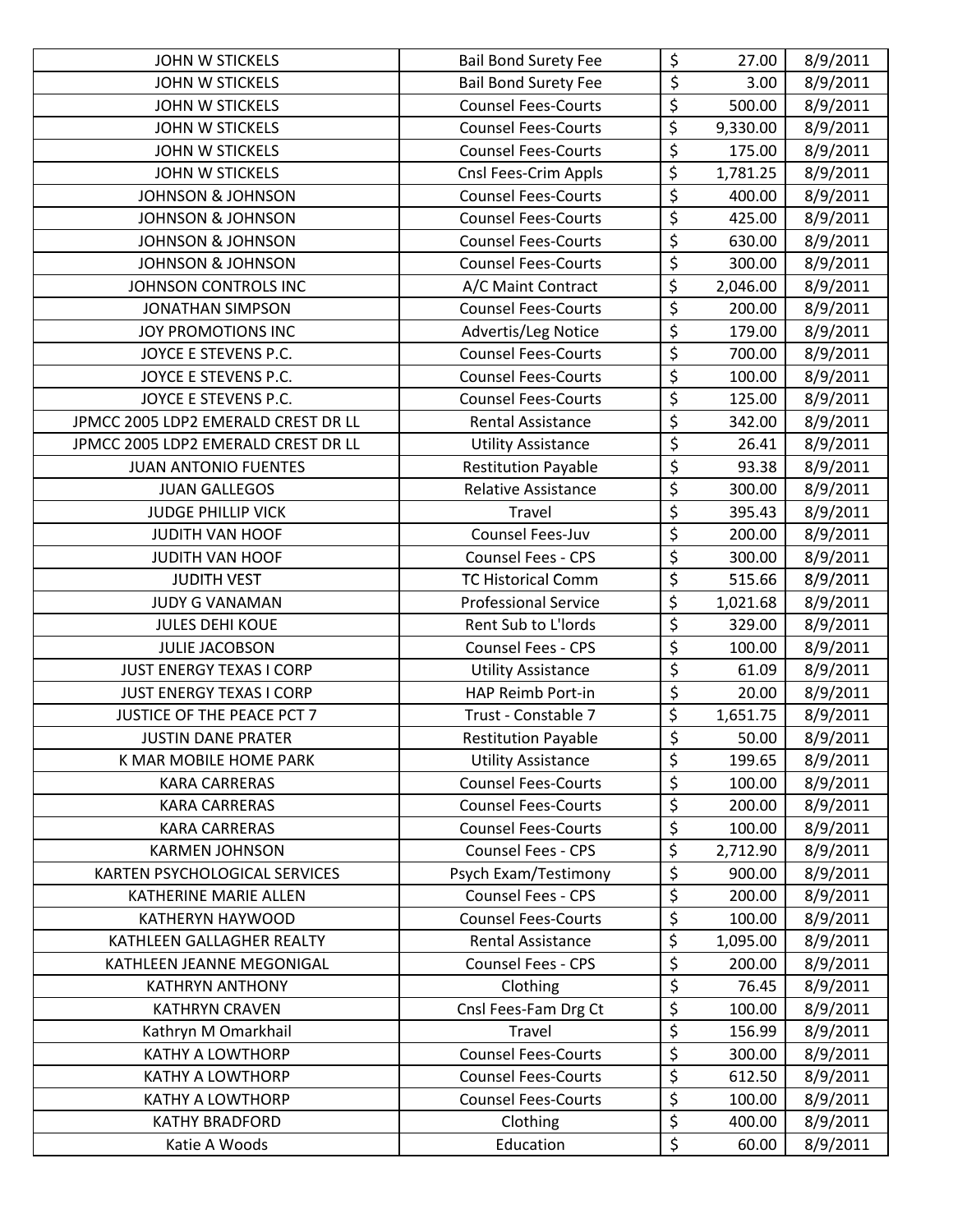| Keith J Ebel                      | Education                   | \$                              | 500.00   | 8/9/2011 |
|-----------------------------------|-----------------------------|---------------------------------|----------|----------|
| <b>KEITH MCKAY</b>                | <b>Counsel Fees-Courts</b>  | $\overline{\xi}$                | 400.00   | 8/9/2011 |
| <b>KEITH MCKAY</b>                | <b>Counsel Fees-Courts</b>  | \$                              | 250.00   | 8/9/2011 |
| <b>KELLY R GOODNESS PHD</b>       | Psych Exam/Testimony        | $\overline{\xi}$                | 900.00   | 8/9/2011 |
| <b>KENNETH D LINDSEY</b>          | Rent Sub to L'Iords         | \$                              | 418.00   | 8/9/2011 |
| <b>KENNETH R GORDON PC</b>        | <b>Counsel Fees-Courts</b>  | $\overline{\xi}$                | 700.00   | 8/9/2011 |
| <b>KENNETH R GORDON PC</b>        | <b>Counsel Fees-Courts</b>  | \$                              | 105.70   | 8/9/2011 |
| <b>KENNETH R GORDON PC</b>        | <b>Counsel Fees-Courts</b>  | $\overline{\xi}$                | 100.00   | 8/9/2011 |
| <b>KENNETH R GORDON PC</b>        | <b>Counsel Fees-Courts</b>  | \$                              | 400.00   | 8/9/2011 |
| <b>KENNETH R GORDON PC</b>        | <b>Counsel Fees-Courts</b>  | \$                              | 375.00   | 8/9/2011 |
| <b>KENNETH R GORDON PC</b>        | <b>Counsel Fees-Courts</b>  | $\overline{\varsigma}$          | 700.00   | 8/9/2011 |
| <b>KENNETH W MULLEN</b>           | <b>Counsel Fees-Courts</b>  | $\overline{\xi}$                | 400.00   | 8/9/2011 |
| <b>KERRY YANEZ</b>                | <b>Counsel Fees-Courts</b>  | \$                              | 200.00   | 8/9/2011 |
| <b>KERRY YANEZ</b>                | <b>Counsel Fees-Courts</b>  | \$                              | 475.00   | 8/9/2011 |
| <b>KERRY YANEZ</b>                | Counsel Fees-Juv            | $\overline{\xi}$                | 200.00   | 8/9/2011 |
| <b>KERRY YANEZ</b>                | <b>Counsel Fees - CPS</b>   | \$                              | 200.00   | 8/9/2011 |
| KIM CATALANO                      | <b>Counsel Fees-Courts</b>  | \$                              | 1,080.00 | 8/9/2011 |
| <b>KIM THOMPSON</b>               | Support Serv Supply         | \$                              | 106.70   | 8/9/2011 |
| KIMBERLEY CAMPBELL                | <b>Counsel Fees-Courts</b>  | $\overline{\xi}$                | 100.00   | 8/9/2011 |
| KIMBERLEY CAMPBELL                | Cnsl Fees-Crim Appls        | \$                              | 1,725.00 | 8/9/2011 |
| KIMBERLY A CHERRY                 | Reporter's Records          | $\overline{\xi}$                | 69.33    | 8/9/2011 |
| KIMBERLY A CHERRY                 | Reporter's Records          | $\overline{\xi}$                | 34.67    | 8/9/2011 |
| KIMLEY-HORN AND ASSOCIATES, INC   | <b>Professional Service</b> | $\overline{\xi}$                | 2,100.49 | 8/9/2011 |
| <b>KOBBY T WARREN</b>             | <b>Counsel Fees-Courts</b>  | $\overline{\boldsymbol{\zeta}}$ | 500.00   | 8/9/2011 |
| <b>KOBBY T WARREN</b>             | <b>Counsel Fees-Courts</b>  | $\overline{\xi}$                | 200.00   | 8/9/2011 |
| <b>KOBBY T WARREN</b>             | <b>Counsel Fees-Courts</b>  | \$                              | 100.00   | 8/9/2011 |
| <b>KOBBY T WARREN</b>             | <b>Counsel Fees-Courts</b>  | \$                              | 125.00   | 8/9/2011 |
| <b>KOBBY T WARREN</b>             | <b>Counsel Fees-Courts</b>  | $\overline{\boldsymbol{\zeta}}$ | 100.00   | 8/9/2011 |
| Krystal L James                   | Travel                      | $\overline{\xi}$                | 88.00    | 8/9/2011 |
| <b>KWP MARINA CLUB</b>            | <b>Rental Assistance</b>    | $\overline{\xi}$                | 532.00   | 8/9/2011 |
| <b>KYLE CLAUNCH</b>               | Counsel Fees-Juv            | $\overline{\xi}$                | 200.00   | 8/9/2011 |
| LA PRIMAVERA ASSOCIATES LP        | <b>Rental Assistance</b>    | \$                              | 565.00   | 8/9/2011 |
| <b>LACY BRITTEN</b>               | Cnsl Fees-Fam Drg Ct        | \$                              | 100.00   | 8/9/2011 |
| <b>LAHAINA GROUP INC</b>          | <b>Equipment Maint</b>      | \$                              | 65.00    | 8/9/2011 |
| <b>LAHAINA GROUP INC</b>          | <b>Equipment Maint</b>      | $\overline{\varsigma}$          | 65.00    | 8/9/2011 |
| LANDRITH & KULESZ LLP             | <b>Counsel Fees-Probate</b> | $\overline{\boldsymbol{\zeta}}$ | 882.06   | 8/9/2011 |
| LANGUAGE LINE SERVICES INC        | <b>Professional Service</b> | \$                              | 731.18   | 8/9/2011 |
| LANGUAGE LINE SERVICES INC        | <b>Professional Service</b> | \$                              | 1,218.72 | 8/9/2011 |
| LARMOUTH LEGAL SERVICES PLLC      | Constable 4 Fees            | $\overline{\xi}$                | 50.00    | 8/9/2011 |
| <b>LARRY E REED</b>               | <b>Counsel Fees-Courts</b>  | \$                              | 100.00   | 8/9/2011 |
| LASERLINK INTERNATIONAL INC       | <b>Supplies</b>             | \$                              | 159.00   | 8/9/2011 |
| LATISHI WRIGHT                    | Clothing                    | \$                              | 375.27   | 8/9/2011 |
| <b>LAURA DENISE TUNNE</b>         | <b>Restitution Payable</b>  | $\overline{\mathcal{L}}$        | 28.94    | 8/9/2011 |
| LAURA EDWARDS                     | <b>Restitution Payable</b>  | \$                              | 163.84   | 8/9/2011 |
| LAW OFFICE EDWARD E CASTILLO PLLC | <b>Counsel Fees-Courts</b>  | \$                              | 850.00   | 8/9/2011 |
| LAW OFFICE EDWARD E CASTILLO PLLC | Counsel Fees-Juv            | \$                              | 400.00   | 8/9/2011 |
| LAW OFFICE OF ALEXANDER KIM       | <b>Counsel Fees-Courts</b>  | \$                              | 725.00   | 8/9/2011 |
| LAW OFFICE OF BRADLEY L CLARK PC  | Counsel Fees - CPS          | \$                              | 100.00   | 8/9/2011 |
| LAW OFFICE OF BRADLEY L CLARK PC  | Cnsl Fees-Fam Drg Ct        | \$                              | 100.00   | 8/9/2011 |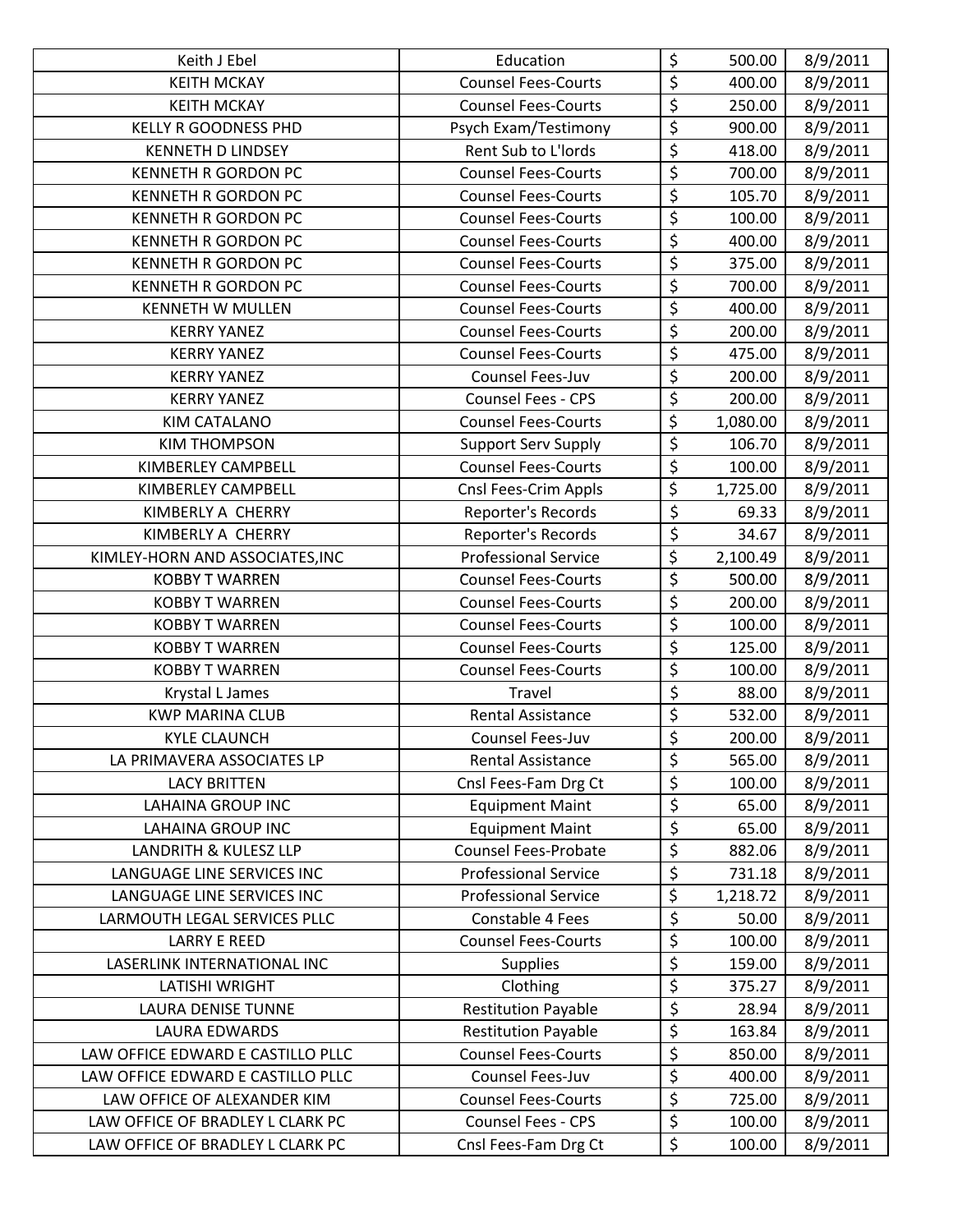| LAW OFFICE OF JO AN G ASHLEY        | Counsel Fees-Juv            | \$                                  | 71.00     | 8/9/2011 |
|-------------------------------------|-----------------------------|-------------------------------------|-----------|----------|
| LAW OFFICE OF JULIA A MCENTIRE PLLC | <b>Counsel Fees-Courts</b>  | \$                                  | 600.00    | 8/9/2011 |
| LAW OFFICE OF KARLA M BALLI         | <b>Counsel Fees - CPS</b>   | $\overline{\xi}$                    | 100.00    | 8/9/2011 |
| LAW OFFICE OF KATHY E ROUX          | <b>Counsel Fees-Probate</b> | \$                                  | 1,000.00  | 8/9/2011 |
| LAW OFFICE OF KEE A ABLES PC        | Counsel Fees-Juv            | \$                                  | 300.00    | 8/9/2011 |
| LAW OFFICE OF KEE A ABLES PC        | Counsel Fees - CPS          | \$                                  | 600.00    | 8/9/2011 |
| LAW OFFICE OF LISA HAINES           | <b>Counsel Fees-Courts</b>  | \$                                  | 916.00    | 8/9/2011 |
| LAW OFFICE OF RACHEL L PONDER PLLC  | <b>Counsel Fees - CPS</b>   | $\overline{\xi}$                    | 220.00    | 8/9/2011 |
| LAW OFFICES OF WILLIAM T FITZGERALD | Counsel Fees-Probate        | \$                                  | 2,200.00  | 8/9/2011 |
| <b>LAWRENCE THOMAS</b>              | Clothing                    | $\overline{\mathcal{L}}$            | 500.00    | 8/9/2011 |
| <b>LAWSON PRODUCTS INC</b>          | Parts and Supplies          | $\overline{\xi}$                    | 471.76    | 8/9/2011 |
| <b>LBL ARCHITECT INC</b>            | <b>Professional Service</b> | \$                                  | 5,060.00  | 8/9/2011 |
| <b>LBL ARCHITECT INC</b>            | <b>Professional Service</b> | \$                                  | 13,000.00 | 8/9/2011 |
| <b>LEIGH ANN SCHENK</b>             | Counsel Fees - CPS          | $\overline{\xi}$                    | 100.00    | 8/9/2011 |
| <b>LEIGH DAVIS</b>                  | <b>Counsel Fees-Courts</b>  | $\overline{\xi}$                    | 800.00    | 8/9/2011 |
| <b>LEIGH DAVIS</b>                  | <b>Counsel Fees-Courts</b>  | $\overline{\xi}$                    | 300.00    | 8/9/2011 |
| <b>LEON REED JR</b>                 | <b>Counsel Fees-Courts</b>  | $\overline{\xi}$                    | 400.00    | 8/9/2011 |
| LEONARDS FARM AND RANCH             | Landscaping Expense         | $\overline{\mathcal{L}}$            | 255.00    | 8/9/2011 |
| <b>LEONARDS FARM AND RANCH</b>      | Parts and Supplies          | $\overline{\xi}$                    | 195.53    | 8/9/2011 |
| LEONARDS FARM AND RANCH             | Parts and Supplies          | $\overline{\xi}$                    | 28.66     | 8/9/2011 |
| LEONARDS FARM AND RANCH             | Echo Lake Park              | $\overline{\xi}$                    | 94.40     | 8/9/2011 |
| <b>LEROY YORK</b>                   | Rent Sub to L'Iords         | $\overline{\xi}$                    | 285.00    | 8/9/2011 |
| <b>LESLIE J BURGOYNE</b>            | <b>Counsel Fees-Courts</b>  | $\overline{\xi}$                    | 250.00    | 8/9/2011 |
| <b>LESLIE JOHNS</b>                 | <b>Counsel Fees-Courts</b>  | \$                                  | 800.00    | 8/9/2011 |
| LEVA-LAW ENFORCEMENT & EMERGENCY    | Education                   | $\overline{\xi}$                    | 695.00    | 8/9/2011 |
| LEVA-LAW ENFORCEMENT & EMERGENCY    | Education                   | $\overline{\xi}$                    | 695.00    | 8/9/2011 |
| <b>LEX JOHNSTON</b>                 | <b>Counsel Fees-Courts</b>  | \$                                  | 300.00    | 8/9/2011 |
| <b>LEX JOHNSTON</b>                 | <b>Counsel Fees-Courts</b>  | $\overline{\xi}$                    | 500.00    | 8/9/2011 |
| <b>LEX JOHNSTON</b>                 | <b>Counsel Fees-Courts</b>  | $\overline{\xi}$                    | 2,675.00  | 8/9/2011 |
| <b>LEX JOHNSTON</b>                 | <b>Counsel Fees-Courts</b>  | \$                                  | 200.00    | 8/9/2011 |
| <b>LILLIE HATCHETT</b>              | Rent Sub to L'Iords         | \$                                  | 273.00    | 8/9/2011 |
| LINDEN & ASSOCIATES, P.C.           | <b>Counsel Fees - CPS</b>   | \$                                  | 100.00    | 8/9/2011 |
| <b>LISA HOOBLER</b>                 | <b>Counsel Fees-Courts</b>  | \$                                  | 1,260.00  | 8/9/2011 |
| <b>LISA HOOBLER</b>                 | <b>Counsel Fees-Courts</b>  | $\boldsymbol{\dot{\varsigma}}$      | 90.00     | 8/9/2011 |
| LISA MULLEN                         | <b>Counsel Fees-Courts</b>  | \$                                  | 650.00    | 8/9/2011 |
| <b>LISA STRANGE</b>                 | Clothing                    | $\overline{\mathcal{L}}$            | 500.00    | 8/9/2011 |
| LITTLE ELEMENTARY                   | <b>Restitution Payable</b>  | \$                                  | 69.48     | 8/9/2011 |
| LOCK TIGHT SECURITY INC             | Parts and Supplies          | \$                                  | 16.00     | 8/9/2011 |
| LOEMEDIETTA HAYES                   | Clothing                    | $\overline{\boldsymbol{\varsigma}}$ | 118.71    | 8/9/2011 |
| <b>LOREN C GREEN PC</b>             | <b>Counsel Fees-Courts</b>  | \$                                  | 862.50    | 8/9/2011 |
| <b>LOUIE F RUIZ</b>                 | Rent Sub to L'Iords         | \$                                  | 703.00    | 8/9/2011 |
| LUTHERAN SOCIAL SERVICES            | Clothing                    | \$                                  | 110.75    | 8/9/2011 |
| LYNN KELLY LAW FIRM PC              | <b>Counsel Fees-Probate</b> | \$                                  | 400.00    | 8/9/2011 |
| LYNN SMITH CHEVROLET GEO INC        | Parts and Supplies          | \$                                  | 375.22    | 8/9/2011 |
| M TRENT LOFTIN                      | <b>Counsel Fees-Courts</b>  | \$                                  | 100.00    | 8/9/2011 |
| <b>M TRENT LOFTIN</b>               | <b>Counsel Fees-Courts</b>  | \$                                  | 100.00    | 8/9/2011 |
| <b>M TRENT LOFTIN</b>               | Counsel Fees-Juv            | \$                                  | 200.00    | 8/9/2011 |
| MAIN STREET INSTALLERS LLC          | Central Garage Inv          | \$                                  | 201.76    | 8/9/2011 |
| MAMIE BUSH JOHNSON                  | <b>Counsel Fees-Courts</b>  | \$                                  | 125.00    | 8/9/2011 |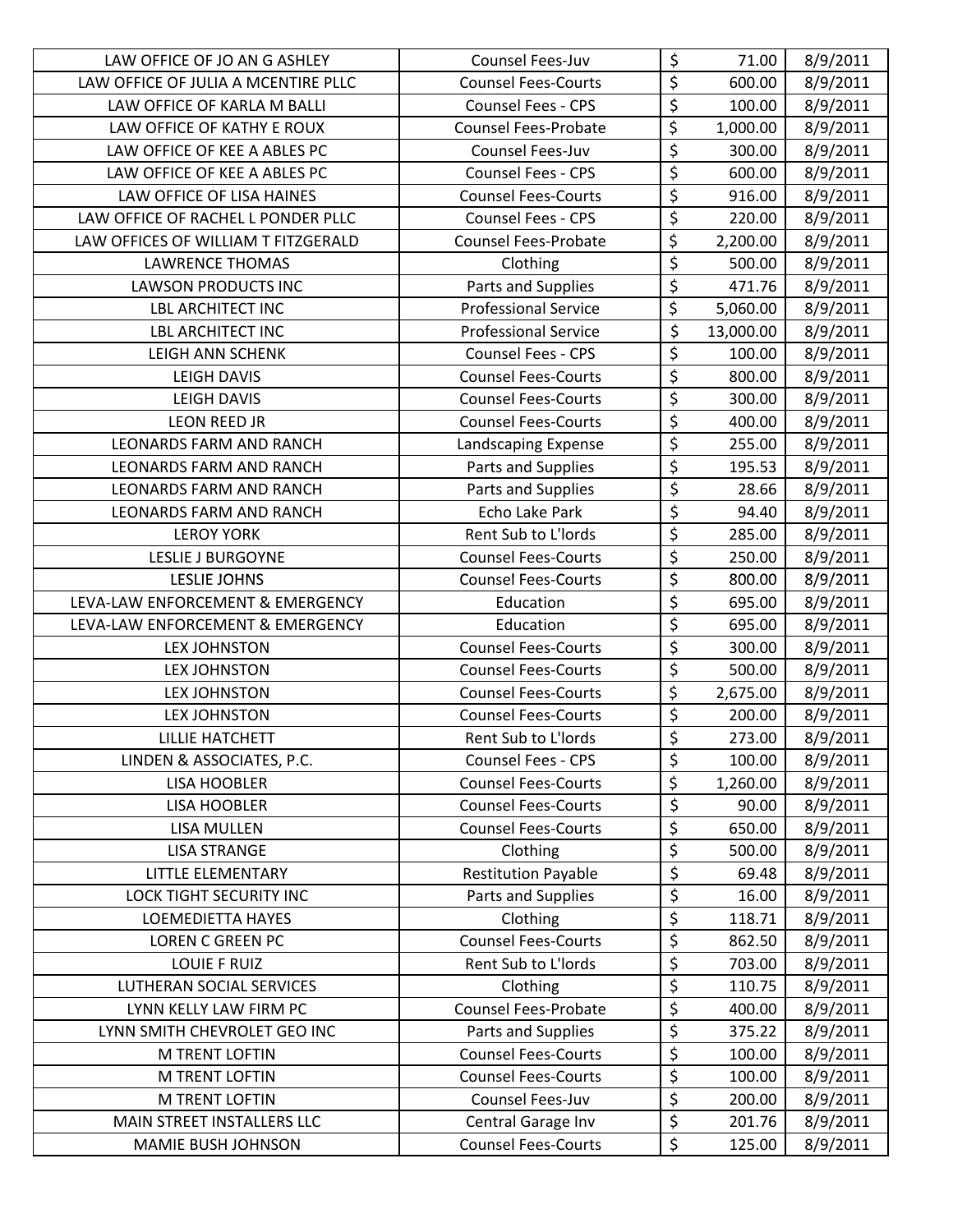| MANER FIRE EQUIPMENT, INC           | <b>Building Maintenance</b> | \$                              | 10.85     | 8/9/2011 |
|-------------------------------------|-----------------------------|---------------------------------|-----------|----------|
| <b>MANTEK</b>                       | Parts and Supplies          | \$                              | 114.88    | 8/9/2011 |
| <b>MARC GAULT</b>                   | Counsel Fees-Juv            | $\overline{\xi}$                | 300.00    | 8/9/2011 |
| <b>MARC GAULT</b>                   | Counsel Fees - CPS          | \$                              | 100.00    | 8/9/2011 |
| <b>MARC GAULT</b>                   | Cnsl Fees-Fam Drg Ct        | $\overline{\xi}$                | 150.00    | 8/9/2011 |
| <b>MARGARITA CERVANTES</b>          | <b>Restitution Payable</b>  | $\overline{\xi}$                | 30.00     | 8/9/2011 |
| MARK D KETCHUM                      | <b>Promotional Expenses</b> | \$                              | 205.23    | 8/9/2011 |
| MARK D SCOTT & ASSOCIATES           | <b>Counsel Fees-Courts</b>  | $\overline{\xi}$                | 450.00    | 8/9/2011 |
| MARK D SCOTT & ASSOCIATES           | <b>Counsel Fees-Courts</b>  | $\overline{\xi}$                | 137.50    | 8/9/2011 |
| MARK D SCOTT & ASSOCIATES PLLC      | <b>Counsel Fees-Courts</b>  | $\overline{\varsigma}$          | 100.00    | 8/9/2011 |
| MARK D SCOTT & ASSOCIATES PLLC      | <b>Counsel Fees-Courts</b>  | $\overline{\varsigma}$          | 425.00    | 8/9/2011 |
| <b>MARK L SIMMONS</b>               | Clothing                    | $\overline{\xi}$                | 316.47    | 8/9/2011 |
| <b>MARK LOFTUS</b>                  | <b>Witness Travel</b>       | \$                              | 271.58    | 8/9/2011 |
| <b>MARK ROSTEET</b>                 | <b>Counsel Fees-Courts</b>  | \$                              | 400.00    | 8/9/2011 |
| <b>MARK ROSTEET</b>                 | <b>Counsel Fees-Courts</b>  | $\overline{\xi}$                | 100.00    | 8/9/2011 |
| <b>MARK ROSTEET</b>                 | <b>Counsel Fees-Courts</b>  | $\overline{\xi}$                | 200.00    | 8/9/2011 |
| <b>MARKETLAB INC</b>                | Lab Supplies                | $\overline{\boldsymbol{\zeta}}$ | 384.88    | 8/9/2011 |
| <b>MARK'S PLUMBING PARTS</b>        | <b>Building Maintenance</b> | \$                              | 97.16     | 8/9/2011 |
| <b>MARTHA BROWN</b>                 | Clothing                    | $\overline{\xi}$                | 550.00    | 8/9/2011 |
| MARTIN EAGLE OIL COMPANY INC        | Gasoline Inventory          | \$                              | 38,903.96 | 8/9/2011 |
| MARTIN EAGLE OIL COMPANY INC        | Gasoline Inventory          | \$                              | 27,852.94 | 8/9/2011 |
| MARTIN EAGLE OIL COMPANY INC        | Fuel                        | \$                              | 560.15    | 8/9/2011 |
| MARTIN EAGLE OIL COMPANY INC        | Fuel                        | \$                              | 663.62    | 8/9/2011 |
| <b>MARY B THORNTON</b>              | <b>Counsel Fees-Courts</b>  | $\overline{\boldsymbol{\zeta}}$ | 550.00    | 8/9/2011 |
| <b>MARY B THORNTON</b>              | <b>Counsel Fees-Courts</b>  | $\overline{\boldsymbol{\zeta}}$ | 1,050.00  | 8/9/2011 |
| <b>MARY B THORNTON</b>              | <b>Counsel Fees-Courts</b>  | \$                              | 2,200.00  | 8/9/2011 |
| <b>MARY B THORNTON</b>              | Cnsl Fees-Crim Appls        | \$                              | 500.00    | 8/9/2011 |
| <b>MARY R THOMSEN</b>               | Counsel Fees - CPS          | \$                              | 4,560.00  | 8/9/2011 |
| <b>MARY R THOMSEN</b>               | <b>Litigation Expense</b>   | \$                              | 76.00     | 8/9/2011 |
| <b>MAY E FORD</b>                   | Clothing                    | \$                              | 200.00    | 8/9/2011 |
| MCQUAY INTERNATIONAL                | A/C Maint Contract          | $\overline{\xi}$                | 1,654.75  | 8/9/2011 |
| MCQUAY INTERNATIONAL                | A/C Maint Contract          | \$                              | 1,011.50  | 8/9/2011 |
| MCQUAY INTERNATIONAL                | A/C Maint Contract          | \$                              | 1,199.00  | 8/9/2011 |
| MCQUAY INTERNATIONAL                | A/C Maint Contract          | \$                              | 2,753.50  | 8/9/2011 |
| MCQUAY INTERNATIONAL                | A/C Maint Contract          | $\overline{\boldsymbol{\zeta}}$ | 985.00    | 8/9/2011 |
| <b>MEDINA &amp; MEDINA INC</b>      | Central Garage Inv          | \$                              | 313.00    | 8/9/2011 |
| <b>MEGHAN E SAUMUR</b>              | Mileage Allowance           | \$                              | 123.50    | 8/9/2011 |
| <b>MEGHAN E SAUMUR</b>              | Mobile Phone Allow          | \$                              | 20.00     | 8/9/2011 |
| <b>MELANIE F WEBB</b>               | Psych Exam/Testimony        | \$                              | 1,200.00  | 8/9/2011 |
| Melody M Wilkinson                  | Education                   | \$                              | 1,239.32  | 8/9/2011 |
| MENTAL HEALTH MENTAL RETARDATION    | <b>Counseling Services</b>  | \$                              | 3,800.00  | 8/9/2011 |
| MENTAL HEALTH MENTAL RETARDATION    | <b>Counseling Services</b>  | $\overline{\varsigma}$          | 4,400.00  | 8/9/2011 |
| Meredith J Spencer                  | Prepaid - Travel            | $\overline{\boldsymbol{\zeta}}$ | (136.00)  | 8/9/2011 |
| Meredith J Spencer                  | Travel                      | \$                              | 178.00    | 8/9/2011 |
| <b>MERRY LAUREEN MOORE</b>          | <b>Counsel Fees-Probate</b> | \$                              | 2,200.00  | 8/9/2011 |
| <b>MERRY LAUREEN MOORE</b>          | <b>Court Costs</b>          | \$                              | 2,200.00  | 8/9/2011 |
| METROPLEX SERVICE WELDING SUPPLY IN | Lab Equip Mainten           | \$                              | 385.75    | 8/9/2011 |
| METROPLEX SERVICE WELDING SUPPLY IN | Parts and Supplies          | $\overline{\xi}$                | 57.97     | 8/9/2011 |
| METROPLEX SERVICE WELDING SUPPLY IN | Parts and Supplies          | \$                              | 25.75     | 8/9/2011 |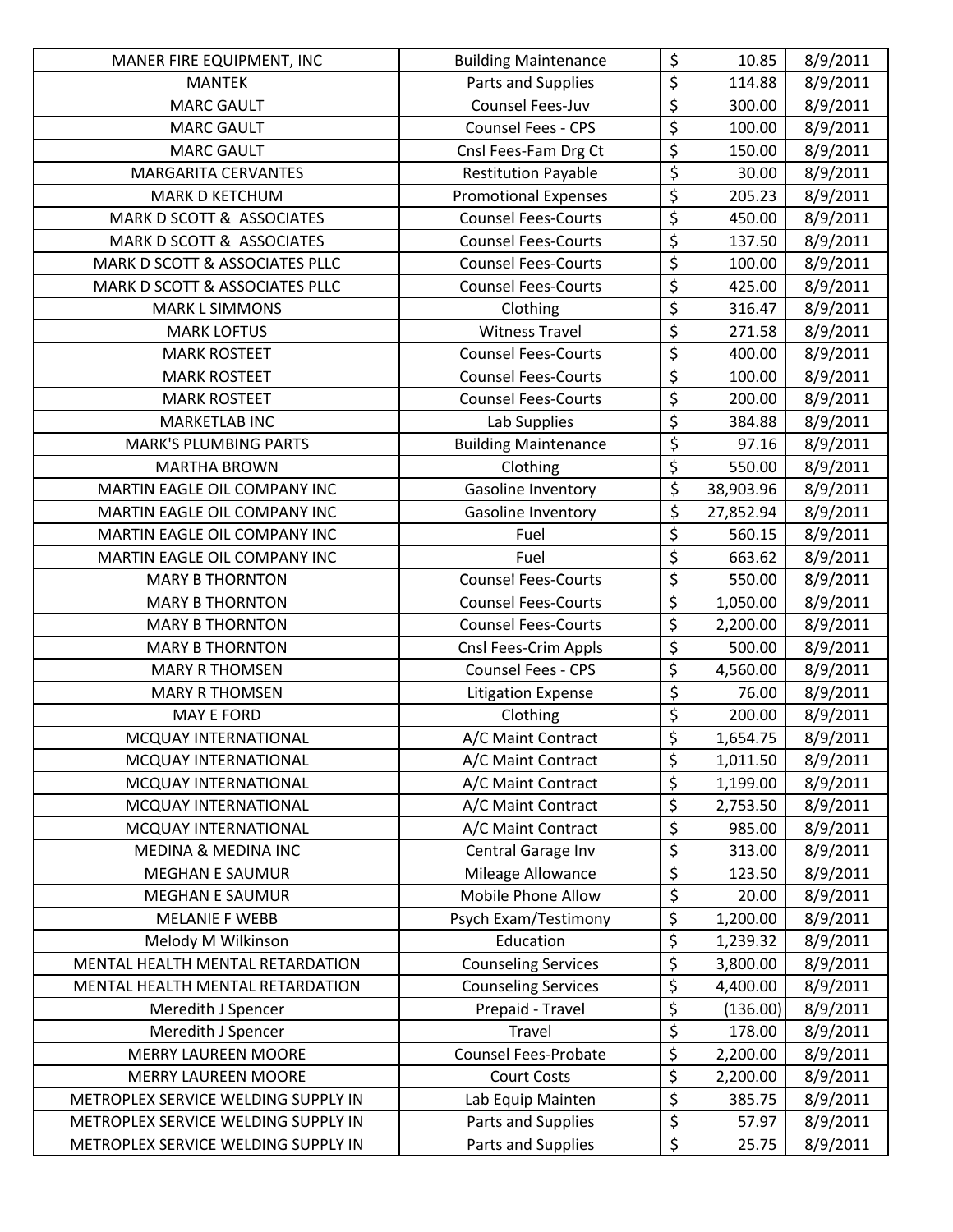| MHMR OF TARRANT COUNTY            | <b>MHMR</b>                 | \$                              | 200,429.18 | 8/9/2011 |
|-----------------------------------|-----------------------------|---------------------------------|------------|----------|
| MHMR OF TARRANT COUNTY            | <b>MHMR</b>                 | \$                              | 5,225.56   | 8/9/2011 |
| MHMR OF TARRANT COUNTY            | <b>MHMR</b>                 | \$                              | 1,810.49   | 8/9/2011 |
| MHMR OF TARRANT COUNTY            | Spec Needs Off Proj         | \$                              | 25,220.60  | 8/9/2011 |
| MICHAEL ANDREW MUNOZ              | <b>Counsel Fees-Courts</b>  | $\overline{\xi}$                | 250.00     | 8/9/2011 |
| MICHAEL BERGER                    | Counsel Fees-Juv            | \$                              | 400.00     | 8/9/2011 |
| MICHAEL DEEGAN                    | <b>Counsel Fees-Courts</b>  | $\overline{\mathsf{S}}$         | 200.00     | 8/9/2011 |
| MICHAEL SHAWN MATLOCK             | <b>Counsel Fees-Courts</b>  | $\overline{\xi}$                | 950.00     | 8/9/2011 |
| MICHELLE SCOTT                    | Clothing                    | \$                              | 200.00     | 8/9/2011 |
| MICHELLE SHELL                    | Clothing                    | \$                              | 172.41     | 8/9/2011 |
| Micky M Moerbe                    | Travel                      | $\overline{\xi}$                | 47.02      | 8/9/2011 |
| <b>MIKE THOMAS</b>                | <b>Restitution Payable</b>  | $\overline{\xi}$                | 68.00      | 8/9/2011 |
| <b>MONTE LAWLIS</b>               | Travel                      | \$                              | 269.18     | 8/9/2011 |
| MOORE MEDICAL LLC                 | <b>Medical Supplies</b>     | \$                              | 84.96      | 8/9/2011 |
| <b>MORGAN PILGRIM</b>             | <b>Rental Assistance</b>    | $\overline{\xi}$                | 700.00     | 8/9/2011 |
| <b>MOTION INDUSTRIES INC</b>      | Parts and Supplies          | \$                              | 838.21     | 8/9/2011 |
| Mr Charles A Eckert               | Education                   | \$                              | 180.00     | 8/9/2011 |
| Mr Gary Lynn Willis               | Travel                      | \$                              | 172.26     | 8/9/2011 |
| Mr James E Duff                   | <b>Travel</b>               | $\overline{\xi}$                | 1,244.15   | 8/9/2011 |
| Mr James G Shugart                | Travel                      | \$                              | 406.30     | 8/9/2011 |
| Mr John J Nicholson               | Education                   | \$                              | 100.00     | 8/9/2011 |
| Mr Robert A Knowles               | Education                   | $\overline{\xi}$                | 180.00     | 8/9/2011 |
| Mr Robert K Gill                  | Education                   | \$                              | 140.00     | 8/9/2011 |
| Mr Vincent Giardino               | Education                   | $\overline{\xi}$                | 60.00      | 8/9/2011 |
| MRS BAIRD'S BAKERIES INC          | Food                        | \$                              | 169.85     | 8/9/2011 |
| Ms Bonnie Sudderth                | Education                   | \$                              | 1,163.21   | 8/9/2011 |
| Ms Cynthia M Velazquez            | Travel                      | $\overline{\xi}$                | 295.50     | 8/9/2011 |
| Ms Dana Tarter                    | Education                   | $\overline{\xi}$                | 30.00      | 8/9/2011 |
| Ms Dona E Bash                    | Prepaid - Travel            | $\overline{\boldsymbol{\zeta}}$ | (96.00)    | 8/9/2011 |
| Ms Dona E Bash                    | Travel                      | \$                              | 116.45     | 8/9/2011 |
| Ms Frieda C Gregory               | Education                   | $\overline{\xi}$                | 100.00     | 8/9/2011 |
| Ms Jane M Sanford                 | Education                   | \$                              | 328.00     | 8/9/2011 |
| Ms Kay G Hancock                  | Education                   | \$                              | 317.40     | 8/9/2011 |
| Ms Kimberly K Dieterich           | Prepaid - Travel            | \$                              | (72.00)    | 8/9/2011 |
| Ms Kimberly K Dieterich           | Prepaid - Travel            | $\overline{\xi}$                | (377.20)   | 8/9/2011 |
| Ms Kimberly K Dieterich           | Travel                      | $\overline{\boldsymbol{\zeta}}$ | 471.20     | 8/9/2011 |
| Ms Lou K Brewer                   | Travel                      | \$                              | 85.67      | 8/9/2011 |
| Ms Mary E Caroe                   | Education                   | \$                              | 169.40     | 8/9/2011 |
| Ms MaryLouise Garcia              | Education                   | \$                              | 100.00     | 8/9/2011 |
| Ms Natalie M Plunk                | Education                   | \$                              | 169.10     | 8/9/2011 |
| N J MALIN & ASSOCIATES LLC        | <b>Const Cost/Materials</b> | \$                              | 5,697.00   | 8/9/2011 |
| NACRC-NATL ASSOC COUNTY RECORDERS | Dues                        | \$                              | 250.00     | 8/9/2011 |
| <b>NAFA INC</b>                   | Parts and Supplies          | \$                              | 126.50     | 8/9/2011 |
| <b>NANCY GORDON</b>               | Counsel Fees-Juv            | \$                              | 100.00     | 8/9/2011 |
| <b>NANCY GORDON</b>               | Cnsl Fees-Fam Drg Ct        | \$                              | 100.00     | 8/9/2011 |
| NAOYA ORIME                       | Rent Sub to L'Iords         | \$                              | 351.00     | 8/9/2011 |
| NATHERRAL J WASHINGTON            | <b>Counsel Fees-Courts</b>  | \$                              | 1,450.00   | 8/9/2011 |
| NATHERRAL J WASHINGTON            | <b>Counsel Fees-Courts</b>  | \$                              | 550.00     | 8/9/2011 |
| NATHERRAL J WASHINGTON            | <b>Counsel Fees-Courts</b>  | \$                              | 125.00     | 8/9/2011 |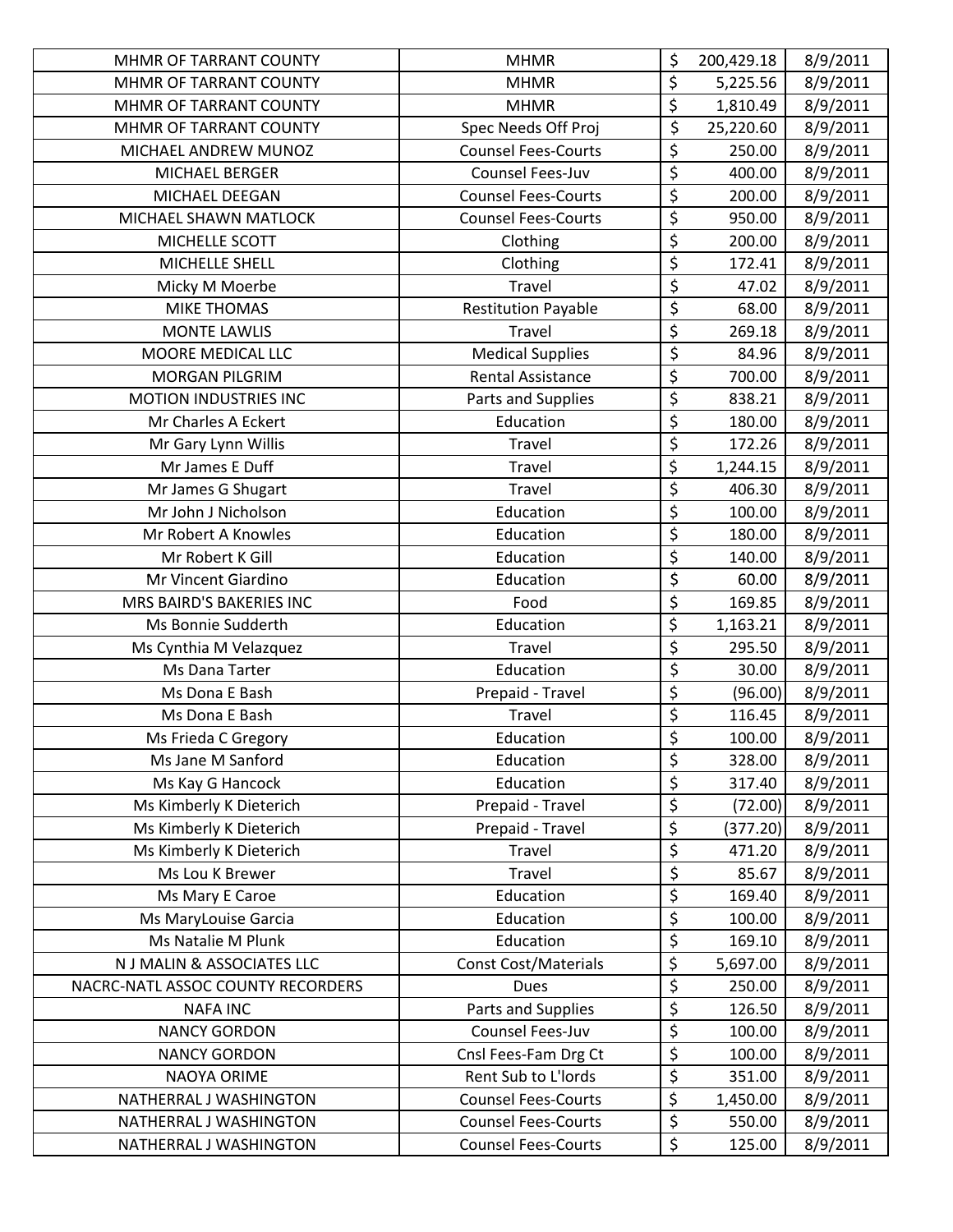| NATIONAL DATA SERVICES INC      | Printing-Publication        | \$                              | 7,705.26  | 8/9/2011 |
|---------------------------------|-----------------------------|---------------------------------|-----------|----------|
| <b>NAVID ALBAND</b>             | <b>Counsel Fees-Courts</b>  | $\overline{\xi}$                | 650.00    | 8/9/2011 |
| <b>NAVID ALBAND</b>             | <b>Counsel Fees-Courts</b>  | $\overline{\xi}$                | 475.00    | 8/9/2011 |
| <b>NAVID ALBAND</b>             | <b>Counsel Fees-Courts</b>  | $\overline{\xi}$                | 256.25    | 8/9/2011 |
| NEC UNIFIED SOLUTIONS INC       | Software Maintenance        | $\overline{\boldsymbol{\zeta}}$ | 16,047.15 | 8/9/2011 |
| NELON LAW GROUP PLLC            | <b>Counsel Fees-Courts</b>  | \$                              | 200.00    | 8/9/2011 |
| NELSON-JAMESON INC              | Lab Supplies                | \$                              | 526.52    | 8/9/2011 |
| NEVILL BUSINESS MACHINES INC    | <b>Equipment Rentals</b>    | $\overline{\xi}$                | 195.00    | 8/9/2011 |
| NICHOLAS GREGORY DAVIS          | <b>Counsel Fees-Courts</b>  | $\overline{\xi}$                | 250.00    | 8/9/2011 |
| NICHOLAS GREGORY DAVIS          | <b>Counsel Fees-Courts</b>  | \$                              | 375.00    | 8/9/2011 |
| NICHOLAS GREGORY DAVIS          | <b>Counsel Fees-Courts</b>  | $\overline{\varsigma}$          | 311.25    | 8/9/2011 |
| NICHOLSON-WATERMAN FAMILY TRUST | Rent Sub to L'Iords         | $\overline{\xi}$                | 117.00    | 8/9/2011 |
| NICOLE PEPPER                   | <b>Restitution Payable</b>  | \$                              | 250.00    | 8/9/2011 |
| NOTTING HILL PARTNERS LP        | Rent Sub to L'Iords         | $\overline{\xi}$                | 65.00     | 8/9/2011 |
| NUMBER FIVE COLLINS LLC         | <b>Building Maintenance</b> | $\overline{\xi}$                | 594.00    | 8/9/2011 |
| OAK FARMS DAIRY                 | Food                        | $\overline{\xi}$                | 341.39    | 8/9/2011 |
| OAK TIMBERS-FORT WORTH SOUTH LP | HAP Reimb Port-in           | $\overline{\xi}$                | 50.00     | 8/9/2011 |
| <b>OCUTURE</b>                  | Custodian Supply Inv        | $\overline{\xi}$                | 1,200.00  | 8/9/2011 |
| OHC SPECTRUM ONE LLC            | Rent Sub to L'Iords         | \$                              | 572.00    | 8/9/2011 |
| <b>OKEY AKPOM</b>               | <b>Counsel Fees-Courts</b>  | $\overline{\xi}$                | 450.00    | 8/9/2011 |
| OLMSTED-KIRK PAPER CO           | <b>Graphics Inventory</b>   | \$                              | 410.00    | 8/9/2011 |
| OLUBUKOLA OBAYANJU              | <b>Counsel Fees-Courts</b>  | $\overline{\xi}$                | 750.00    | 8/9/2011 |
| OMNI AUSTIN HOTEL DOWNTOWN      | Education                   | $\overline{\xi}$                | 119.60    | 8/9/2011 |
| ONE VILLAGE CREEK LP            | Rent Sub to L'Iords         | $\overline{\boldsymbol{\zeta}}$ | 186.00    | 8/9/2011 |
| <b>OPTRICS</b>                  | Software Maintenance        | \$                              | 3,275.90  | 8/9/2011 |
| O'REILLY AUTO PARTS             | Central Garage Inv          | \$                              | 19.95     | 8/9/2011 |
| <b>O'REILLY AUTO PARTS</b>      | Parts and Supplies          | $\overline{\xi}$                | 29.99     | 8/9/2011 |
| <b>OZARKA DRINKING WATER</b>    | Water                       | \$                              | 122.44    | 8/9/2011 |
| P.I.E. MANAGEMENT LLC           | Contract Labor              | $\overline{\xi}$                | 3,124.80  | 8/9/2011 |
| PACIFIC TREE INC                | <b>Utility Assistance</b>   | \$                              | 50.00     | 8/9/2011 |
| PAMELA S FERNANDEZ              | <b>Counsel Fees-Courts</b>  | $\overline{\xi}$                | 118.75    | 8/9/2011 |
| PARKSIDE APARTMENTS LLC         | Rent Sub to L'Iords         | \$                              | 442.00    | 8/9/2011 |
| PARNELL E RYAN                  | Psych Exam/Testimony        | \$                              | 500.00    | 8/9/2011 |
| PARODI PROPERTY LTD             | Rent Sub to L'Iords         | \$                              | 583.00    | 8/9/2011 |
| PARTHENON HOSPITALTY LTD        | Education                   | \$                              | 416.77    | 8/9/2011 |
| PAT FERGUSON                    | Rent Sub to L'Iords         | $\overline{\xi}$                | (936.00)  | 8/9/2011 |
| PAT FERGUSON                    | HAP Reimb Port-in           | \$                              | 1,627.00  | 8/9/2011 |
| PATRICIA L SUMMERS              | <b>Counsel Fees - CPS</b>   | \$                              | 100.00    | 8/9/2011 |
| PATRICIA L SUMMERS              | Cnsl Fees-Fam Drg Ct        | \$                              | 100.00    | 8/9/2011 |
| PATRICK R MCCARTY               | <b>Counsel Fees-Courts</b>  | \$                              | 2,850.00  | 8/9/2011 |
| PATRICK R MCCARTY               | <b>Counsel Fees-Courts</b>  | \$                              | 900.00    | 8/9/2011 |
| PATRICK R MCCARTY               | <b>Counsel Fees-Courts</b>  | \$                              | 500.00    | 8/9/2011 |
| PATSY J LARREMORE               | Clothing                    | $\overline{\boldsymbol{\zeta}}$ | 125.00    | 8/9/2011 |
| PATTY TILLMAN                   | <b>Counsel Fees-Courts</b>  | \$                              | 231.25    | 8/9/2011 |
| PATTY TILLMAN                   | Counsel Fees - CPS          | \$                              | 100.00    | 8/9/2011 |
| PAUL CONNER                     | <b>Counsel Fees-Courts</b>  | $\overline{\xi}$                | 1,310.00  | 8/9/2011 |
| PAUL LEWALLEN                   | <b>Counsel Fees-Courts</b>  | \$                              | 375.00    | 8/9/2011 |
| PAUL V PREVITE                  | <b>Counsel Fees-Courts</b>  | $\overline{\xi}$                | 100.00    | 8/9/2011 |
| PAUL V PREVITE                  | <b>Counsel Fees-Courts</b>  | \$                              | 100.00    | 8/9/2011 |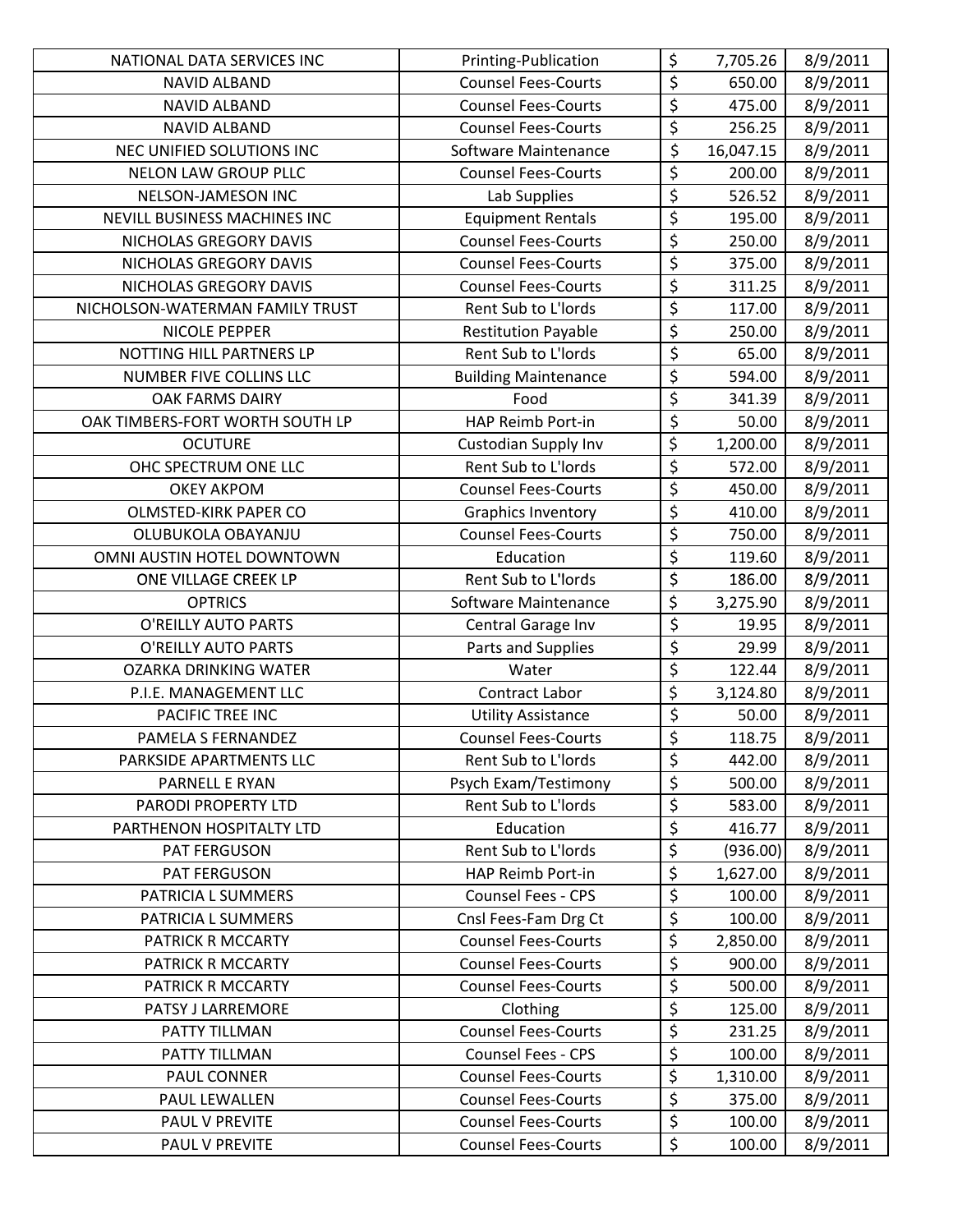| PBG INVESTMENTS                | Rent Sub to L'Iords         | \$                              | 919.00    | 8/9/2011 |
|--------------------------------|-----------------------------|---------------------------------|-----------|----------|
| PERFORMANCE CONTRACTING INC    | A/C Maint Contract          | \$                              | 5,960.00  | 8/9/2011 |
| PERKIN ELMER GENETICS INC      | <b>Professional Service</b> | \$                              | 50.00     | 8/9/2011 |
| PHIL HAYNES                    | Damage Claims               | $\overline{\xi}$                | 125.00    | 8/9/2011 |
| PHILLIP TRINH                  | Rent Sub to L'Iords         | $\overline{\xi}$                | 280.00    | 8/9/2011 |
| PIA R. RODRIGUEZ               | <b>Counsel Fees-Courts</b>  | \$                              | 250.00    | 8/9/2011 |
| PIA R. RODRIGUEZ               | <b>Counsel Fees-Courts</b>  | $\overline{\mathsf{S}}$         | 300.00    | 8/9/2011 |
| PIA R. RODRIGUEZ               | <b>Counsel Fees-Courts</b>  | \$                              | 500.00    | 8/9/2011 |
| PITNEY BOWES INC               | Capital Outlay Low V        | \$                              | 3,316.00  | 8/9/2011 |
| PLASTI-FAB INC                 | <b>Building Maintenance</b> | $\overline{\boldsymbol{\zeta}}$ | 624.66    | 8/9/2011 |
| PLYWOOD CO OF FORT WORTH       | <b>Building Maintenance</b> | \$                              | 89.08     | 8/9/2011 |
| PLYWOOD CO OF FORT WORTH       | <b>Building Maintenance</b> | $\overline{\xi}$                | 45.92     | 8/9/2011 |
| PLYWOOD CO OF FORT WORTH       | <b>Building Maintenance</b> | \$                              | 133.62    | 8/9/2011 |
| PLYWOOD CO OF FORT WORTH       | <b>Building Maintenance</b> | $\overline{\mathsf{S}}$         | 352.98    | 8/9/2011 |
| PLYWOOD CO OF FORT WORTH       | <b>Building Maintenance</b> | $\overline{\xi}$                | 61.00     | 8/9/2011 |
| PLYWOOD CO OF FORT WORTH       | Non-Track Const/Bldg        | \$                              | 1,209.00  | 8/9/2011 |
| POLLOCK PAPER DISTRIBUTORS     | Supplies                    | $\overline{\xi}$                | 14.80     | 8/9/2011 |
| PRACTICAL A/R SOLUTIONS INC    | <b>Medical Supplies</b>     | \$                              | 144.10    | 8/9/2011 |
| PRACTICAL A/R SOLUTIONS INC    | <b>Medical Supplies</b>     | $\overline{\xi}$                | 155.00    | 8/9/2011 |
| PRINCETON THOMAS               | Clothing                    | \$                              | 116.67    | 8/9/2011 |
| PROVANTAGE                     | <b>Computer Supplies</b>    | $\overline{\boldsymbol{\zeta}}$ | 2,536.88  | 8/9/2011 |
| PSYCHOTHERAPY SERVICES & YOKE- | Psych Exam/Testimony        | \$                              | 500.00    | 8/9/2011 |
| PTS OF AMERICA LLC             | <b>Professional Service</b> | \$                              | 165.75    | 8/9/2011 |
| PURSUIT SAFETY INC             | Non-Track Equipment         | $\overline{\xi}$                | 15,060.24 | 8/9/2011 |
| <b>QUEST DIAGNOSTICS INC</b>   | <b>Medical Supplies</b>     | \$                              | 142.26    | 8/9/2011 |
| <b>QUICKSEARCH COM LLC</b>     | <b>Background Check</b>     | \$                              | 510.00    | 8/9/2011 |
| QUICKSEARCH COM LLC            | Non-Track Equipment         | $\overline{\xi}$                | 510.00    | 8/9/2011 |
| QUICKSERIES PUBLISHING INC     | <b>Supplies</b>             | $\overline{\boldsymbol{\zeta}}$ | 12,810.51 | 8/9/2011 |
| <b>QUILL CORPORATION</b>       | <b>School Supplies</b>      | \$                              | 935.73    | 8/9/2011 |
| R B EVERETT AND COMPANY        | Parts and Supplies          | \$                              | 490.94    | 8/9/2011 |
| R B EVERETT AND COMPANY        | Parts and Supplies          | $\overline{\xi}$                | 296.91    | 8/9/2011 |
| R MAUREEN TOLBERT              | <b>Counsel Fees-Courts</b>  | \$                              | 1,200.00  | 8/9/2011 |
| R MAUREEN TOLBERT              | <b>Counsel Fees-Courts</b>  | \$                              | 600.00    | 8/9/2011 |
| R MAUREEN TOLBERT              | <b>Counsel Fees-Courts</b>  | \$                              | 350.00    | 8/9/2011 |
| <b>R&amp;B ROOFING LLC</b>     | <b>Building Maintenance</b> | $\overline{\boldsymbol{\zeta}}$ | 846.56    | 8/9/2011 |
| <b>RANDEL STRINGER</b>         | Clothing                    | $\overline{\boldsymbol{\zeta}}$ | 295.72    | 8/9/2011 |
| <b>RANDY W BOWERS</b>          | <b>Counsel Fees-Courts</b>  | \$                              | 950.00    | 8/9/2011 |
| <b>RANDY W BOWERS</b>          | Counsel Fees-Juv            | \$                              | 100.00    | 8/9/2011 |
| RASIX COMPUTER CENTER INC      | <b>Supplies</b>             | \$                              | 165.72    | 8/9/2011 |
| RATTIKIN TITLE COMPANY         | State Right of Way          | \$                              | 1,238.98  | 8/9/2011 |
| RAUL NEVAREZ                   | <b>Counsel Fees-Courts</b>  | \$                              | 100.00    | 8/9/2011 |
| RAUL NEVAREZ                   | <b>Counsel Fees-Courts</b>  | \$                              | 100.00    | 8/9/2011 |
| RAUL NEVAREZ                   | <b>Counsel Fees-Courts</b>  | $\overline{\xi}$                | 700.00    | 8/9/2011 |
| RAUL NEVAREZ                   | Counsel Fees-Juv            | \$                              | 200.00    | 8/9/2011 |
| RAUL NEVAREZ                   | Counsel Fees - CPS          | \$                              | 100.00    | 8/9/2011 |
| RAY HALL JR                    | <b>Counsel Fees-Courts</b>  | \$                              | 350.00    | 8/9/2011 |
| RAY HALL JR                    | Counsel Fees-Juv            | \$                              | 200.00    | 8/9/2011 |
| RAY HALL JR                    | <b>Counsel Fees - CPS</b>   | \$                              | 400.00    | 8/9/2011 |
| RAY HALL JR                    | Cnsl Fees-Fam Drg Ct        | \$                              | 100.00    | 8/9/2011 |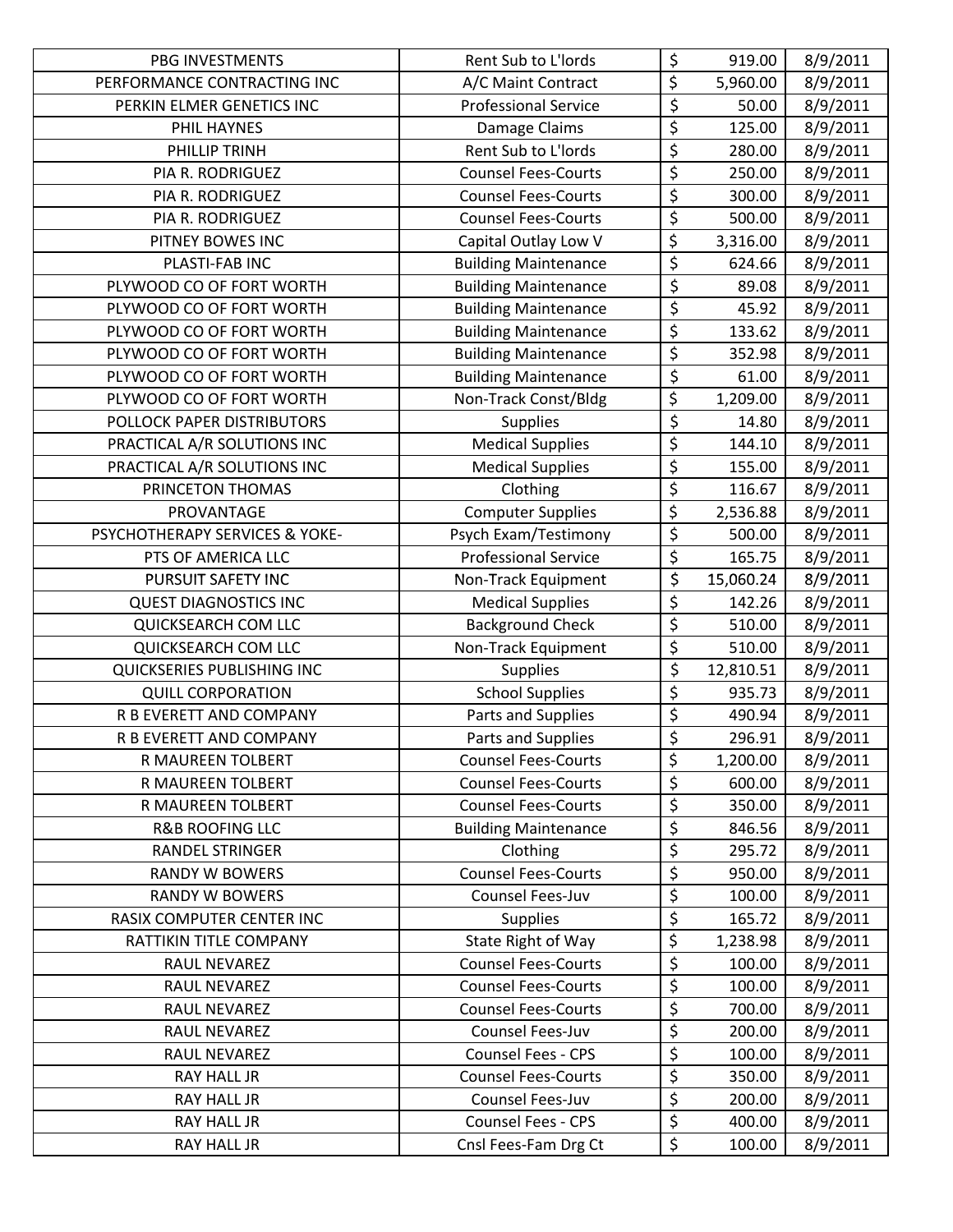| RAYMOND DANIEL PC                   | Counsel Fees-Juv          | \$                                  | 100.00    | 8/9/2011 |
|-------------------------------------|---------------------------|-------------------------------------|-----------|----------|
| RAYMOND DANIEL PC                   | Counsel Fees - CPS        | \$                                  | 200.00    | 8/9/2011 |
| RAYMOND DANIEL PC                   | Cnsl Fees-Fam Drg Ct      | \$                                  | 150.00    | 8/9/2011 |
| <b>RDO EQUIPMENT CO</b>             | Parts and Supplies        | $\overline{\xi}$                    | 120.97    | 8/9/2011 |
| <b>RDO EQUIPMENT CO</b>             | Parts and Supplies        | \$                                  | 1,091.25  | 8/9/2011 |
| <b>READ'S AUTO COLLISION</b>        | Vehicle Maintenance       | \$                                  | 622.50    | 8/9/2011 |
| READ'S AUTO COLLISION               | Vehicle Maintenance       | \$                                  | 701.48    | 8/9/2011 |
| <b>REALTECH INC</b>                 | Appl Serv Prov (ASP)      | $\overline{\xi}$                    | 28,500.00 | 8/9/2011 |
| RECEPT PHARMACY LP                  | <b>Medical Supplies</b>   | \$                                  | 1,895.00  | 8/9/2011 |
| RECEPT PHARMACY LP                  | <b>Medical Supplies</b>   | \$                                  | 264.00    | 8/9/2011 |
| RECEPT PHARMACY LP                  | <b>Medical Supplies</b>   | $\overline{\boldsymbol{\varsigma}}$ | 6.03      | 8/9/2011 |
| RELIABLE PAVING INC.                | Non-Track Const/Bldg      | \$                                  | 78,768.00 | 8/9/2011 |
| RELIANT ENERGY RETAIL SERVICES INC  | <b>Utility Allowance</b>  | \$                                  | 71.00     | 8/9/2011 |
| RELIANT ENERGY SERVICES             | <b>Utility Assistance</b> | \$                                  | 726.11    | 8/9/2011 |
| <b>RELIANT ENERGY SERVICES</b>      | <b>Utility Assistance</b> | $\overline{\xi}$                    | 836.08    | 8/9/2011 |
| <b>RELIANT ENERGY SERVICES</b>      | <b>Utility Assistance</b> | \$                                  | 1,009.00  | 8/9/2011 |
| <b>RELIANT ENERGY SERVICES</b>      | <b>Utility Assistance</b> | \$                                  | 291.74    | 8/9/2011 |
| <b>RELIANT ENERGY SERVICES</b>      | <b>Utility Assistance</b> | $\overline{\varsigma}$              | 278.46    | 8/9/2011 |
| <b>RELIANT ENERGY SERVICES</b>      | <b>Utility Assistance</b> | \$                                  | 1,046.97  | 8/9/2011 |
| RELIANT ENERGY SOLUTIONS LLC        | Electricity               | $\overline{\xi}$                    | 22.57     | 8/9/2011 |
| RELIANT ENERGY SOLUTIONS LLC        | Electricity               | $\overline{\xi}$                    | 17,897.56 | 8/9/2011 |
| RELIANT ENERGY SOLUTIONS LLC        | Electricity               | $\overline{\xi}$                    | 60,413.82 | 8/9/2011 |
| RELIANT ENERGY SOLUTIONS LLC        | Electricity               | \$                                  | 2,742.99  | 8/9/2011 |
| RELIANT ENERGY SOLUTIONS LLC        | Electricity               | \$                                  | 8,358.90  | 8/9/2011 |
| RELIANT ENERGY SOLUTIONS LLC        | Electricity               | \$                                  | 6,935.17  | 8/9/2011 |
| RELIANT ENERGY SOLUTIONS LLC        | Electricity               | $\overline{\xi}$                    | 1,096.57  | 8/9/2011 |
| RELIANT ENERGY SOLUTIONS LLC        | Electricity               | \$                                  | 7,881.16  | 8/9/2011 |
| RELIANT ENERGY SOLUTIONS LLC        | Electricity               | $\overline{\varsigma}$              | 8,685.44  | 8/9/2011 |
| RELIANT ENERGY SOLUTIONS LLC        | Electricity               | \$                                  | 3,801.95  | 8/9/2011 |
| RELIANT ENERGY SOLUTIONS LLC        | Electricity               | \$                                  | 773.52    | 8/9/2011 |
| <b>RELIANT ENERGY SOLUTIONS LLC</b> | Electricity               | $\overline{\xi}$                    | 7,981.74  | 8/9/2011 |
| RELIANT ENERGY SOLUTIONS LLC        | Electricity               | \$                                  | 4,488.28  | 8/9/2011 |
| RELIANT ENERGY SOLUTIONS LLC        | Electricity               | \$                                  | 40,964.23 | 8/9/2011 |
| RELIANT ENERGY SOLUTIONS LLC        | Electricity               | \$                                  | 11,915.29 | 8/9/2011 |
| RELIANT ENERGY SOLUTIONS LLC        | Electricity               | $\overline{\boldsymbol{\zeta}}$     | 580.02    | 8/9/2011 |
| RELIANT ENERGY SOLUTIONS LLC        | Electricity               | \$                                  | 537.84    | 8/9/2011 |
| <b>RELIANT ENERGY SOLUTIONS LLC</b> | Electricity               | $\overline{\xi}$                    | 89,884.23 | 8/9/2011 |
| RELIANT ENERGY SOLUTIONS LLC        | Electricity               | \$                                  | 24,080.85 | 8/9/2011 |
| RELIANT ENERGY SOLUTIONS LLC        | Electricity               | \$                                  | 13,644.69 | 8/9/2011 |
| RELIANT ENERGY SOLUTIONS LLC        | Electricity               | \$                                  | 16,472.59 | 8/9/2011 |
| RELIANT ENERGY SOLUTIONS LLC        | Electricity               | \$                                  | 3,571.43  | 8/9/2011 |
| RELIANT ENERGY SOLUTIONS LLC        | Electricity               | $\overline{\xi}$                    | 14,285.73 | 8/9/2011 |
| RELIANT ENERGY SOLUTIONS LLC        | Electricity               | \$                                  | 57,435.01 | 8/9/2011 |
| RELIANT ENERGY SOLUTIONS LLC        | Electricity               | \$                                  | 8,445.07  | 8/9/2011 |
| RELIANT ENERGY SOLUTIONS LLC        | Electricity               | $\overline{\xi}$                    | 26,235.60 | 8/9/2011 |
| RELIANT ENERGY SOLUTIONS LLC        | Electricity               | \$                                  | 50.13     | 8/9/2011 |
| RELIANT ENERGY SOLUTIONS LLC        | Electricity               | \$                                  | 4,629.85  | 8/9/2011 |
| RELIANT ENERGY SOLUTIONS LLC        | Electricity               | $\overline{\xi}$                    | 2,014.41  | 8/9/2011 |
| RELIANT ENERGY SOLUTIONS LLC        | Electricity               | \$                                  | 1,790.44  | 8/9/2011 |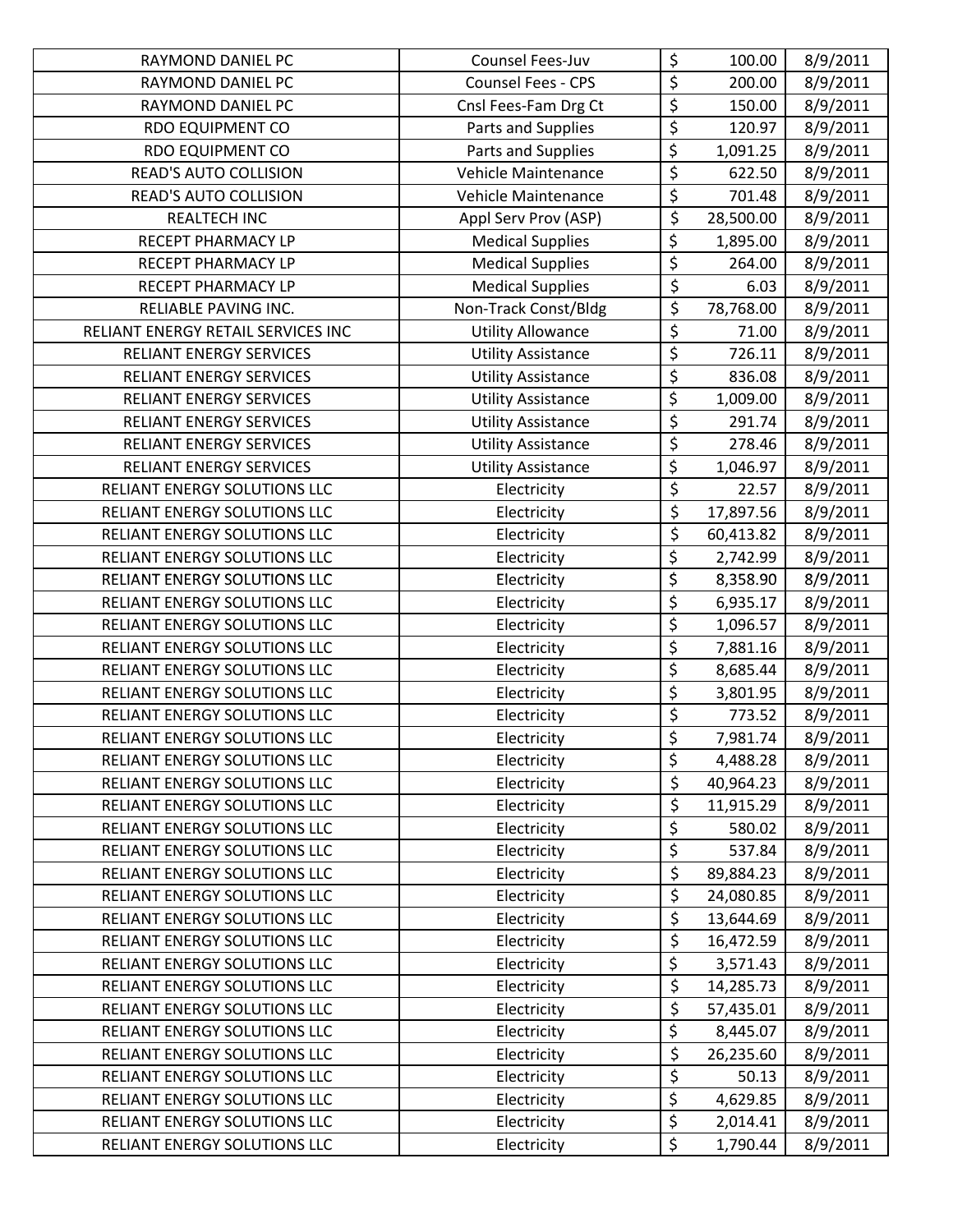| RELIANT ENERGY SOLUTIONS LLC | Electricity                 | \$                                  | 2,824.97  | 8/9/2011 |
|------------------------------|-----------------------------|-------------------------------------|-----------|----------|
| RELIANT ENERGY SOLUTIONS LLC | Electricity                 | \$                                  | 5,339.72  | 8/9/2011 |
| RELIANT ENERGY SOLUTIONS LLC | Electricity                 | $\overline{\boldsymbol{\zeta}}$     | 6,026.21  | 8/9/2011 |
| RELIANT ENERGY SOLUTIONS LLC | Electricity                 | $\overline{\xi}$                    | 538.99    | 8/9/2011 |
| RELIANT ENERGY SOLUTIONS LLC | Electricity                 | $\overline{\xi}$                    | 1,546.74  | 8/9/2011 |
| RELIANT ENERGY SOLUTIONS LLC | Electricity                 | \$                                  | 4,435.69  | 8/9/2011 |
| RELIANT ENERGY SOLUTIONS LLC | Electricity                 | $\overline{\mathsf{S}}$             | 2,438.07  | 8/9/2011 |
| RELIANT ENERGY SOLUTIONS LLC | Electricity                 | $\overline{\xi}$                    | 1,864.56  | 8/9/2011 |
| RELIANT ENERGY SOLUTIONS LLC | Electricity                 | \$                                  | 2,218.42  | 8/9/2011 |
| RELIANT ENERGY SOLUTIONS LLC | Electricity                 | $\overline{\varsigma}$              | 340.81    | 8/9/2011 |
| RELIANT ENERGY SOLUTIONS LLC | Electricity                 | $\overline{\boldsymbol{\zeta}}$     | 2,144.83  | 8/9/2011 |
| RELIANT ENERGY SOLUTIONS LLC | Electricity                 | \$                                  | 13,909.11 | 8/9/2011 |
| RELIANT ENERGY SOLUTIONS LLC | <b>Professional Service</b> | \$                                  | 2,754.43  | 8/9/2011 |
| RELIANT ENERGY SOLUTIONS LLC | <b>Professional Service</b> | \$                                  | 72.55     | 8/9/2011 |
| RELIANT ENERGY SOLUTIONS LLC | Electricity                 | \$                                  | 55,230.50 | 8/9/2011 |
| RELIANT ENERGY SOLUTIONS LLC | Electricity                 | \$                                  | 84.88     | 8/9/2011 |
| RELIANT ENERGY SOLUTIONS LLC | Electricity                 | \$                                  | 4,324.36  | 8/9/2011 |
| RELIANT ENERGY SOLUTIONS LLC | Electricity                 | $\overline{\boldsymbol{\varsigma}}$ | 97.62     | 8/9/2011 |
| RELIANT ENERGY SOLUTIONS LLC | Electricity                 | $\overline{\xi}$                    | 2,735.04  | 8/9/2011 |
| RELIANT ENERGY SOLUTIONS LLC | Electricity                 | \$                                  | 28.11     | 8/9/2011 |
| RELIANT ENERGY SOLUTIONS LLC | Electricity                 | \$                                  | 11,713.37 | 8/9/2011 |
| RELIANT ENERGY SOLUTIONS LLC | Electricity                 | \$                                  | 488.08    | 8/9/2011 |
| RELIANT ENERGY SOLUTIONS LLC | Electricity                 | \$                                  | 1,480.18  | 8/9/2011 |
| <b>RENEE A SANCHEZ</b>       | Counsel Fees - CPS          | $\overline{\boldsymbol{\zeta}}$     | 100.00    | 8/9/2011 |
| <b>REXEL SUMMERS</b>         | <b>Building Maintenance</b> | $\overline{\varsigma}$              | 468.64    | 8/9/2011 |
| <b>REXEL SUMMERS</b>         | <b>Building Maintenance</b> | $\overline{\mathcal{L}}$            | 234.32    | 8/9/2011 |
| <b>REXEL SUMMERS</b>         | <b>Building Maintenance</b> | $\overline{\xi}$                    | 349.78    | 8/9/2011 |
| RIBV AMARILLO INC            | Education                   | $\overline{\boldsymbol{\zeta}}$     | 1,023.51  | 8/9/2011 |
| RICHARD A HENDERSON PC       | <b>Counsel Fees-Courts</b>  | $\overline{\xi}$                    | 550.00    | 8/9/2011 |
| RICHARD A HENDERSON PC       | <b>Counsel Fees-Courts</b>  | $\overline{\xi}$                    | 550.00    | 8/9/2011 |
| RICHARD A HENDERSON PC       | <b>Counsel Fees-Courts</b>  | $\overline{\xi}$                    | 2,340.00  | 8/9/2011 |
| RICHARD A HENDERSON PC       | <b>Counsel Fees-Courts</b>  | \$                                  | 1,590.00  | 8/9/2011 |
| RICHARD A HENDERSON PC       | <b>Counsel Fees-Courts</b>  | \$                                  | 500.00    | 8/9/2011 |
| RICHARD A HENDERSON PC       | <b>Counsel Fees-Courts</b>  | \$                                  | 1,300.00  | 8/9/2011 |
| RICHARD GLADSTONE            | Counsel Fees-Juv            | \$                                  | 600.00    | 8/9/2011 |
| RICHARD SCOTT WALKER         | <b>Counsel Fees-Courts</b>  | $\overline{\xi}$                    | 1,075.00  | 8/9/2011 |
| RICHARD SCOTT WALKER         | <b>Counsel Fees-Courts</b>  | \$                                  | 725.00    | 8/9/2011 |
| RICHARD SCOTT WALKER         | <b>Counsel Fees-Courts</b>  | \$                                  | 600.00    | 8/9/2011 |
| <b>RICOH</b>                 | <b>Equipment Maint</b>      | \$                                  | 324.00    | 8/9/2011 |
| RICOH AMERICAS CORPORATION   | <b>Computer Maintenance</b> | \$                                  | 297.35    | 8/9/2011 |
| RITA UZOWIHE LAW FIRM        | Counsel Fees-Juv            | \$                                  | 400.00    | 8/9/2011 |
| RIVERCREST HOLDINGS LP       | <b>Rental Assistance</b>    | \$                                  | 479.00    | 8/9/2011 |
| RIVERCREST HOLDINGS LP       | <b>Utility Assistance</b>   | $\overline{\xi}$                    | 36.75     | 8/9/2011 |
| <b>ROBERT CISNEROS</b>       | <b>Equipment Maint</b>      | \$                                  | 2,450.00  | 8/9/2011 |
| <b>ROBERT FORD</b>           | <b>Counsel Fees-Courts</b>  | \$                                  | 400.00    | 8/9/2011 |
| ROBERT WAYNE CARPENTER JR    | <b>Counsel Fees-Courts</b>  | $\overline{\xi}$                    | 300.00    | 8/9/2011 |
| ROBERTA WALKER               | <b>Counsel Fees-Courts</b>  | \$                                  | 1,260.00  | 8/9/2011 |
| ROBERTA WALKER               | Counsel Fees-Juv            | \$                                  | 400.00    | 8/9/2011 |
| ROBERTA WALKER               | Counsel Fees - CPS          | \$                                  | 100.00    | 8/9/2011 |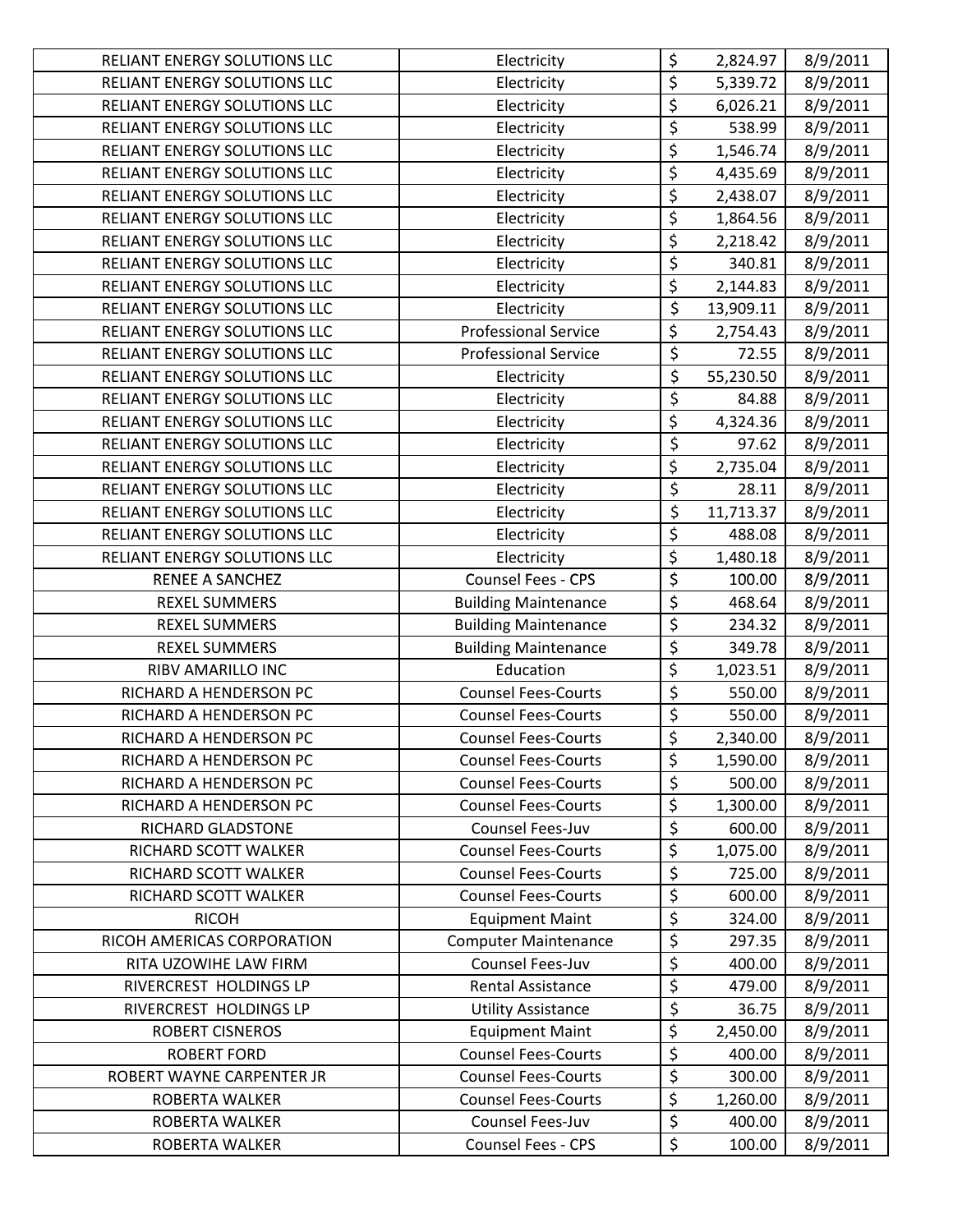| <b>ROBINSON &amp; SMART PC</b>   | <b>Counsel Fees-Courts</b>  | \$                              | 1,000.00 | 8/9/2011 |
|----------------------------------|-----------------------------|---------------------------------|----------|----------|
| <b>ROBINSON &amp; SMART PC</b>   | <b>Counsel Fees-Courts</b>  | \$                              | 400.00   | 8/9/2011 |
| RONALD COUCH                     | <b>Counsel Fees-Courts</b>  | $\overline{\xi}$                | 450.00   | 8/9/2011 |
| RONALD COUCH                     | <b>Counsel Fees-Courts</b>  | $\overline{\xi}$                | 450.00   | 8/9/2011 |
| RONALD COUCH                     | Cnsl Fees-Crim Appls        | \$                              | 1,850.00 | 8/9/2011 |
| RONALD COUCH                     | Cnsl Fees-Crim Appls        | \$                              | 2,125.00 | 8/9/2011 |
| RONALD COUCH                     | Crim Appeal-OthrCost        | $\overline{\boldsymbol{\zeta}}$ | 18.86    | 8/9/2011 |
| RONALD J KOVACH PC               | Cnsl Fees-Fam Drg Ct        | \$                              | 100.00   | 8/9/2011 |
| <b>RONALD W WRIGHT</b>           | <b>Bail Bond Surety Fee</b> | $\overline{\xi}$                | 13.50    | 8/9/2011 |
| RONALD W WRIGHT                  | <b>Bail Bond Surety Fee</b> | $\overline{\xi}$                | 1.50     | 8/9/2011 |
| ROSE ANNA SALINAS                | <b>Counsel Fees-Courts</b>  | $\overline{\xi}$                | 400.00   | 8/9/2011 |
| ROSE ANNA SALINAS                | Counsel Fees-Juv            | \$                              | 200.00   | 8/9/2011 |
| ROSEMONT MIDDLE SCHOOL           | <b>Restitution Payable</b>  | \$                              | 30.00    | 8/9/2011 |
| ROSLIND CARTER                   | Clothing                    | \$                              | 300.00   | 8/9/2011 |
| <b>ROXANNE ROBINSON</b>          | <b>Counsel Fees-Courts</b>  | \$                              | 500.00   | 8/9/2011 |
| <b>ROXANNE ROBINSON</b>          | <b>Counsel Fees-Courts</b>  | \$                              | 216.00   | 8/9/2011 |
| <b>ROXANNE ROBINSON</b>          | <b>Counsel Fees-Courts</b>  | $\overline{\xi}$                | 225.00   | 8/9/2011 |
| Ruben Gonzalez Jr                | Education                   | \$                              | 913.00   | 8/9/2011 |
| <b>S &amp; S FAITH FUND LLC</b>  | Rent Sub to L'Iords         | \$                              | 730.00   | 8/9/2011 |
| <b>SATTRUCKING INC</b>           | Rock and Gravel             | $\overline{\xi}$                | 984.11   | 8/9/2011 |
| SAF-T-GLOVE INC                  | Parts and Supplies          | \$                              | 57.00    | 8/9/2011 |
| SAINT LEGAL PLLC                 | Counsel Fees-Juv            | $\overline{\xi}$                | 200.00   | 8/9/2011 |
| SAINT LEGAL PLLC                 | Counsel Fees - CPS          | \$                              | 350.00   | 8/9/2011 |
| <b>SALVATION ARMY</b>            | <b>Subrecipient Service</b> | $\overline{\boldsymbol{\zeta}}$ | 1,965.19 | 8/9/2011 |
| <b>SAM BONIFIELD</b>             | <b>Counsel Fees-Courts</b>  | \$                              | 850.00   | 8/9/2011 |
| <b>SAMANTHA K HILL</b>           | <b>Counsel Fees-Courts</b>  | \$                              | 400.00   | 8/9/2011 |
| <b>SAMANTHA K HILL</b>           | <b>Counsel Fees-Courts</b>  | $\overline{\xi}$                | 250.00   | 8/9/2011 |
| <b>SAMANTHA K HILL</b>           | <b>Counsel Fees-Courts</b>  | $\overline{\xi}$                | 200.00   | 8/9/2011 |
| <b>SAMANTHA K HILL</b>           | <b>Counsel Fees-Courts</b>  | $\overline{\xi}$                | 925.00   | 8/9/2011 |
| <b>SAMANTHA K HILL</b>           | <b>Counsel Fees-Courts</b>  | \$                              | 450.00   | 8/9/2011 |
| SAMARITAN SOFTWARE LLC           | <b>Supplies</b>             | \$                              | 5,900.00 | 8/9/2011 |
| SAMUEL M SANCHEZ                 | Counsel Fees - CPS          | \$                              | 100.00   | 8/9/2011 |
| <b>SANDOVAL &amp; ASSOCIATES</b> | Interpreter Fees            | \$                              | 1,267.50 | 8/9/2011 |
| Sandra K Parker                  | Travel                      | \$                              | 303.20   | 8/9/2011 |
| SANJAY KUMAR                     | Rent Sub to L'Iords         | $\overline{\varsigma}$          | 250.00   | 8/9/2011 |
| <b>SANO SCIENTIFIC</b>           | Lab Supplies                | \$                              | 461.97   | 8/9/2011 |
| SANTIAGO SALINAS                 | <b>Counsel Fees-Courts</b>  | \$                              | 400.00   | 8/9/2011 |
| SANTIAGO SALINAS                 | <b>Counsel Fees-Courts</b>  | \$                              | 600.00   | 8/9/2011 |
| SANTIAGO SALINAS                 | <b>Counsel Fees-Courts</b>  | \$                              | 1,000.00 | 8/9/2011 |
| SANTIAGO SALINAS                 | <b>Counsel Fees-Courts</b>  | \$                              | 100.00   | 8/9/2011 |
| <b>SARAH DOANE</b>               | Clothing                    | \$                              | 100.00   | 8/9/2011 |
| SARATOGA MANAGEMENT GROUP LLC    | Rent Sub to L'Iords         | \$                              | 904.00   | 8/9/2011 |
| SCHAEFFER MANUFACTURING COMPANY  | Grease and Oil              | $\overline{\boldsymbol{\zeta}}$ | 612.60   | 8/9/2011 |
| SCHOOL HEALTH CORPORATION        | <b>Building Maintenance</b> | \$                              | 572.00   | 8/9/2011 |
| SCHOOL HEALTH CORPORATION        | <b>Building Maintenance</b> | \$                              | 572.00   | 8/9/2011 |
| SCHOOL HEALTH CORPORATION        | <b>Building Maintenance</b> | $\overline{\xi}$                | 286.00   | 8/9/2011 |
| SCHOOL HEALTH CORPORATION        | <b>Building Maintenance</b> | \$                              | 286.00   | 8/9/2011 |
| <b>SCOTT C FACIANE</b>           | <b>Counsel Fees-Probate</b> | \$                              | 2,200.00 | 8/9/2011 |
| <b>SCREENVISION DIRECT</b>       | Advertis/Publicity          | \$                              | 7,768.00 | 8/9/2011 |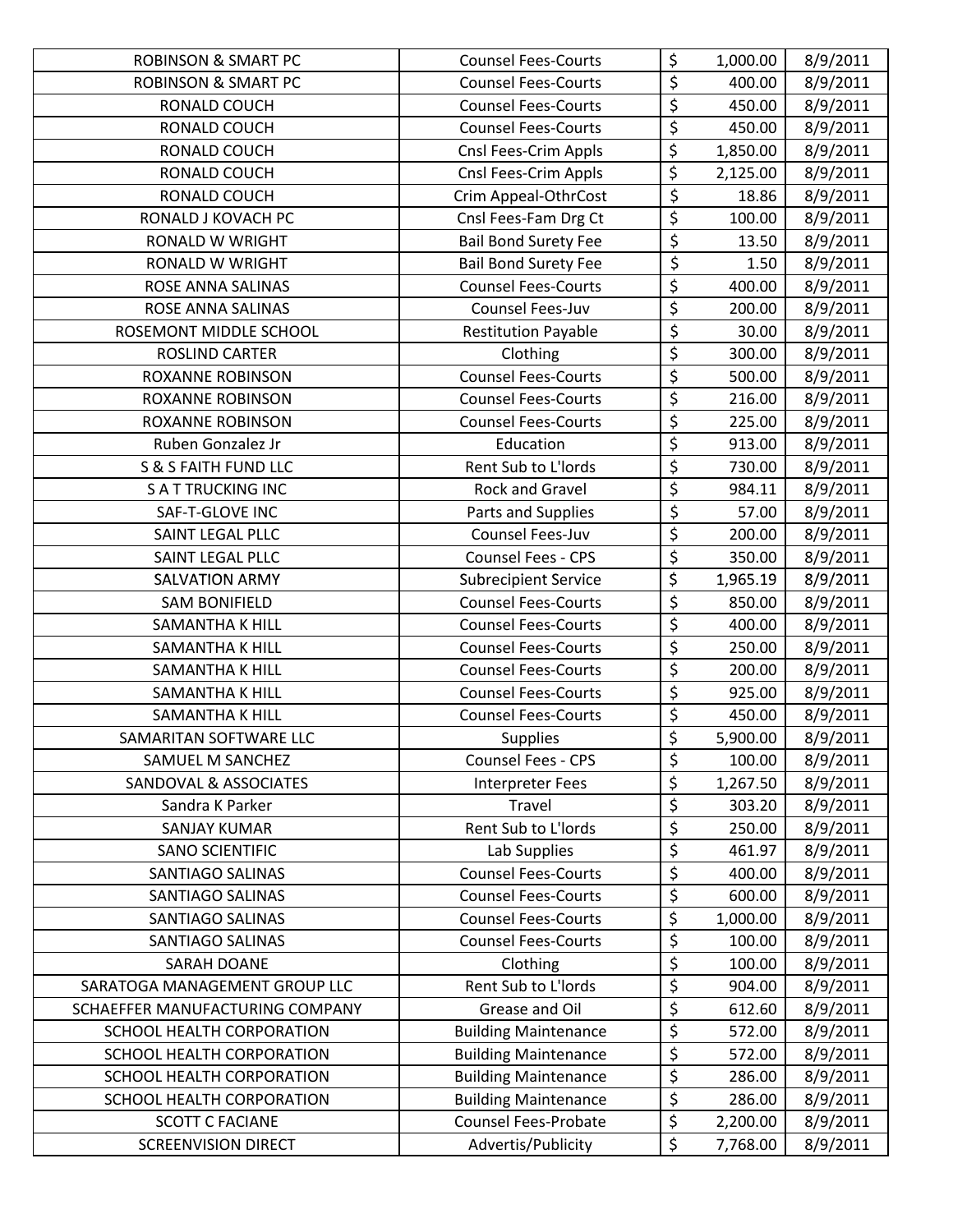| Shannon A Wingo                     | <b>Travel</b>               | \$                                  | 462.35   | 8/9/2011 |
|-------------------------------------|-----------------------------|-------------------------------------|----------|----------|
| <b>SHAWN PASCHALL</b>               | <b>Counsel Fees-Courts</b>  | \$                                  | 1,070.00 | 8/9/2011 |
| SHEILA RANDOLPH                     | <b>Counsel Fees-Courts</b>  | $\overline{\varsigma}$              | 300.00   | 8/9/2011 |
| <b>SHEILA RANDOLPH</b>              | <b>Counsel Fees-Courts</b>  | \$                                  | 950.00   | 8/9/2011 |
| <b>SHEVIA LTD</b>                   | Rent Sub to L'Iords         | $\overline{\xi}$                    | 2,986.00 | 8/9/2011 |
| SHOWCASE REALTY PROPERTY MANAGEMENT | Rent Sub to L'Iords         | \$                                  | 187.00   | 8/9/2011 |
| <b>SID W SHAPIRO</b>                | Counsel Fees - CPS          | \$                                  | 100.00   | 8/9/2011 |
| <b>SMITH TEMPORARIES INC</b>        | <b>Contract Labor</b>       | \$                                  | 9,631.31 | 8/9/2011 |
| <b>SOUTH HULEN LP</b>               | Rent Sub to L'Iords         | \$                                  | 220.00   | 8/9/2011 |
| SOUTHERN COMPUTER WAREHOUSE         | <b>Computer Maintenance</b> | $\overline{\varsigma}$              | 58.68    | 8/9/2011 |
| SOUTHERN TIRE MART LLC              | <b>Tires and Tubes</b>      | $\overline{\xi}$                    | 36.50    | 8/9/2011 |
| SOUTHWASTE DISPOSAL LLC             | Kitchen Maintenance         | \$                                  | 400.00   | 8/9/2011 |
| SOUTHWEST INTERNATIONAL TRUCKS INC  | Parts and Supplies          | \$                                  | 707.87   | 8/9/2011 |
| <b>SPARK ENERGY LP</b>              | <b>Utility Assistance</b>   | $\overline{\xi}$                    | 81.40    | 8/9/2011 |
| <b>SPECTRO INC</b>                  | Parts and Supplies          | $\overline{\boldsymbol{\varsigma}}$ | 87.50    | 8/9/2011 |
| SPECTRO INC                         | Parts and Supplies          | $\overline{\xi}$                    | 332.50   | 8/9/2011 |
| SPRINT                              | <b>Supplies</b>             | $\overline{\xi}$                    | 27.99    | 8/9/2011 |
| SPRINT                              | Telephone - Mobile          | \$                                  | 1,507.40 | 8/9/2011 |
| SPRINT NEXTEL                       | Telephone - Mobile          | \$                                  | 49.99    | 8/9/2011 |
| ST FRANCIS VILLAGE, INC             | Rent Sub to L'Iords         | $\overline{\xi}$                    | 114.00   | 8/9/2011 |
| <b>STAPLES ADVANTAGE</b>            | Sheriff Inventory           | \$                                  | 670.43   | 8/9/2011 |
| <b>STAPLES ADVANTAGE</b>            | Sheriff Inventory           | $\overline{\xi}$                    | 188.00   | 8/9/2011 |
| <b>STAPLES ADVANTAGE</b>            | <b>Supplies</b>             | $\overline{\xi}$                    | 225.51   | 8/9/2011 |
| <b>STAPLES ADVANTAGE</b>            | <b>Supplies</b>             | \$                                  | 480.40   | 8/9/2011 |
| STAPLES ADVANTAGE                   | <b>Supplies</b>             | $\overline{\xi}$                    | 60.00    | 8/9/2011 |
| <b>STAPLES ADVANTAGE</b>            | <b>Supplies</b>             | $\overline{\xi}$                    | 65.60    | 8/9/2011 |
| <b>STAPLES ADVANTAGE</b>            | <b>Supplies</b>             | $\overline{\xi}$                    | 177.99   | 8/9/2011 |
| <b>STAPLES ADVANTAGE</b>            | <b>Supplies</b>             | $\overline{\xi}$                    | 512.54   | 8/9/2011 |
| <b>STAPLES ADVANTAGE</b>            | <b>Supplies</b>             | $\overline{\xi}$                    | 44.00    | 8/9/2011 |
| <b>STAPLES ADVANTAGE</b>            | <b>Supplies</b>             | \$                                  | 384.39   | 8/9/2011 |
| <b>STAPLES ADVANTAGE</b>            | <b>Supplies</b>             | \$                                  | 102.48   | 8/9/2011 |
| <b>STAPLES ADVANTAGE</b>            | <b>Supplies</b>             | \$                                  | 374.80   | 8/9/2011 |
| <b>STAPLES ADVANTAGE</b>            | <b>Supplies</b>             | \$                                  | 108.69   | 8/9/2011 |
| <b>STAPLES ADVANTAGE</b>            | <b>Supplies</b>             | \$                                  | 136.56   | 8/9/2011 |
| <b>STAPLES ADVANTAGE</b>            | <b>Supplies</b>             | \$                                  | 123.80   | 8/9/2011 |
| <b>STAPLES ADVANTAGE</b>            | <b>Supplies</b>             | \$                                  | 382.63   | 8/9/2011 |
| <b>STAPLES ADVANTAGE</b>            | <b>Supplies</b>             | \$                                  | 94.02    | 8/9/2011 |
| <b>STAPLES ADVANTAGE</b>            | <b>Supplies</b>             | \$                                  | 81.19    | 8/9/2011 |
| <b>STAPLES ADVANTAGE</b>            | <b>Supplies</b>             | $\overline{\boldsymbol{\varsigma}}$ | 49.66    | 8/9/2011 |
| <b>STAPLES ADVANTAGE</b>            | <b>Supplies</b>             | \$                                  | 418.00   | 8/9/2011 |
| <b>STAPLES ADVANTAGE</b>            | <b>Supplies</b>             | $\overline{\xi}$                    | 27.81    | 8/9/2011 |
| <b>STAPLES ADVANTAGE</b>            | <b>Supplies</b>             | $\overline{\xi}$                    | 234.78   | 8/9/2011 |
| <b>STAPLES ADVANTAGE</b>            | <b>Supplies</b>             | $\overline{\varsigma}$              | 16.73    | 8/9/2011 |
| <b>STAPLES ADVANTAGE</b>            | <b>Supplies</b>             | \$                                  | 25.65    | 8/9/2011 |
| <b>STAPLES ADVANTAGE</b>            | <b>Supplies</b>             | $\overline{\xi}$                    | 157.88   | 8/9/2011 |
| <b>STAPLES ADVANTAGE</b>            | <b>Supplies</b>             | $\overline{\mathcal{L}}$            | 41.00    | 8/9/2011 |
| <b>STAPLES ADVANTAGE</b>            | <b>Supplies</b>             | $\overline{\xi}$                    | 54.96    | 8/9/2011 |
| <b>STAPLES ADVANTAGE</b>            | <b>Supplies</b>             | $\overline{\xi}$                    |          | 8/9/2011 |
| STAPLES ADVANTAGE                   | <b>Supplies</b>             | \$                                  | 54.16    | 8/9/2011 |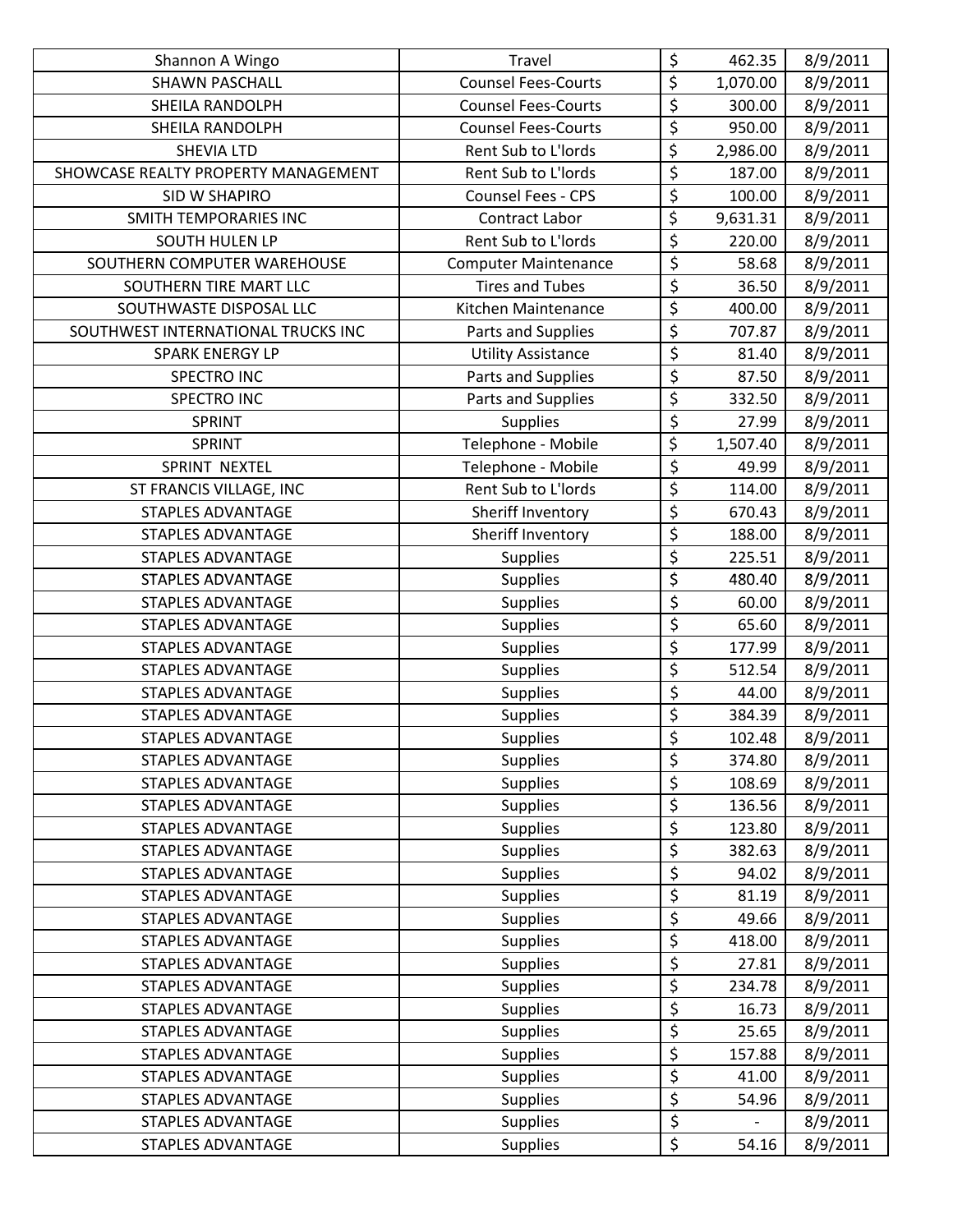| <b>STAPLES ADVANTAGE</b> | <b>Supplies</b>          | \$                                  | 42.12  | 8/9/2011 |
|--------------------------|--------------------------|-------------------------------------|--------|----------|
| <b>STAPLES ADVANTAGE</b> | <b>Supplies</b>          | $\overline{\xi}$                    | 108.92 | 8/9/2011 |
| <b>STAPLES ADVANTAGE</b> | <b>Supplies</b>          | $\overline{\varsigma}$              | 621.47 | 8/9/2011 |
| <b>STAPLES ADVANTAGE</b> | <b>Supplies</b>          | \$                                  | 24.42  | 8/9/2011 |
| <b>STAPLES ADVANTAGE</b> | <b>Supplies</b>          | \$                                  | 100.48 | 8/9/2011 |
| <b>STAPLES ADVANTAGE</b> | <b>Supplies</b>          | \$                                  | 48.98  | 8/9/2011 |
| <b>STAPLES ADVANTAGE</b> | <b>Supplies</b>          | \$                                  | 280.30 | 8/9/2011 |
| <b>STAPLES ADVANTAGE</b> | <b>Supplies</b>          | $\overline{\xi}$                    | 33.49  | 8/9/2011 |
| <b>STAPLES ADVANTAGE</b> | <b>Supplies</b>          | \$                                  | 185.72 | 8/9/2011 |
| <b>STAPLES ADVANTAGE</b> | <b>Supplies</b>          | $\overline{\xi}$                    | 29.39  | 8/9/2011 |
| <b>STAPLES ADVANTAGE</b> | <b>Supplies</b>          | $\overline{\varsigma}$              | 89.65  | 8/9/2011 |
| <b>STAPLES ADVANTAGE</b> | <b>Supplies</b>          | $\overline{\xi}$                    | 23.35  | 8/9/2011 |
| <b>STAPLES ADVANTAGE</b> | <b>Supplies</b>          | \$                                  | 227.69 | 8/9/2011 |
| <b>STAPLES ADVANTAGE</b> | <b>Supplies</b>          | \$                                  | 72.90  | 8/9/2011 |
| <b>STAPLES ADVANTAGE</b> | <b>Supplies</b>          | $\overline{\xi}$                    | 40.62  | 8/9/2011 |
| <b>STAPLES ADVANTAGE</b> | <b>Supplies</b>          | \$                                  | 46.65  | 8/9/2011 |
| STAPLES ADVANTAGE        | <b>Supplies</b>          | $\overline{\xi}$                    | 58.63  | 8/9/2011 |
| <b>STAPLES ADVANTAGE</b> | <b>Supplies</b>          | $\overline{\boldsymbol{\varsigma}}$ | 26.99  | 8/9/2011 |
| <b>STAPLES ADVANTAGE</b> | <b>Supplies</b>          | $\overline{\xi}$                    | 683.07 | 8/9/2011 |
| <b>STAPLES ADVANTAGE</b> | <b>Supplies</b>          | \$                                  | 174.19 | 8/9/2011 |
| <b>STAPLES ADVANTAGE</b> | <b>Supplies</b>          | $\overline{\xi}$                    | 58.12  | 8/9/2011 |
| <b>STAPLES ADVANTAGE</b> | <b>Supplies</b>          | $\overline{\xi}$                    | 52.56  | 8/9/2011 |
| <b>STAPLES ADVANTAGE</b> | <b>Supplies</b>          | $\overline{\xi}$                    | 51.42  | 8/9/2011 |
| <b>STAPLES ADVANTAGE</b> | <b>Supplies</b>          | $\overline{\xi}$                    | 23.40  | 8/9/2011 |
| <b>STAPLES ADVANTAGE</b> | <b>Supplies</b>          | $\overline{\xi}$                    | 320.77 | 8/9/2011 |
| <b>STAPLES ADVANTAGE</b> | <b>Supplies</b>          | \$                                  | 156.59 | 8/9/2011 |
| <b>STAPLES ADVANTAGE</b> | <b>Supplies</b>          | $\overline{\xi}$                    | 27.81  | 8/9/2011 |
| <b>STAPLES ADVANTAGE</b> | <b>Supplies</b>          | $\overline{\xi}$                    | 55.51  | 8/9/2011 |
| <b>STAPLES ADVANTAGE</b> | <b>Supplies</b>          | $\overline{\xi}$                    | 404.47 | 8/9/2011 |
| <b>STAPLES ADVANTAGE</b> | <b>Supplies</b>          | $\overline{\xi}$                    | 30.34  | 8/9/2011 |
| <b>STAPLES ADVANTAGE</b> | <b>Supplies</b>          | $\overline{\xi}$                    | 28.50  | 8/9/2011 |
| <b>STAPLES ADVANTAGE</b> | <b>Supplies</b>          | \$                                  | 190.24 | 8/9/2011 |
| <b>STAPLES ADVANTAGE</b> | <b>Supplies</b>          | \$                                  | 192.39 | 8/9/2011 |
| <b>STAPLES ADVANTAGE</b> | <b>Supplies</b>          | \$                                  | 302.24 | 8/9/2011 |
| <b>STAPLES ADVANTAGE</b> | <b>Supplies</b>          | $\overline{\boldsymbol{\zeta}}$     | 266.14 | 8/9/2011 |
| <b>STAPLES ADVANTAGE</b> | <b>Supplies</b>          | $\overline{\boldsymbol{\zeta}}$     | 238.20 | 8/9/2011 |
| <b>STAPLES ADVANTAGE</b> | <b>Supplies</b>          | \$                                  | 111.72 | 8/9/2011 |
| <b>STAPLES ADVANTAGE</b> | <b>Supplies</b>          | \$                                  | 76.70  | 8/9/2011 |
| STAPLES ADVANTAGE        | <b>Supplies</b>          | \$                                  | 231.48 | 8/9/2011 |
| <b>STAPLES ADVANTAGE</b> | <b>Supplies</b>          | \$                                  | 76.70  | 8/9/2011 |
| <b>STAPLES ADVANTAGE</b> | <b>Supplies</b>          | $\overline{\xi}$                    | 95.48  | 8/9/2011 |
| STAPLES ADVANTAGE        | <b>Supplies</b>          | $\overline{\varsigma}$              | 40.32  | 8/9/2011 |
| <b>STAPLES ADVANTAGE</b> | <b>Supplies</b>          | $\overline{\xi}$                    | 11.84  | 8/9/2011 |
| <b>STAPLES ADVANTAGE</b> | <b>Supplies</b>          | \$                                  | 12.36  | 8/9/2011 |
| <b>STAPLES ADVANTAGE</b> | <b>Supplies</b>          | $\overline{\xi}$                    | 59.16  | 8/9/2011 |
| STAPLES ADVANTAGE        | <b>Supplies</b>          | $\overline{\boldsymbol{\varsigma}}$ | 31.44  | 8/9/2011 |
| <b>STAPLES ADVANTAGE</b> | <b>Supplies</b>          | \$                                  | 131.68 | 8/9/2011 |
| <b>STAPLES ADVANTAGE</b> | <b>Computer Supplies</b> | $\boldsymbol{\xi}$                  | 27.27  | 8/9/2011 |
| <b>STAPLES ADVANTAGE</b> | <b>Voting Supplies</b>   | $\overline{\xi}$                    | 13.84  | 8/9/2011 |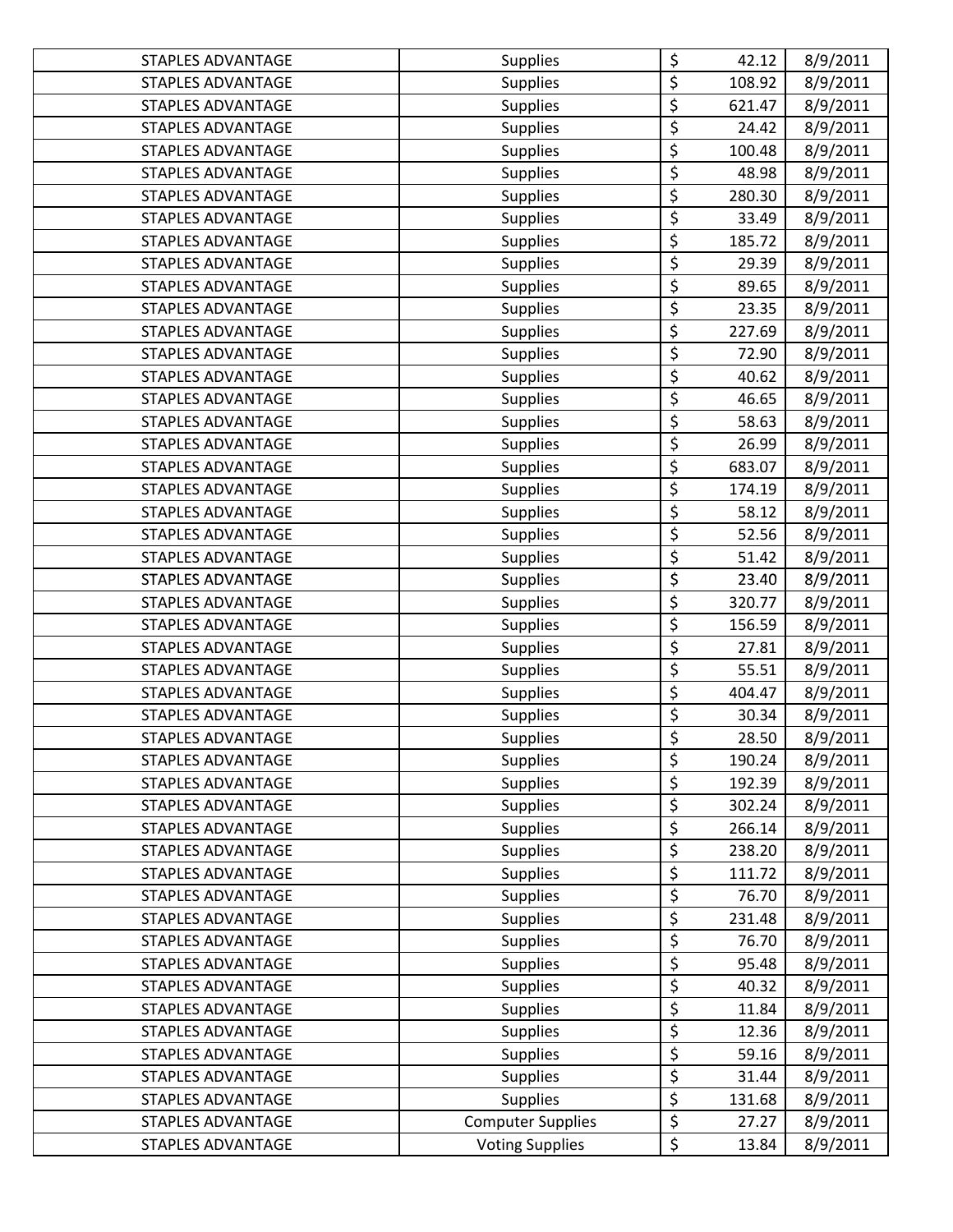| STAPLES ADVANTAGE             | Non-Track Equipment        | \$                                  | 406.52   | 8/9/2011 |
|-------------------------------|----------------------------|-------------------------------------|----------|----------|
| <b>STAPLES ADVANTAGE</b>      | <b>Supplies</b>            | \$                                  | 71.30    | 8/9/2011 |
| <b>STAPLES ADVANTAGE</b>      | <b>Supplies</b>            | $\overline{\boldsymbol{\varsigma}}$ | 75.56    | 8/9/2011 |
| <b>STAPLES ADVANTAGE</b>      | <b>Supplies</b>            | $\overline{\xi}$                    | 153.96   | 8/9/2011 |
| <b>STAPLES ADVANTAGE</b>      | <b>Supplies</b>            | $\overline{\xi}$                    | 50.36    | 8/9/2011 |
| <b>STAPLES ADVANTAGE</b>      | <b>Supplies</b>            | $\overline{\xi}$                    | 13.83    | 8/9/2011 |
| <b>STAPLES ADVANTAGE</b>      | <b>Supplies</b>            | \$                                  | 16.10    | 8/9/2011 |
| STAPLES ADVANTAGE             | <b>Supplies</b>            | $\overline{\xi}$                    | 51.36    | 8/9/2011 |
| <b>STAPLES ADVANTAGE</b>      | <b>Supplies</b>            | $\overline{\boldsymbol{\zeta}}$     | 190.15   | 8/9/2011 |
| <b>STAPLES ADVANTAGE</b>      | <b>Supplies</b>            | \$                                  | 130.58   | 8/9/2011 |
| <b>STAPLES ADVANTAGE</b>      | <b>Supplies</b>            | \$                                  | 206.21   | 8/9/2011 |
| <b>STAPLES ADVANTAGE</b>      | <b>Supplies</b>            | $\overline{\xi}$                    | 14.92    | 8/9/2011 |
| <b>STAPLES ADVANTAGE</b>      | <b>Supplies</b>            | \$                                  | 92.89    | 8/9/2011 |
| <b>STAPLES ADVANTAGE</b>      | Supplies                   | \$                                  | 115.55   | 8/9/2011 |
| <b>STAPLES ADVANTAGE</b>      | <b>Supplies</b>            | \$                                  | 1,226.89 | 8/9/2011 |
| <b>STAPLES ADVANTAGE</b>      | <b>Supplies</b>            | \$                                  | 711.45   | 8/9/2011 |
| <b>STAPLES ADVANTAGE</b>      | <b>Supplies</b>            | \$                                  | 624.13   | 8/9/2011 |
| <b>STAPLES ADVANTAGE</b>      | <b>Supplies</b>            | $\overline{\varsigma}$              | 21.00    | 8/9/2011 |
| <b>STAPLES ADVANTAGE</b>      | <b>Supplies</b>            | $\overline{\xi}$                    | 120.49   | 8/9/2011 |
| <b>STAPLES ADVANTAGE</b>      | <b>Supplies</b>            | $\overline{\xi}$                    | 27.50    | 8/9/2011 |
| <b>STAPLES ADVANTAGE</b>      | <b>Supplies</b>            | $\overline{\boldsymbol{\zeta}}$     | 385.79   | 8/9/2011 |
| <b>STAPLES ADVANTAGE</b>      | <b>Supplies</b>            | \$                                  | 119.72   | 8/9/2011 |
| <b>STAPLES ADVANTAGE</b>      | <b>Supplies</b>            | \$                                  | 186.90   | 8/9/2011 |
| <b>STAPLES ADVANTAGE</b>      | <b>Supplies</b>            | $\overline{\boldsymbol{\zeta}}$     | 134.01   | 8/9/2011 |
| STAPLES ADVANTAGE             | <b>Supplies</b>            | $\overline{\xi}$                    | 160.13   | 8/9/2011 |
| STAPLES ADVANTAGE             | <b>Supplies</b>            | $\overline{\xi}$                    | 138.92   | 8/9/2011 |
| <b>STAPLES ADVANTAGE</b>      | Supplies                   | \$                                  | 194.74   | 8/9/2011 |
| <b>STAPLES ADVANTAGE</b>      | <b>Supplies</b>            | \$                                  | 128.37   | 8/9/2011 |
| <b>STAPLES ADVANTAGE</b>      | <b>Supplies</b>            | $\overline{\xi}$                    | 148.60   | 8/9/2011 |
| <b>STAPLES ADVANTAGE</b>      | <b>Supplies</b>            | \$                                  | 234.63   | 8/9/2011 |
| <b>STAPLES ADVANTAGE</b>      | <b>Supplies</b>            | $\overline{\xi}$                    | 177.99   | 8/9/2011 |
| STAPLES ADVANTAGE             | <b>Supplies</b>            | \$                                  | 42.74    | 8/9/2011 |
| <b>STAPLES ADVANTAGE</b>      | <b>Supplies</b>            | \$                                  | 72.86    | 8/9/2011 |
| <b>STAPLES ADVANTAGE</b>      | <b>Supplies</b>            | \$                                  | 391.03   | 8/9/2011 |
| <b>STAPLES ADVANTAGE</b>      | Supplies                   | $\overline{\varsigma}$              | 556.69   | 8/9/2011 |
| <b>STAPLES ADVANTAGE</b>      | <b>School Supplies</b>     | \$                                  | 2,656.29 | 8/9/2011 |
| <b>STAPLES ADVANTAGE</b>      | <b>County Projects</b>     | \$                                  | 24.95    | 8/9/2011 |
| STAPLES TECHNOLOGY SOLUTIONS  | <b>Supplies</b>            | \$                                  | 138.37   | 8/9/2011 |
| <b>STAR TEX POWER</b>         | <b>Utility Assistance</b>  | $\overline{\xi}$                    | 421.98   | 8/9/2011 |
| <b>STATON &amp; TAYLOR PC</b> | <b>Counsel Fees-Courts</b> | $\overline{\xi}$                    | 225.00   | 8/9/2011 |
| <b>STATON &amp; TAYLOR PC</b> | Counsel Fees-Juv           | $\overline{\xi}$                    | 200.00   | 8/9/2011 |
| <b>STATON &amp; TAYLOR PC</b> | Cnsl Fees-Juv Det&Tr       | \$                                  | 100.00   | 8/9/2011 |
| STEPHANIE GONZALEZ            | <b>Counsel Fees-Courts</b> | $\overline{\varsigma}$              | 650.00   | 8/9/2011 |
| STEPHANIE GONZALEZ            | <b>Counsel Fees-Courts</b> | \$                                  | 600.00   | 8/9/2011 |
| <b>STEPHANIE PATTEN</b>       | <b>Counsel Fees-Courts</b> | $\overline{\xi}$                    | 600.00   | 8/9/2011 |
| STEPHANIE PATTEN              | Counsel Fees-Juv           | \$                                  | 362.50   | 8/9/2011 |
| STEPHEN D HANDY PLLC          | <b>Counsel Fees-Courts</b> | \$                                  | 400.00   | 8/9/2011 |
| STEPHEN D HANDY PLLC          | <b>Counsel Fees-Courts</b> | \$                                  | 350.00   | 8/9/2011 |
| STEPHEN D HANDY PLLC          | <b>Counsel Fees-Courts</b> | \$                                  | 575.00   | 8/9/2011 |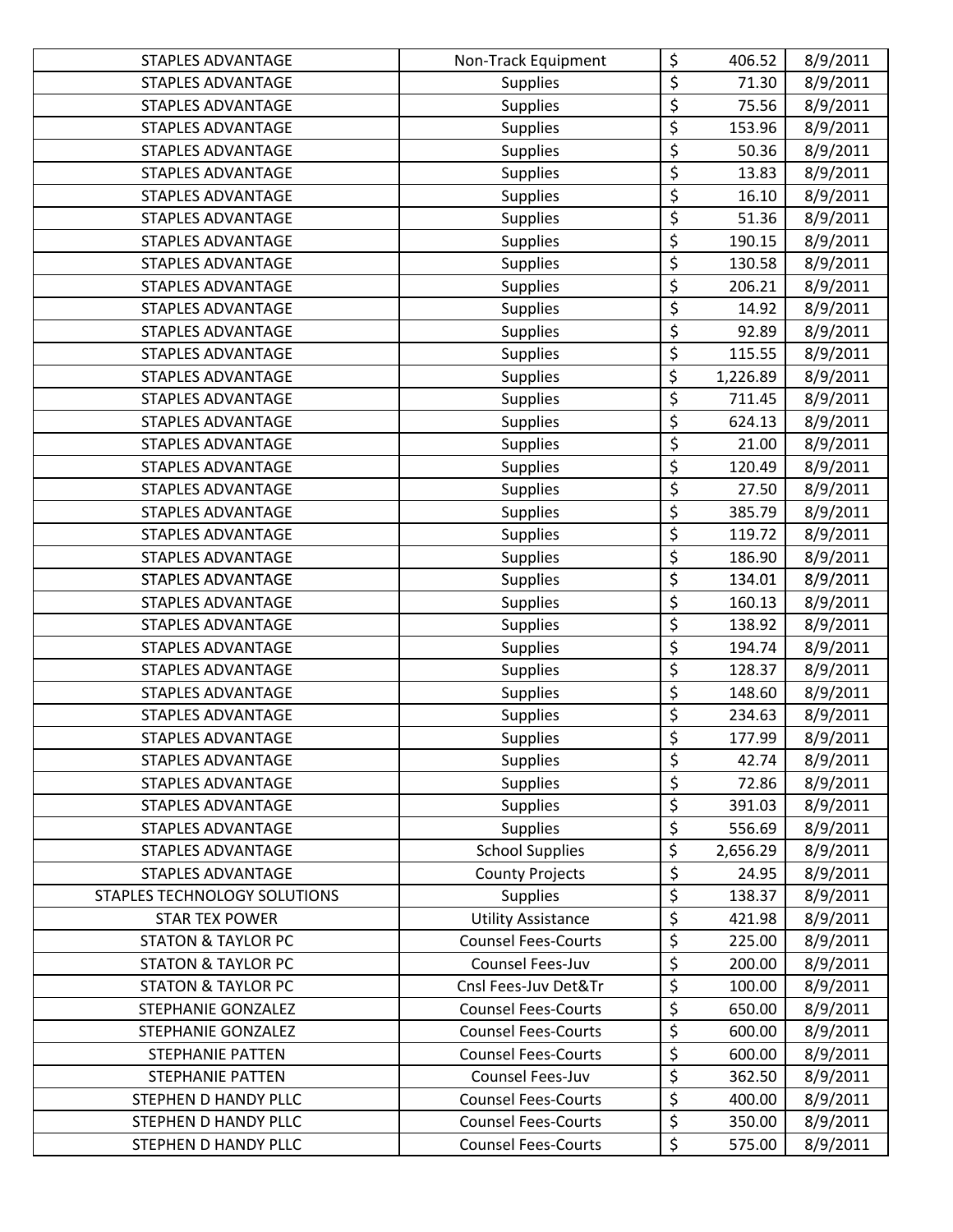| STEPHEN D HANDY PLLC                 | <b>Counsel Fees-Courts</b>  | \$                                  | 300.00   | 8/9/2011 |
|--------------------------------------|-----------------------------|-------------------------------------|----------|----------|
| STEPHEN D HANDY PLLC                 | <b>Counsel Fees-Courts</b>  | \$                                  | 200.00   | 8/9/2011 |
| <b>STERICYCLE INC</b>                | <b>Disposal Service</b>     | \$                                  | 432.00   | 8/9/2011 |
| <b>STEVE GORDON &amp; ASSOCIATES</b> | <b>Counsel Fees-Courts</b>  | \$                                  | 150.00   | 8/9/2011 |
| <b>STEVE GORDON &amp; ASSOCIATES</b> | <b>Counsel Fees-Courts</b>  | $\overline{\xi}$                    | 425.00   | 8/9/2011 |
| <b>STREAM ENERGY</b>                 | <b>Utility Assistance</b>   | \$                                  | 1,765.95 | 8/9/2011 |
| <b>STREAM ENERGY</b>                 | <b>Utility Allowance</b>    | \$                                  | 270.00   | 8/9/2011 |
| <b>STREAMLINE TRANSPORT</b>          | Non-Track Equipment         | $\overline{\xi}$                    | 50.00    | 8/9/2011 |
| STUART HOSE AND PIPE CO INC          | Parts and Supplies          | \$                                  | 275.62   | 8/9/2011 |
| STUART HOSE AND PIPE CO INC          | Parts and Supplies          | $\overline{\boldsymbol{\varsigma}}$ | 38.08    | 8/9/2011 |
| <b>SUNBELT RENTALS</b>               | Parts and Supplies          | $\overline{\xi}$                    | 24.00    | 8/9/2011 |
| SUNSET POINTE HOUSING PARTNERSHIP    | Rent Sub to L'Iords         | \$                                  | 416.00   | 8/9/2011 |
| <b>SURREY OAKS LLC</b>               | <b>Rental Assistance</b>    | \$                                  | 375.00   | 8/9/2011 |
| <b>SUSAN ELIZABETH DUESLER</b>       | <b>Counsel Fees-Courts</b>  | $\overline{\xi}$                    | 550.00   | 8/9/2011 |
| Susan T Hurst                        | Prepaid - Travel            | $\overline{\xi}$                    | 88.00    | 8/9/2011 |
| <b>SUSAN TAYLOR</b>                  | <b>TC Historical Comm</b>   | \$                                  | 593.85   | 8/9/2011 |
| SYCAMORE CENTER VILLAS               | Rent Sub to L'Iords         | \$                                  | 1,318.00 | 8/9/2011 |
| SYSTEM ID WAREHOUSE                  | Parts and Supplies          | $\overline{\xi}$                    | 91.68    | 8/9/2011 |
| SYSTEMS DISTRIBUTORS LLC             | Safety/Tact Supplies        | \$                                  | 126.20   | 8/9/2011 |
| TU ELECTRIC                          | <b>Utility Allowance</b>    | \$                                  | 397.00   | 8/9/2011 |
| TADRO-TEXAS ASSOCIATION OF DOMESTIC  | Education                   | \$                                  | 150.00   | 8/9/2011 |
| TADRO-TEXAS ASSOCIATION OF DOMESTIC  | Education                   | \$                                  | 150.00   | 8/9/2011 |
| TADRO-TEXAS ASSOCIATION OF DOMESTIC  | Education                   | \$                                  | 150.00   | 8/9/2011 |
| TADRO-TEXAS ASSOCIATION OF DOMESTIC  | Education                   | $\overline{\boldsymbol{\zeta}}$     | 150.00   | 8/9/2011 |
| TADRO-TEXAS ASSOCIATION OF DOMESTIC  | Education                   | \$                                  | 150.00   | 8/9/2011 |
| TADRO-TEXAS ASSOCIATION OF DOMESTIC  | Education                   | \$                                  | 150.00   | 8/9/2011 |
| <b>TAI NGUYEN</b>                    | <b>Restitution Payable</b>  | $\overline{\xi}$                    | 100.00   | 8/9/2011 |
| <b>TARA ENERGY LLC</b>               | <b>Utility Allowance</b>    | $\overline{\xi}$                    | 308.00   | 8/9/2011 |
| <b>TARA ENERGY LLC</b>               | HAP Reimb Port-in           | $\overline{\xi}$                    | 36.00    | 8/9/2011 |
| <b>TARGET BANK</b>                   | <b>Meeting Expenses</b>     | $\overline{\xi}$                    | 87.18    | 8/9/2011 |
| <b>TARGET BANK</b>                   | <b>Meeting Expenses</b>     | \$                                  | 121.28   | 8/9/2011 |
| <b>TARGET BANK</b>                   | <b>Promotional Expenses</b> | \$                                  | 151.41   | 8/9/2011 |
| <b>TARRANT CO COUNTY CLERK</b>       | Consolidate St Fee          | \$                                  | 40.00    | 8/9/2011 |
| <b>TARRANT CO COUNTY CLERK</b>       | <b>Jury Service Fees</b>    | \$                                  | 4.00     | 8/9/2011 |
| <b>TARRANT CO COUNTY CLERK</b>       | <b>Jud Fee-Convictions</b>  | $\overline{\xi}$                    | 6.00     | 8/9/2011 |
| <b>TARRANT CO COUNTY CLERK</b>       | Indigent Defense Fee        | \$                                  | 2.00     | 8/9/2011 |
| <b>TARRANT CO COUNTY CLERK</b>       | Judicial Fee 51.702b        | \$                                  | 15.00    | 8/9/2011 |
| <b>TARRANT CO COUNTY CLERK</b>       | <b>Sheriff Service Fees</b> | \$                                  | 5.00     | 8/9/2011 |
| <b>TARRANT CO COUNTY CLERK</b>       | CC Cnty Crim Ct Fee         | $\overline{\xi}$                    | 40.00    | 8/9/2011 |
| <b>TARRANT CO COUNTY CLERK</b>       | CC Crim Trans Admn          | \$                                  | 2.00     | 8/9/2011 |
| <b>TARRANT CO COUNTY CLERK</b>       | CCC 10 Fines                | $\overline{\xi}$                    | 100.00   | 8/9/2011 |
| <b>TARRANT CO COUNTY CLERK</b>       | <b>CC Conviction Fee</b>    | \$                                  | 2.50     | 8/9/2011 |
| <b>TARRANT CO COUNTY CLERK</b>       | <b>CC Conviction Fee</b>    | $\overline{\xi}$                    | 22.50    | 8/9/2011 |
| <b>TARRANT CO COUNTY CLERK</b>       | CC Courthous Sec Fee        | \$                                  | 3.00     | 8/9/2011 |
| <b>TARRANT CO COUNTY CLERK</b>       | <b>CC Conviction Fee</b>    | \$                                  | 4.00     | 8/9/2011 |
| TARRANT CO SAMARITAN HOUSE INC       | <b>Subrecipient Service</b> | \$                                  | 7,231.63 | 8/9/2011 |
| TARRANT CO TAX ASSESSOR COLLECTOR    | Trust - Constable 4         | \$                                  | 155.28   | 8/9/2011 |
| TARRANT CO TAX ASSESSOR COLLECTOR    | Trust - Constable 4         | $\boldsymbol{\zeta}$                | 115.60   | 8/9/2011 |
| <b>TARRANT COUNTY ACCESS</b>         | <b>Professional Service</b> | \$                                  | 9.60     | 8/9/2011 |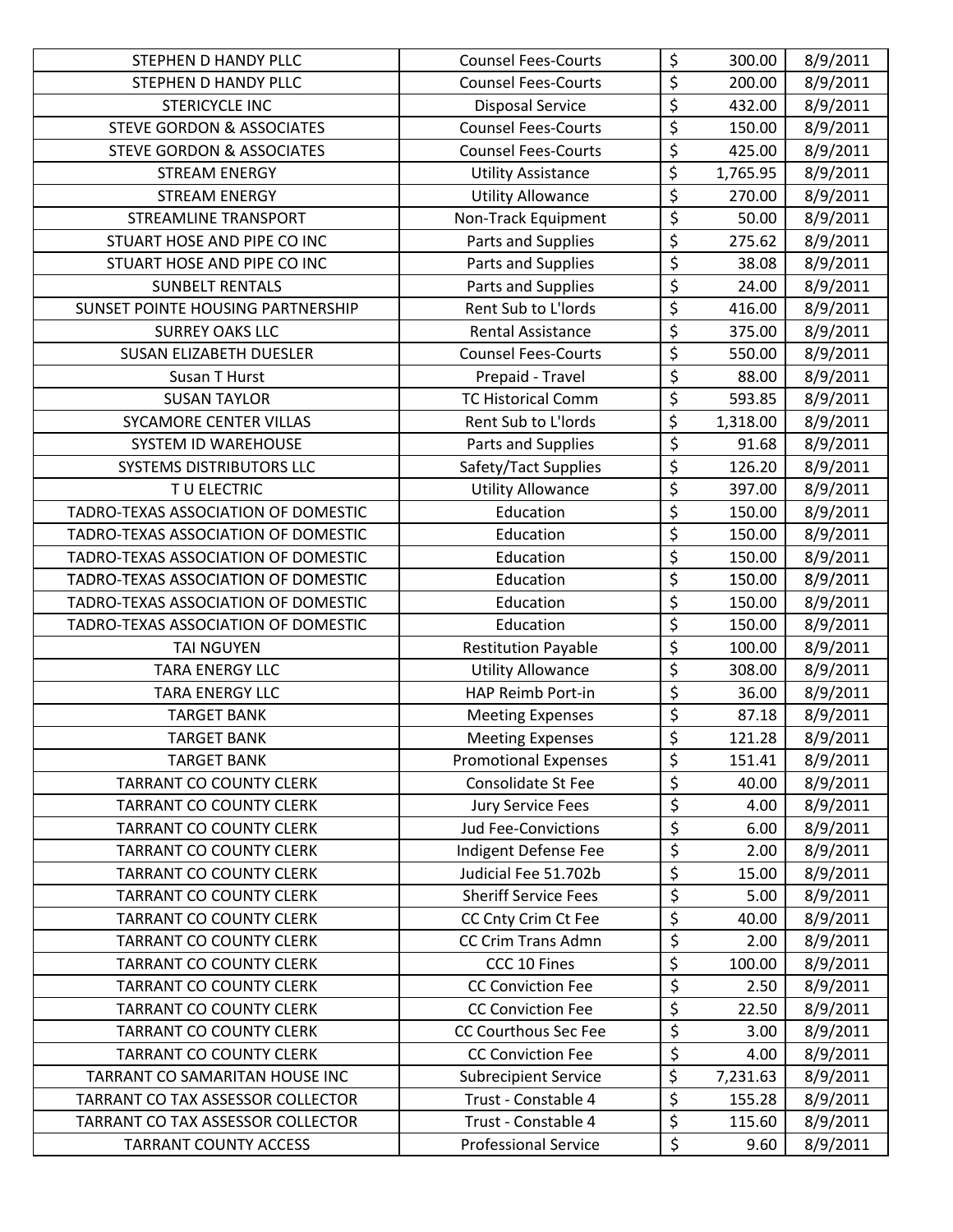| <b>TARRANT COUNTY ACCESS</b>             | <b>Professional Service</b> | \$                                  | 27.84     | 8/9/2011 |
|------------------------------------------|-----------------------------|-------------------------------------|-----------|----------|
| TARRANT COUNTY BAR ASSOCIATION           | Dues                        | \$                                  | 105.00    | 8/9/2011 |
| TARRANT COUNTY BAR ASSOCIATION           | <b>Dues</b>                 | $\overline{\xi}$                    | 105.00    | 8/9/2011 |
| TARRANT COUNTY BAR ASSOCIATION           | <b>Dues</b>                 | \$                                  | 105.00    | 8/9/2011 |
| <b>TARRANT COUNTY BAR ASSOCIATION</b>    | Dues                        | $\overline{\xi}$                    | 105.00    | 8/9/2011 |
| TARRANT COUNTY BAR ASSOCIATION           | Dues                        | $\overline{\xi}$                    | 65.00     | 8/9/2011 |
| TARRANT COUNTY FAMILY LAW BAR ASSOC      | <b>Dues</b>                 | $\overline{\varsigma}$              | 60.00     | 8/9/2011 |
| TARRANT COUNTY HOSPITAL DISTRICT         | <b>SAE Sexual Assault</b>   | $\overline{\xi}$                    | 650.00    | 8/9/2011 |
| TARRANT COUNTY HOSPITAL DISTRICT         | Trust - JP 8                | $\overline{\xi}$                    | 15.00     | 8/9/2011 |
| TARRANT COUNTY HOSPITAL DISTRICT         | Misc Payable                | $\overline{\varsigma}$              | 10.00     | 8/9/2011 |
| TARRANT COUNTY HOSPITAL DISTRICT         | <b>Subrecipient Service</b> | $\overline{\xi}$                    | 3,265.27  | 8/9/2011 |
| TARRANT COUNTY HOSPITAL DISTRICT         | <b>Subrecipient Service</b> | \$                                  | 17,153.45 | 8/9/2011 |
| TARRANT COUNTY HOSPITAL DISTRICT         | <b>Subrecipient Service</b> | \$                                  | 25,229.06 | 8/9/2011 |
| TARRANT COUNTY HOUSING PARTNERSHIP       | <b>Subrecipient Service</b> | \$                                  | 18,365.00 | 8/9/2011 |
| TARRANT COUNTY NARCOTICS UNIT            | <b>Confidential Funds</b>   | $\overline{\xi}$                    | 8,655.00  | 8/9/2011 |
| <b>TARRANT COUNTY SHERIFF</b>            | Travel                      | \$                                  | 1,230.67  | 8/9/2011 |
| <b>TARRANT PARTNERS LP</b>               | Rent Sub to L'Iords         | $\overline{\xi}$                    | 624.00    | 8/9/2011 |
| TATANISHA BENJAMIN                       | Clothing                    | $\overline{\xi}$                    | 350.00    | 8/9/2011 |
| <b>TDCAA-TEXAS DISTRICT &amp; COUNTY</b> | Law Books                   | \$                                  | 44.00     | 8/9/2011 |
| TDCAA-TEXAS DISTRICT & COUNTY            | Education                   | $\overline{\xi}$                    | 275.00    | 8/9/2011 |
| TDCAA-TEXAS DISTRICT & COUNTY            | Education                   | $\overline{\xi}$                    | 275.00    | 8/9/2011 |
| <b>TEAGUE LUMBER</b>                     | Non-Track Const/Bldg        | $\overline{\xi}$                    | 31.93     | 8/9/2011 |
| <b>TEAGUE LUMBER</b>                     | Non-Track Const/Bldg        | $\overline{\xi}$                    | 309.94    | 8/9/2011 |
| <b>TECH PLAN INC</b>                     | A/C Maint Contract          | $\overline{\xi}$                    | 610.00    | 8/9/2011 |
| TELETOUCH COMMUNICATIONS INC             | Telephone - Mobile          | $\overline{\xi}$                    | 601.65    | 8/9/2011 |
| TELETOUCH COMMUNICATIONS INC             | Telephone - Mobile          | \$                                  | 48.59     | 8/9/2011 |
| TELETOUCH COMMUNICATIONS INC             | Telephone - Mobile          | $\overline{\xi}$                    | 1,183.27  | 8/9/2011 |
| TELETOUCH COMMUNICATIONS INC             | Telephone - Mobile          | $\overline{\xi}$                    | 24.59     | 8/9/2011 |
| TELETOUCH COMMUNICATIONS INC             | Telephone - Mobile          | $\overline{\xi}$                    | 183.98    | 8/9/2011 |
| TELETOUCH COMMUNICATIONS INC             | Telephone - Mobile          | \$                                  | 288.88    | 8/9/2011 |
| TELETOUCH COMMUNICATIONS INC             | Telephone - Mobile          | $\overline{\xi}$                    | 123.17    | 8/9/2011 |
| TELETOUCH COMMUNICATIONS INC             | Telephone - Mobile          | \$                                  | 337.81    | 8/9/2011 |
| TELETOUCH COMMUNICATIONS INC             | Telephone - Mobile          | \$                                  | 315.18    | 8/9/2011 |
| TELETOUCH COMMUNICATIONS INC             | Telephone - Mobile          | $\overline{\boldsymbol{\varsigma}}$ | 314.74    | 8/9/2011 |
| TELETOUCH COMMUNICATIONS INC             | Telephone - Mobile          | \$                                  | 56.58     | 8/9/2011 |
| TELETOUCH COMMUNICATIONS INC             | Telephone - Mobile          | $\overline{\varsigma}$              | 60.00     | 8/9/2011 |
| TELETOUCH COMMUNICATIONS INC             | Telephone - Mobile          | $\zeta$                             | 60.00     | 8/9/2011 |
| TELETOUCH COMMUNICATIONS INC             | Telephone - Mobile          | \$                                  | 60.00     | 8/9/2011 |
| TELETOUCH COMMUNICATIONS INC             | Telephone - Mobile          | $\overline{\varsigma}$              | 65.18     | 8/9/2011 |
| TELETOUCH COMMUNICATIONS INC             | Telephone - Mobile          | $\overline{\xi}$                    | 24.59     | 8/9/2011 |
| TELETOUCH COMMUNICATIONS INC             | Telephone-Basic             | \$                                  | 32.59     | 8/9/2011 |
| TELLER LAW FIRM PC                       | Counsel Fees - CPS          | \$                                  | 210.00    | 8/9/2011 |
| TERRACON CONSULTANTS INC                 | <b>Professional Service</b> | $\overline{\xi}$                    | 750.00    | 8/9/2011 |
| <b>TERRY BARLOW</b>                      | <b>Counsel Fees-Courts</b>  | $\boldsymbol{\dot{\varsigma}}$      | 500.00    | 8/9/2011 |
| TEXAS AIR SYSTEMS, INC                   | A/C Maint Contract          | $\boldsymbol{\dot{\varsigma}}$      | 300.23    | 8/9/2011 |
| TEXAS ASSOCIATION OF COUNTIES            | Education                   | $\overline{\xi}$                    | 230.00    | 8/9/2011 |
| TEXAS ASSOCIATION OF COUNTIES            | Education                   | \$                                  | 230.00    | 8/9/2011 |
| TEXAS CENTER FOR THE JUDICIARY           | Education                   | $\boldsymbol{\dot{\varsigma}}$      | 250.00    | 8/9/2011 |
| <b>TEXAS COLLEGE/PROBATE JUDGES</b>      | Education                   | \$                                  | 375.00    | 8/9/2011 |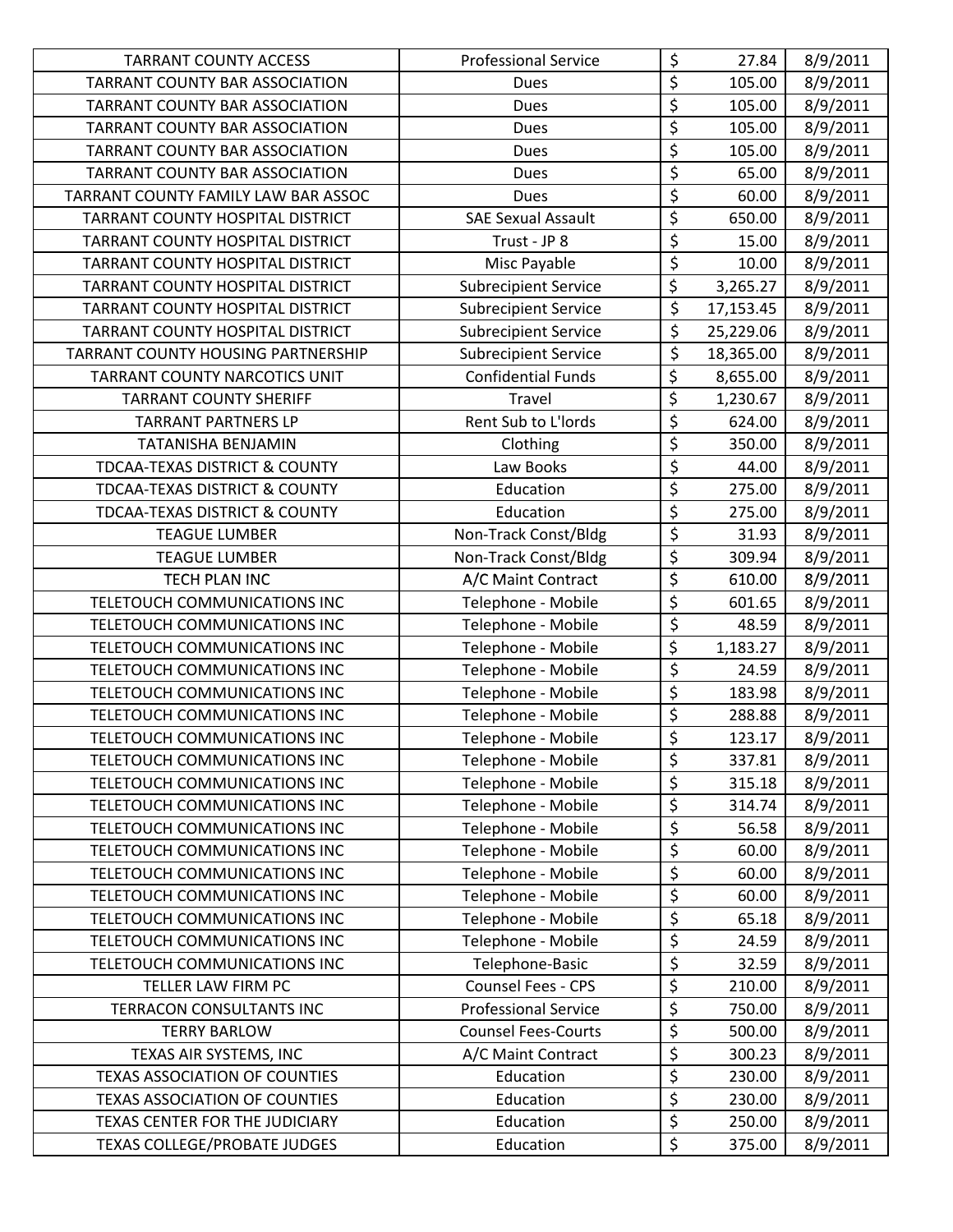| TEXAS FIRE PROTECTION SPECL'ST      | <b>Building Maintenance</b> | \$                              | 1,105.00  | 8/9/2011 |
|-------------------------------------|-----------------------------|---------------------------------|-----------|----------|
| <b>TEXAS MONTHLY</b>                | Subscriptions               | \$                              | 20.00     | 8/9/2011 |
| <b>TEXAS POWER LP</b>               | <b>Utility Assistance</b>   | $\overline{\xi}$                | 299.86    | 8/9/2011 |
| THE BANK OF NEW YORK TRUST COMPANY  | <b>Agent Coupon Fees</b>    | \$                              | 600.00    | 8/9/2011 |
| THE DECKER LAW FIRM PC              | Counsel Fees - CPS          | $\overline{\xi}$                | 470.00    | 8/9/2011 |
| THE DECKER LAW FIRM PC              | Counsel Fees - CPS          | $\overline{\xi}$                | 100.00    | 8/9/2011 |
| THE HAMPTON LAW FIRM PLLC           | <b>Counsel Fees-Courts</b>  | $\overline{\varsigma}$          | 125.00    | 8/9/2011 |
| THE HAMPTON LAW FIRM PLLC           | <b>Counsel Fees-Courts</b>  | \$                              | 600.00    | 8/9/2011 |
| THE HAMPTON LAW FIRM PLLC           | <b>Counsel Fees-Courts</b>  | $\overline{\xi}$                | 400.00    | 8/9/2011 |
| THE HUSTON FIRM PC                  | <b>Counsel Fees-Courts</b>  | \$                              | 1,230.00  | 8/9/2011 |
| THE HUSTON FIRM PC                  | <b>Counsel Fees-Courts</b>  | \$                              | 1,040.00  | 8/9/2011 |
| THE HUSTON FIRM PC                  | Counsel Fees-Juv            | $\overline{\xi}$                | 100.00    | 8/9/2011 |
| THE LAKES OF WILLIAMSBERG           | Rent Sub to L'Iords         | \$                              | 136.00    | 8/9/2011 |
| THE LAW OFFICE OF ANGELA DOSKOCIL   | Cnsl Fees-Fam Drg Ct        | $\overline{\varsigma}$          | 100.00    | 8/9/2011 |
| THE LODGE APARTMENTS                | Rent Sub to L'Iords         | $\overline{\xi}$                | 137.00    | 8/9/2011 |
| THE MULHOLLAND CO                   | <b>Supplies</b>             | \$                              | 13.00     | 8/9/2011 |
| THE MULHOLLAND CO                   | <b>Supplies</b>             | $\overline{\xi}$                | 6.75      | 8/9/2011 |
| THE MULHOLLAND CO                   | <b>Supplies</b>             | $\overline{\xi}$                | 14.75     | 8/9/2011 |
| THE S.R. DAVIDSON FAMILY LIMITED PA | Rent Sub to L'Iords         | $\overline{\xi}$                | 4,767.00  | 8/9/2011 |
| THE SHERWIN WILLIAMS CO             | <b>Building Maintenance</b> | \$                              | 1,293.43  | 8/9/2011 |
| THE SOURCE FOR PUBLICDATA LP        | <b>On-Line Service</b>      | $\overline{\xi}$                | 75.00     | 8/9/2011 |
| THE SPOKEN WORD LLC                 | Interpreter Fees            | $\overline{\xi}$                | 125.00    | 8/9/2011 |
| THE TEXAS OAKS APT                  | Rent Sub to L'Iords         | \$                              | 11.00     | 8/9/2011 |
| THERESA WEDDELL                     | <b>TC Historical Comm</b>   | $\overline{\boldsymbol{\zeta}}$ | 668.70    | 8/9/2011 |
| THERESA YOKO COPELAND               | Counsel Fees - CPS          | $\overline{\xi}$                | 100.00    | 8/9/2011 |
| THOMPSON PUBLISHING GROUP           | Subscriptions               | \$                              | 1,602.50  | 8/9/2011 |
| <b>THYSSENKRUPP ELEVATOR</b>        | <b>Elevator Maintenance</b> | \$                              | 3,062.17  | 8/9/2011 |
| <b>THYSSENKRUPP ELEVATOR</b>        | <b>Elevator Maintenance</b> | $\overline{\xi}$                | 5,358.79  | 8/9/2011 |
| <b>THYSSENKRUPP ELEVATOR</b>        | <b>Elevator Maintenance</b> | \$                              | 734.91    | 8/9/2011 |
| <b>THYSSENKRUPP ELEVATOR</b>        | <b>Elevator Maintenance</b> | \$                              | 872.52    | 8/9/2011 |
| <b>THYSSENKRUPP ELEVATOR</b>        | <b>Elevator Maintenance</b> | $\overline{\mathsf{S}}$         | 2,296.61  | 8/9/2011 |
| <b>THYSSENKRUPP ELEVATOR</b>        | <b>Elevator Maintenance</b> | \$                              | 5,603.70  | 8/9/2011 |
| <b>THYSSENKRUPP ELEVATOR</b>        | <b>Elevator Maintenance</b> | \$                              | 367.45    | 8/9/2011 |
| <b>THYSSENKRUPP ELEVATOR</b>        | <b>Elevator Maintenance</b> | \$                              | 3,827.71  | 8/9/2011 |
| <b>THYSSENKRUPP ELEVATOR</b>        | <b>Elevator Maintenance</b> | \$                              | 878.78    | 8/9/2011 |
| <b>THYSSENKRUPP ELEVATOR</b>        | <b>Elevator Maintenance</b> | $\overline{\mathcal{S}}$        | 1,531.08  | 8/9/2011 |
| <b>THYSSENKRUPP ELEVATOR</b>        | <b>Elevator Maintenance</b> | \$                              | 14,853.42 | 8/9/2011 |
| <b>THYSSENKRUPP ELEVATOR</b>        | <b>Elevator Maintenance</b> | \$                              | 765.53    | 8/9/2011 |
| THYSSENKRUPP ELEVATOR               | <b>Elevator Maintenance</b> | \$                              | 5,358.79  | 8/9/2011 |
| <b>THYSSENKRUPP ELEVATOR</b>        | <b>Elevator Maintenance</b> | \$                              | 734.91    | 8/9/2011 |
| <b>THYSSENKRUPP ELEVATOR</b>        | <b>Elevator Maintenance</b> | \$                              | 1,531.18  | 8/9/2011 |
| <b>THYSSENKRUPP ELEVATOR</b>        | <b>Elevator Maintenance</b> | \$                              | 2,296.61  | 8/9/2011 |
| <b>THYSSENKRUPP ELEVATOR</b>        | <b>Elevator Maintenance</b> | \$                              | 734.91    | 8/9/2011 |
| <b>TIC EXPRESS LLC</b>              | Sheriff Inventory           | \$                              | 1,833.28  | 8/9/2011 |
| TIC EXPRESS LLC                     | <b>Supplies</b>             | \$                              | 22.00     | 8/9/2011 |
| TIC EXPRESS LLC                     | <b>Supplies</b>             | $\overline{\varsigma}$          | 88.00     | 8/9/2011 |
| TIC EXPRESS LLC                     | <b>Supplies</b>             | \$                              | 98.00     | 8/9/2011 |
| <b>TIC EXPRESS LLC</b>              | <b>Supplies</b>             | \$                              | 64.80     | 8/9/2011 |
| <b>TIM MOORE</b>                    | <b>Counsel Fees-Courts</b>  | \$                              | 750.00    | 8/9/2011 |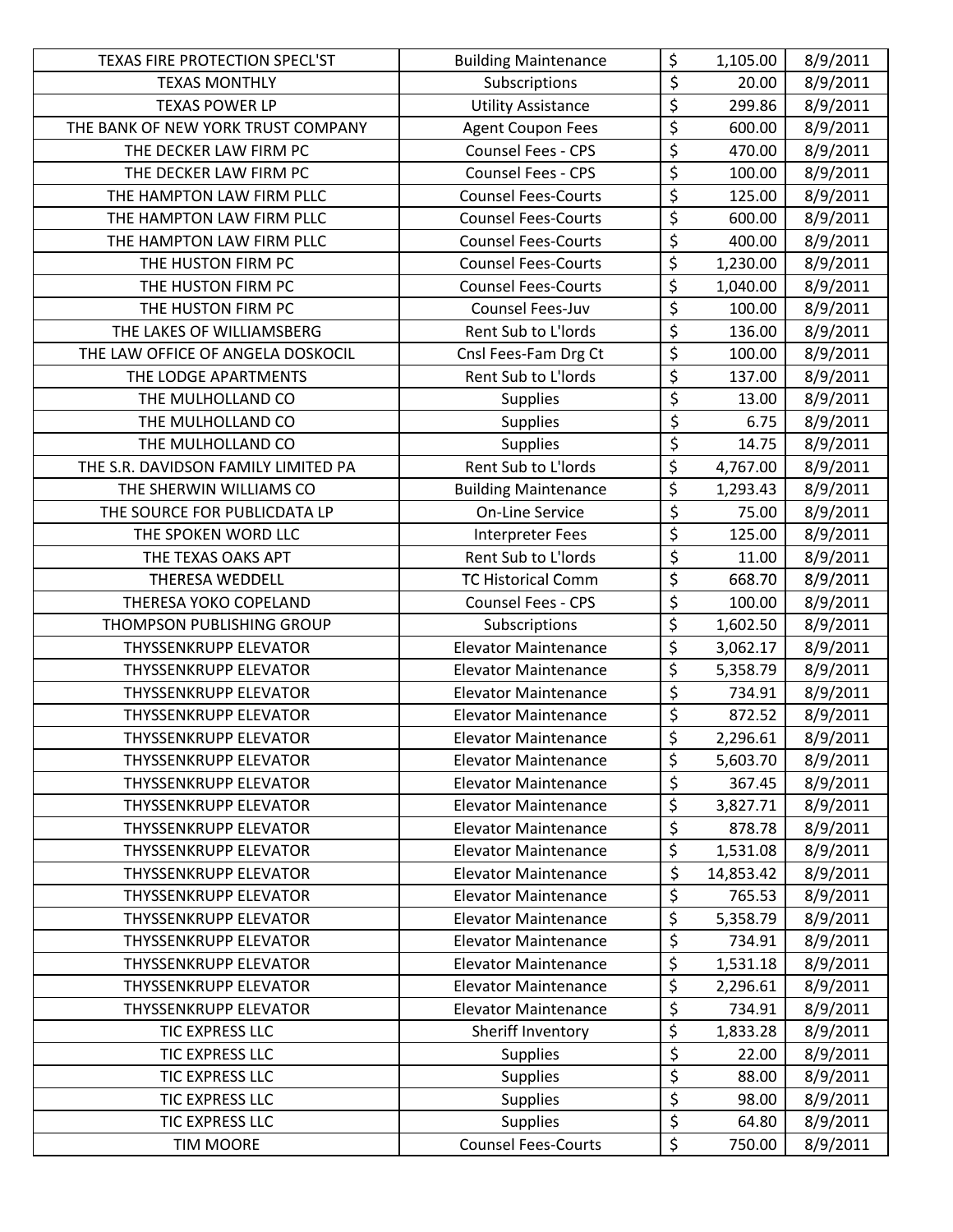| TOSHIBA BUSINESS SOLUTIONS CA/NV | <b>Supplies</b>            | \$                                  | 55.06    | 8/9/2011 |
|----------------------------------|----------------------------|-------------------------------------|----------|----------|
| TRACI D WILKINSON PC             | Counsel Fees - CPS         | $\overline{\xi}$                    | 150.00   | 8/9/2011 |
| <b>TRACIE KENAN</b>              | <b>Counsel Fees-Courts</b> | \$                                  | 300.00   | 8/9/2011 |
| <b>TRAVIS YOUNG</b>              | <b>Counsel Fees-Courts</b> | \$                                  | 350.00   | 8/9/2011 |
| <b>TRAVIS YOUNG</b>              | <b>Counsel Fees-Courts</b> | $\overline{\xi}$                    | 600.00   | 8/9/2011 |
| TRI COUNTY ELECTRIC CO-OP        | <b>Utility Assistance</b>  | \$                                  | 208.70   | 8/9/2011 |
| TRIPLENET PRICING LLC            | Supplies                   | $\overline{\xi}$                    | 57.10    | 8/9/2011 |
| TRIPLENET PRICING LLC            | <b>Supplies</b>            | \$                                  | 248.70   | 8/9/2011 |
| <b>TRIPLENET PRICING LLC</b>     | <b>Supplies</b>            | \$                                  | 329.00   | 8/9/2011 |
| TRIPLENET PRICING LLC            | <b>Supplies</b>            | $\overline{\xi}$                    | 513.90   | 8/9/2011 |
| TRIPLENET PRICING LLC            | <b>Supplies</b>            | \$                                  | 121.95   | 8/9/2011 |
| <b>TRIPLENET PRICING LLC</b>     | <b>Supplies</b>            | \$                                  | 127.30   | 8/9/2011 |
| TRIPLENET PRICING LLC            | <b>Supplies</b>            | \$                                  | 486.00   | 8/9/2011 |
| TRIPLENET PRICING LLC            | <b>Supplies</b>            | $\overline{\xi}$                    | 56.00    | 8/9/2011 |
| TRIPLENET PRICING LLC            | <b>Supplies</b>            | $\overline{\xi}$                    | 58.00    | 8/9/2011 |
| <b>TRIPLENET PRICING LLC</b>     | <b>Supplies</b>            | \$                                  | 212.20   | 8/9/2011 |
| TRIPLENET PRICING LLC            | <b>Supplies</b>            | $\overline{\xi}$                    | 197.40   | 8/9/2011 |
| TRIPLENET PRICING LLC            | <b>Supplies</b>            | $\overline{\xi}$                    | 131.60   | 8/9/2011 |
| <b>TRIPLENET PRICING LLC</b>     | <b>Supplies</b>            | \$                                  | 127.20   | 8/9/2011 |
| TRIPLENET PRICING LLC            | <b>Supplies</b>            | \$                                  | 731.70   | 8/9/2011 |
| TRIPLENET PRICING LLC            | <b>Supplies</b>            | $\overline{\xi}$                    | 243.00   | 8/9/2011 |
| TRIPLENET PRICING LLC            | <b>Supplies</b>            | $\overline{\xi}$                    | 57.10    | 8/9/2011 |
| TRIPLENET PRICING LLC            | <b>Supplies</b>            | $\overline{\xi}$                    | 63.65    | 8/9/2011 |
| TRIPLENET PRICING LLC            | <b>Supplies</b>            | $\overline{\xi}$                    | 38.70    | 8/9/2011 |
| TRIPLENET PRICING LLC            | <b>Supplies</b>            | \$                                  | 315.35   | 8/9/2011 |
| TRIPLENET PRICING LLC            | <b>Supplies</b>            | \$                                  | 68.80    | 8/9/2011 |
| TRIPLENET PRICING LLC            | <b>Supplies</b>            | \$                                  | 65.80    | 8/9/2011 |
| <b>TRIPLENET PRICING LLC</b>     | <b>Supplies</b>            | $\overline{\xi}$                    | 114.20   | 8/9/2011 |
| TRIPLENET PRICING LLC            | <b>Supplies</b>            | \$                                  | 190.95   | 8/9/2011 |
| TRIPLENET PRICING LLC            | <b>Supplies</b>            | \$                                  | 381.90   | 8/9/2011 |
| <b>TRIPLENET PRICING LLC</b>     | <b>Supplies</b>            | \$                                  | 126.65   | 8/9/2011 |
| TRIPLENET PRICING LLC            | <b>Supplies</b>            | \$                                  | 324.60   | 8/9/2011 |
| TRIPLENET PRICING LLC            | <b>Supplies</b>            | $\overline{\xi}$                    | (0.40)   | 8/9/2011 |
| TRIPLENET PRICING LLC            | <b>Supplies</b>            | \$                                  | 217.70   | 8/9/2011 |
| TRIPLENET PRICING LLC            | <b>Supplies</b>            | \$                                  | 2,390.00 | 8/9/2011 |
| TRIPLENET PRICING LLC            | <b>Supplies</b>            | \$                                  | 247.00   | 8/9/2011 |
| TRIPLENET PRICING LLC            | <b>Supplies</b>            | \$                                  | 108.20   | 8/9/2011 |
| TRIPLENET PRICING LLC            | <b>Supplies</b>            | \$                                  | 131.60   | 8/9/2011 |
| TRIPLENET PRICING LLC            | <b>Supplies</b>            | \$                                  | 216.40   | 8/9/2011 |
| TRIPLENET PRICING LLC            | <b>Supplies</b>            | \$                                  | 496.15   | 8/9/2011 |
| TRIPLENET PRICING LLC            | <b>Supplies</b>            | $\overline{\xi}$                    | 68.80    | 8/9/2011 |
| TRIPLENET PRICING LLC            | <b>Equipment Maint</b>     | $\overline{\xi}$                    | 57.10    | 8/9/2011 |
| TRIPLENET PRICING LLC            | <b>Equipment Maint</b>     | $\overline{\boldsymbol{\varsigma}}$ | 68.80    | 8/9/2011 |
| TRIPLENET PRICING LLC            | <b>Supplies</b>            | \$                                  | 63.65    | 8/9/2011 |
| TRIPLENET PRICING LLC            | <b>Supplies</b>            | \$                                  | 121.00   | 8/9/2011 |
| TRIPLENET PRICING LLC            | <b>Supplies</b>            | \$                                  | 121.50   | 8/9/2011 |
| TRIPLENET PRICING LLC            | <b>Supplies</b>            | \$                                  | 108.20   | 8/9/2011 |
| TRIPLENET PRICING LLC            | <b>Supplies</b>            | $\overline{\xi}$                    | 56.00    | 8/9/2011 |
| TRIPLENET PRICING LLC            | <b>Supplies</b>            | \$                                  | 63.00    | 8/9/2011 |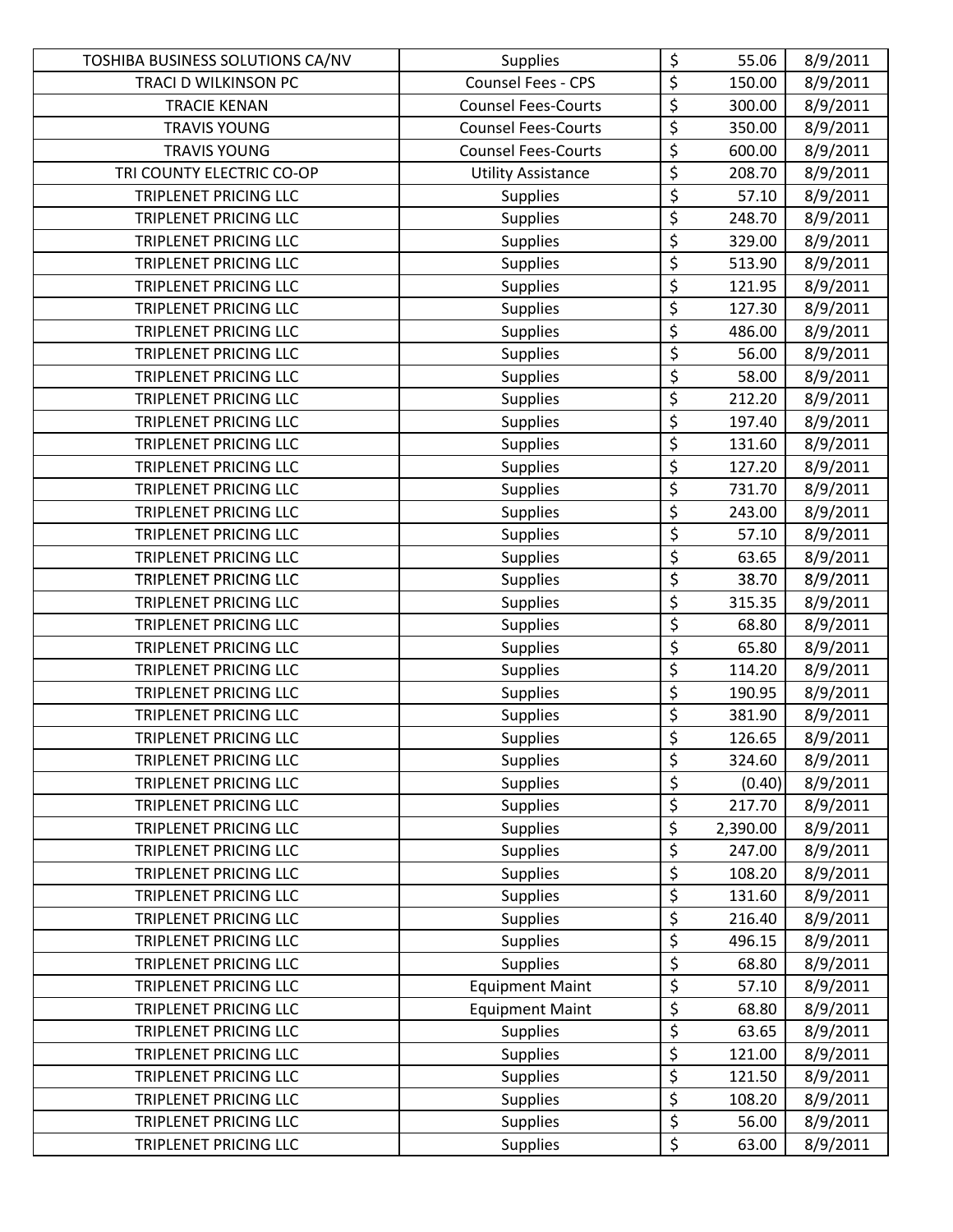| <b>TRIPLENET PRICING LLC</b>        | <b>Supplies</b>             | \$               | 197.40    | 8/9/2011 |
|-------------------------------------|-----------------------------|------------------|-----------|----------|
| <b>TRIPLENET PRICING LLC</b>        | <b>Computer Supplies</b>    | \$               | 49.90     | 8/9/2011 |
| TRIPLENET PRICING LLC               | <b>Supplies</b>             | \$               | 1,024.10  | 8/9/2011 |
| <b>TRIPLENET PRICING LLC</b>        | <b>Supplies</b>             | \$               | 40.80     | 8/9/2011 |
| TRIPLENET PRICING LLC               | <b>Supplies</b>             | \$               | 763.80    | 8/9/2011 |
| <b>TRIPLENET PRICING LLC</b>        | <b>Supplies</b>             | \$               | 216.40    | 8/9/2011 |
| TRIPLENET PRICING LLC               | <b>Supplies</b>             | \$               | 114.20    | 8/9/2011 |
| <b>TRIPLENET PRICING LLC</b>        | <b>Supplies</b>             | \$               | 171.30    | 8/9/2011 |
| <b>TRIPLENET PRICING LLC</b>        | <b>Supplies</b>             | \$               | 228.40    | 8/9/2011 |
| TRUGREEN CHEMLAWN                   | Landscaping Expense         | \$               | 114.00    | 8/9/2011 |
| TRUGREEN LANDCARE LLC               | Landscaping Expense         | \$               | 420.00    | 8/9/2011 |
| <b>T-UNIVERSAL CORP</b>             | Rent Sub to L'Iords         | \$               | 117.00    | 8/9/2011 |
| TXI OPERATIONS, LP (NT)             | Cement and Concrete         | \$               | 4,961.55  | 8/9/2011 |
| TXU ELECTRIC COMPANY                | <b>Utility Assistance</b>   | \$               | 847.07    | 8/9/2011 |
| TXU ELECTRIC COMPANY                | <b>Utility Assistance</b>   | $\overline{\xi}$ | 408.18    | 8/9/2011 |
| TXU ELECTRIC COMPANY                | <b>Utility Assistance</b>   | \$               | 7,081.30  | 8/9/2011 |
| TXU ELECTRIC COMPANY                | <b>Utility Assistance</b>   | \$               | 130.45    | 8/9/2011 |
| TXU ELECTRIC COMPANY                | <b>Utility Assistance</b>   | \$               | 482.94    | 8/9/2011 |
| TXU ELECTRIC COMPANY                | <b>Utility Assistance</b>   | \$               | 3,606.52  | 8/9/2011 |
| <b>U S POSTMASTER</b>               | Postage                     | \$               | 795.00    | 8/9/2011 |
| <b>ULINE INC</b>                    | <b>Supplies</b>             | \$               | 124.64    | 8/9/2011 |
| <b>ULINE INC</b>                    | <b>Supplies</b>             | \$               | 141.14    | 8/9/2011 |
| UNION GOSPEL MISSION                | <b>Rental Assistance</b>    | \$               | 1,087.00  | 8/9/2011 |
| UNITED SITE SERVICES                | <b>Disposal Service</b>     | \$               | 105.76    | 8/9/2011 |
| UNIVERSAL RECYCLING TECHNOLOGIES    | <b>Building Maintenance</b> | \$               | 231.06    | 8/9/2011 |
| UNIVERSITY OF NEBRASKA MEDICAL CTR  | Education                   | \$               | 475.00    | 8/9/2011 |
| UNTHSC-UNIVERSITY OF NORTH TX HEALT | Misc Payable                | \$               | 20.00     | 8/9/2011 |
| UTAK LABORATORIES INC               | Lab Supplies                | \$               | 431.73    | 8/9/2011 |
| <b>VANDERBURG DRAFTING SUPPLIES</b> | <b>Graphics Inventory</b>   | $\overline{\xi}$ | 5,140.75  | 8/9/2011 |
| VANESSA M JORDAN                    | <b>Counsel Fees-Courts</b>  | \$               | 200.00    | 8/9/2011 |
| <b>VENDING NUT COMPANY</b>          | Food                        | $\overline{\xi}$ | 223.75    | 8/9/2011 |
| VETERINARY CENTERS OF AMERICA LP    | Canine Expense              | \$               | 472.25    | 8/9/2011 |
| VIENSONG MINO PHANYANOOVONG         | <b>Restitution Payable</b>  | \$               | 12.50     | 8/9/2011 |
| <b>VIRGINIA CARTER</b>              | <b>Counsel Fees-Courts</b>  | \$               | 500.00    | 8/9/2011 |
| <b>VIRGINIA CARTER</b>              | <b>Counsel Fees-Courts</b>  | \$               | 300.00    | 8/9/2011 |
| <b>VIRGINIA CARTER</b>              | Counsel Fees-Juv            | \$               | 100.00    | 8/9/2011 |
| <b>VWR SCIENTIFIC PRODUCTS</b>      | Lab Supplies                | \$               | 473.48    | 8/9/2011 |
| WALDEN'S                            | <b>Building Maintenance</b> | \$               | 7.20      | 8/9/2011 |
| WALDEN'S                            | <b>Building Maintenance</b> | \$               | 339.65    | 8/9/2011 |
| <b>WALDEN'S</b>                     | <b>Building Maintenance</b> | \$               | 327.42    | 8/9/2011 |
| WALMART #4509                       | Food/Hygiene Assist         | \$               | 15.00     | 8/9/2011 |
| <b>WALT A CLEVELAND</b>             | <b>Counsel Fees-Courts</b>  | \$               | 550.00    | 8/9/2011 |
| <b>WALT A CLEVELAND</b>             | <b>Counsel Fees-Courts</b>  | \$               | 137.50    | 8/9/2011 |
| <b>WALT A CLEVELAND</b>             | Counsel Fees - CPS          | \$               | 100.00    | 8/9/2011 |
| <b>WALTER R MCCOY</b>               | <b>Rental Assistance</b>    | \$               | 1,800.00  | 8/9/2011 |
| WDOP SUB II LP                      | Rent Sub to L'Iords         | \$               | 171.00    | 8/9/2011 |
| <b>WELDON CONTRACTORS LTD</b>       | Vendor AP                   | \$               | 764.71    | 8/9/2011 |
| <b>WELDON CONTRACTORS LTD</b>       | <b>Professional Service</b> | \$               | 14,529.44 | 8/9/2011 |
| <b>WENDY HACKLER</b>                | <b>Counsel Fees-Courts</b>  | \$               | 350.00    | 8/9/2011 |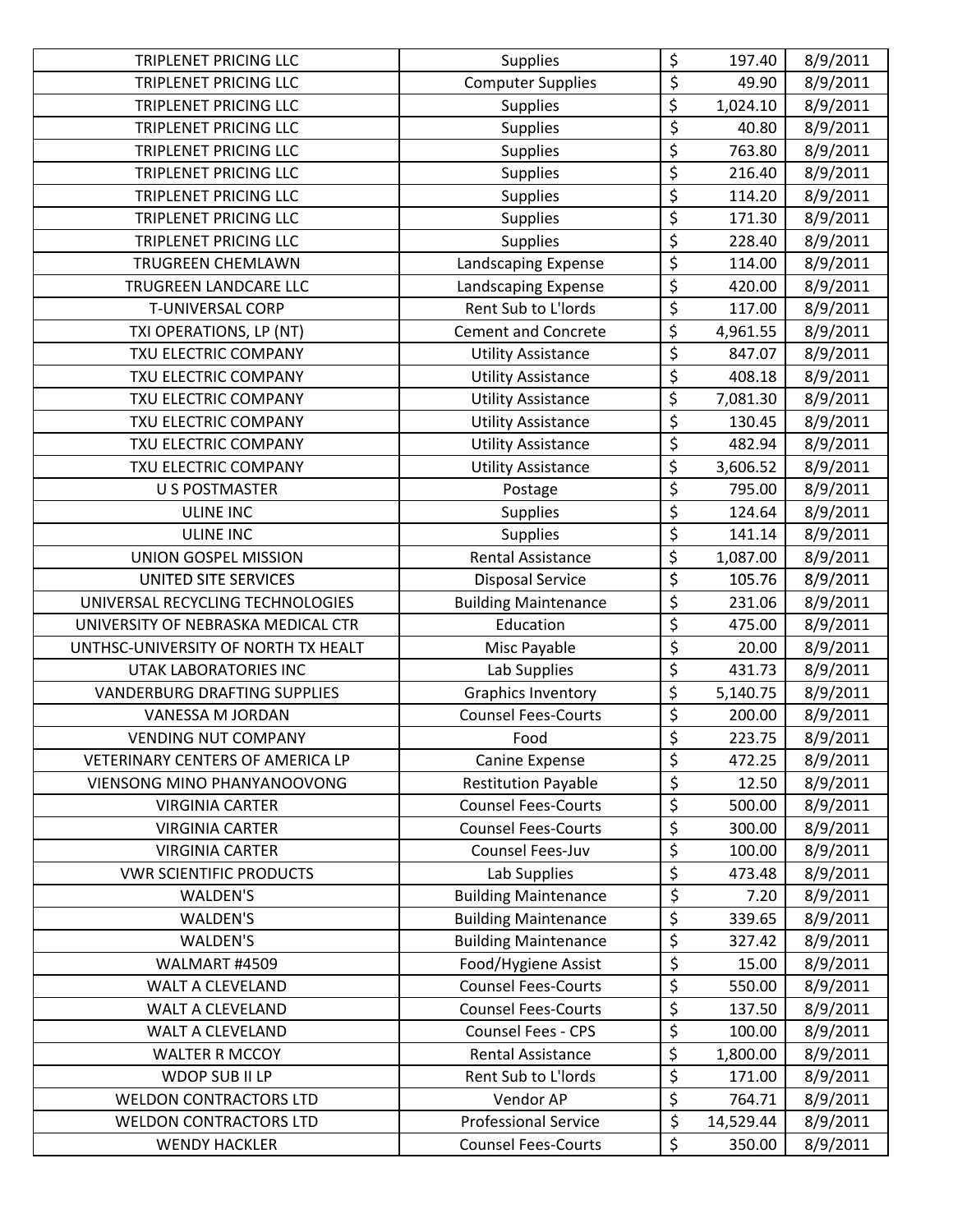| <b>WEST GROUP</b>                | Subscriptions                                    | \$                              | 78.75     | 8/9/2011 |
|----------------------------------|--------------------------------------------------|---------------------------------|-----------|----------|
| <b>WESTERN RIM PROPERTIES</b>    | Rent Sub to L'Iords                              | \$                              | 50.00     | 8/9/2011 |
| <b>WESTERN-BRW PAPER CO INC</b>  | <b>Graphics Inventory</b>                        | \$                              | 1,416.00  | 8/9/2011 |
| WESTERN-BRW PAPER CO INC         | <b>Graphics Inventory</b>                        | \$                              | 478.00    | 8/9/2011 |
| <b>WESTERN-BRW PAPER CO INC</b>  | <b>Graphics Inventory</b>                        | \$                              | 2,437.20  | 8/9/2011 |
| <b>WESTERN-BRW PAPER CO INC</b>  | <b>Graphics Inventory</b>                        | \$                              | 26,276.40 | 8/9/2011 |
| WESTERN-BRW PAPER CO INC         | <b>Graphics Inventory</b>                        | $\overline{\varsigma}$          | 863.50    | 8/9/2011 |
| WESTERN-BRW PAPER CO INC         | <b>Graphics Inventory</b>                        | \$                              | 967.04    | 8/9/2011 |
| <b>WESTERN-BRW PAPER CO INC</b>  | <b>Supplies</b>                                  | \$                              | 145.00    | 8/9/2011 |
| <b>WESTERN-BRW PAPER CO INC</b>  | <b>Supplies</b>                                  | \$                              | 730.00    | 8/9/2011 |
| WESTERN-BRW PAPER CO INC         | <b>Supplies</b>                                  | $\overline{\boldsymbol{\zeta}}$ | 730.00    | 8/9/2011 |
| WESTERN-BRW PAPER CO INC         | <b>Supplies</b>                                  | $\overline{\xi}$                | 365.00    | 8/9/2011 |
| <b>WESTERN-BRW PAPER CO INC</b>  | <b>Supplies</b>                                  | $\overline{\xi}$                | 182.50    | 8/9/2011 |
| <b>WESTERN-BRW PAPER CO INC</b>  | <b>Supplies</b>                                  | $\overline{\varsigma}$          | 255.50    | 8/9/2011 |
| <b>WESTERN-BRW PAPER CO INC</b>  | <b>Supplies</b>                                  | \$                              | 166.31    | 8/9/2011 |
| <b>WESTERN-BRW PAPER CO INC</b>  | <b>Supplies</b>                                  | \$                              | 182.50    | 8/9/2011 |
| <b>WESTERN-BRW PAPER CO INC</b>  | <b>Supplies</b>                                  | $\overline{\varsigma}$          | 730.00    | 8/9/2011 |
| <b>WESTERN-BRW PAPER CO INC</b>  | <b>Supplies</b>                                  | \$                              | 182.50    | 8/9/2011 |
| <b>WESTERN-BRW PAPER CO INC</b>  | <b>Supplies</b>                                  | $\overline{\xi}$                | 182.50    | 8/9/2011 |
| <b>WESTERN-BRW PAPER CO INC</b>  | <b>Supplies</b>                                  | \$                              | 127.75    | 8/9/2011 |
| WESTERN-BRW PAPER CO INC         | <b>Supplies</b>                                  | $\overline{\varsigma}$          | 73.00     | 8/9/2011 |
| WESTERN-BRW PAPER CO INC         | <b>Supplies</b>                                  | $\overline{\xi}$                | 620.50    | 8/9/2011 |
| <b>WESTERN-BRW PAPER CO INC</b>  | <b>Supplies</b>                                  | \$                              | 638.75    | 8/9/2011 |
| <b>WILLIAM BARRY NORMAN</b>      | Psych Exam/Testimony                             | \$                              | 600.00    | 8/9/2011 |
| <b>WILLIAM BARRY NORMAN</b>      | Psych Exam/Testimony                             | $\overline{\varsigma}$          | 800.00    | 8/9/2011 |
| <b>WILLIAM BARRY NORMAN</b>      | Psych Exam/Testimony                             | \$                              | 400.00    | 8/9/2011 |
| WILLIAM BRIAN GOZA               | <b>Counsel Fees-Courts</b>                       | \$                              | 1,050.00  | 8/9/2011 |
| <b>WILLIAM BRIAN GOZA</b>        | <b>Counsel Fees-Courts</b>                       | \$                              | 137.50    | 8/9/2011 |
| WILLIAM H BILL RAY PC            | <b>Counsel Fees-Courts</b>                       | \$                              | 1,075.00  | 8/9/2011 |
| WILLIAM H BILL RAY PC            | <b>Counsel Fees-Courts</b>                       | \$                              | 1,131.25  | 8/9/2011 |
| WILLIAM H MCDOWELL               | Rent Sub to L'Iords                              | \$                              | 12.00     | 8/9/2011 |
| WILLIAM MICHAEL HARBER JR        | <b>Counsel Fees-Courts</b>                       | \$                              | 575.00    | 8/9/2011 |
| <b>WILLIAM S HARRIS</b>          | <b>Counsel Fees-Courts</b>                       | \$                              | 3,225.00  | 8/9/2011 |
| <b>WILLIAM STALEY</b>            | Clothing                                         | \$                              | 102.94    | 8/9/2011 |
| <b>WOODRIDGE ASSOCIATES LTD</b>  | <b>Rental Assistance</b>                         | \$                              | 449.00    | 8/9/2011 |
| <b>WOODRIDGE ASSOCIATES LTD</b>  | <b>Utility Assistance</b>                        | $\overline{\xi}$                | 21.12     | 8/9/2011 |
| <b>WORLDPOINT ECC INC</b>        | <b>Educational Material</b>                      | \$                              | 273.90    | 8/9/2011 |
| <b>WORTHINGTON POINT LP</b>      | Rent Sub to L'Iords                              | \$                              | 736.00    | 8/9/2011 |
| X PEDIENT SERVICES LLC           | Software Maintenance                             | \$                              | 10,000.00 | 8/9/2011 |
| X PEDIENT SERVICES LLC           | <b>Professional Service</b>                      | \$                              | 53,416.00 | 8/9/2011 |
| YELLOW CAB CO                    | Transportation                                   | \$                              | 339.80    | 8/9/2011 |
| YELLOW CAB CO                    | Transportation                                   | \$                              | 40.45     | 8/9/2011 |
| YOUTH ADVOCATE PROGRAMS INC      | <b>Professional Service</b>                      | $\overline{\varsigma}$          | 70,203.14 | 8/9/2011 |
| YOUTH ADVOCATE PROGRAMS INC      | <b>Professional Service</b>                      | \$                              | 3,494.84  | 8/9/2011 |
|                                  |                                                  |                                 |           |          |
|                                  |                                                  |                                 |           |          |
|                                  | <b>COMMISSIONERS' REPORT OF CLAIMS - REGULAR</b> |                                 |           |          |
|                                  |                                                  |                                 |           |          |
| <b>WEEK ENDED AUGUST 9, 2011</b> |                                                  |                                 |           |          |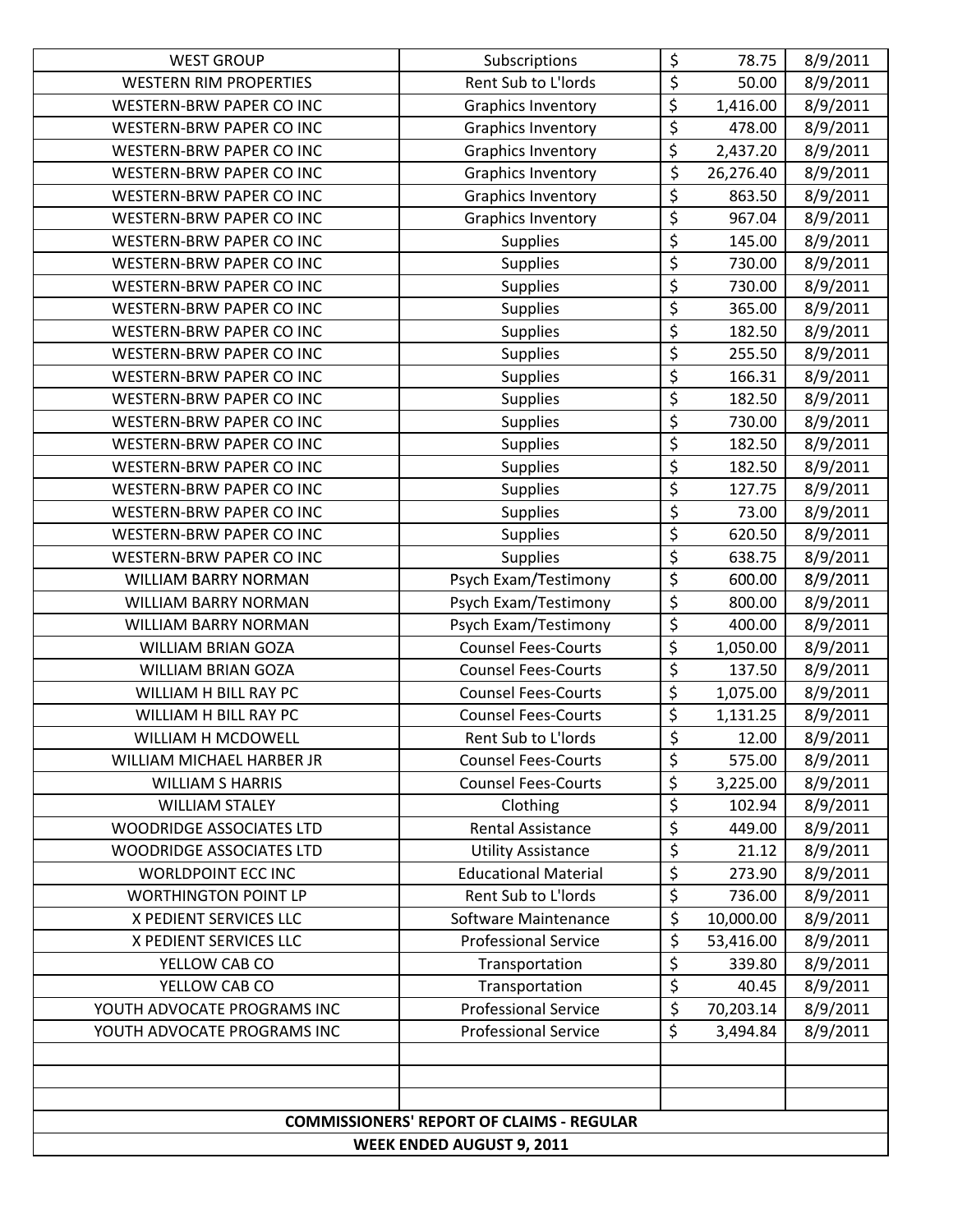| <b>ActiveDocs International Limited</b> | Non-Track Equipment             | \$                              | 2,397.60   | 8/9/2011 |
|-----------------------------------------|---------------------------------|---------------------------------|------------|----------|
| <b>AGR Funding Inc</b>                  | <b>Contract Labor</b>           | $\overline{\xi}$                | 1,249.28   | 8/9/2011 |
| Air Balancing Company Inc               | <b>Building Maintenance</b>     | \$                              | 1,000.00   | 8/9/2011 |
| Alice Whitten                           | 5006 Chapter 13 Levy            | \$                              | 4,317.54   | 8/9/2011 |
| American General Life Ins               | Lifestyle, American General Co. | $\overline{\xi}$                | 76.27      | 8/9/2011 |
| Anthem Life Insurance Co                | PGL/Anthem Life                 | \$                              | 38.97      | 8/9/2011 |
| Arkansas Office of Child                | Child Support                   | $\overline{\varsigma}$          | 201.23     | 8/9/2011 |
| <b>Automated Collection Serv</b>        | 5002 Student Loan Levy          | $\overline{\xi}$                | 223.80     | 8/9/2011 |
| Bankston Ford of South Fort Worth       | Parts and Supplies              | $\overline{\xi}$                | 14.50      | 8/9/2011 |
| Bankston Ford of South Fort Worth       | Parts and Supplies              | $\overline{\xi}$                | 414.30     | 8/9/2011 |
| CLEAT                                   | <b>Union Dues</b>               | \$                              | 5,679.00   | 8/9/2011 |
| C.D. Hartnett Co                        | Food                            | \$                              | 422.58     | 8/9/2011 |
| California Sdu                          | Child Support                   | \$                              | 342.33     | 8/9/2011 |
| <b>Centerline Supply</b>                | <b>Road Signs</b>               | $\overline{\boldsymbol{\zeta}}$ | 494.50     | 8/9/2011 |
| Chapter 13 Trustee                      | 5006 Chapter 13 Levy            | \$                              | 534.25     | 8/9/2011 |
| Code 3 Investigations                   | Investigative                   | \$                              | 498.75     | 8/9/2011 |
| <b>Collin County Community College</b>  | Education                       | $\overline{\mathcal{L}}$        | 25.00      | 8/9/2011 |
| <b>Comfort Suites of Granbury</b>       | Education                       | $\overline{\xi}$                | 79.09      | 8/9/2011 |
| <b>CTJ Maintenance Inc</b>              | <b>Custodian Services</b>       | \$                              | 2,917.64   | 8/9/2011 |
| Delta Dental Insurance Co               | <b>Dental Claims</b>            | \$                              | 18,629.30  | 8/9/2011 |
| Delta Dental Insurance Co               | <b>Dental Claims</b>            | $\overline{\xi}$                | 519.00     | 8/9/2011 |
| Delta Management Associat               | 5002 Student Loan Levy          | \$                              | 162.39     | 8/9/2011 |
| Diversified Collection Se               | 5002 Student Loan Levy          | \$                              | 116.44     | 8/9/2011 |
| Double D Contracting LLC                | Rehab/Preserve Act              | $\overline{\boldsymbol{\zeta}}$ | 1,800.00   | 8/9/2011 |
| Double D Contracting LLC                | Rehab/Preserve Act              | \$                              | 747.96     | 8/9/2011 |
| Double D Contracting LLC                | Rehab/Preserve Act              | \$                              | 48,406.04  | 8/9/2011 |
| Ellis County District Cle               | Child Support                   | \$                              | 369.23     | 8/9/2011 |
| Ferrellgas                              | Parts and Supplies              | $\overline{\mathcal{L}}$        | 8.67       | 8/9/2011 |
| Florida, State of, Disbur               | Child Support                   | $\overline{\xi}$                | 64.38      | 8/9/2011 |
| Fort Worth Bolt and Tool Co             | Field Equip&Supplies            | \$                              | 311.13     | 8/9/2011 |
| <b>Fraternal Order Of Police</b>        | <b>Union Dues</b>               | $\overline{\xi}$                | 1,867.50   | 8/9/2011 |
| Gexa                                    | <b>Utility Assistance</b>       | \$                              | 121.59     | 8/9/2011 |
| <b>Grapevine Chamber of Commerce</b>    | <b>County Projects</b>          | \$                              | 100.00     | 8/9/2011 |
| Healthsmart                             | Medical Claims - AC & CO        | \$                              | 5,989.59   | 8/9/2011 |
| Healthsmart                             | <b>Medical Claims - RT</b>      | \$                              | 591.08     | 8/9/2011 |
| HUD, US Dept of                         | HUD 5007 Garnishment            | \$                              | 75.00      | 8/9/2011 |
| <b>Industrial Power Isuzu Truck</b>     | Central Garage Inv              | \$                              | 867.43     | 8/9/2011 |
| <b>Industrial Power Isuzu Truck</b>     | Central Garage Inv              | \$                              | 873.59     | 8/9/2011 |
| Input Systems Inc                       | Software Maintenance            | \$                              | 2,197.44   | 8/9/2011 |
| Internal Revenue Service                | 5001 Tax Levy                   | \$                              | 2,706.23   | 8/9/2011 |
| <b>IRS FICA EE</b>                      | FICA-Employee                   | \$                              | 357,597.76 | 8/9/2011 |
| <b>IRS FICA ER</b>                      | FICA-Employer                   | \$                              | 527,882.46 | 8/9/2011 |
| <b>IRS FIT</b>                          | FIT Withholding                 | \$                              | 991,009.41 | 8/9/2011 |
| IRS MED EE                              | Medicare-Employee               | \$                              | 123,574.18 | 8/9/2011 |
| <b>IRS MED ER</b>                       | Medicare-Employer               | \$                              | 123,574.18 | 8/9/2011 |
| Jerry Johnson                           | Trust - Constable 4             | \$                              | 4,669.53   | 8/9/2011 |
| Lincoln Financial Group                 | Deferred Comp                   | \$                              | 13,983.08  | 8/9/2011 |
| Louisiana Department of S               | Child Support                   | $\overline{\xi}$                | 79.48      | 8/9/2011 |
| Metropolitan Life                       | Metlife                         | \$                              | 13,980.93  | 8/9/2011 |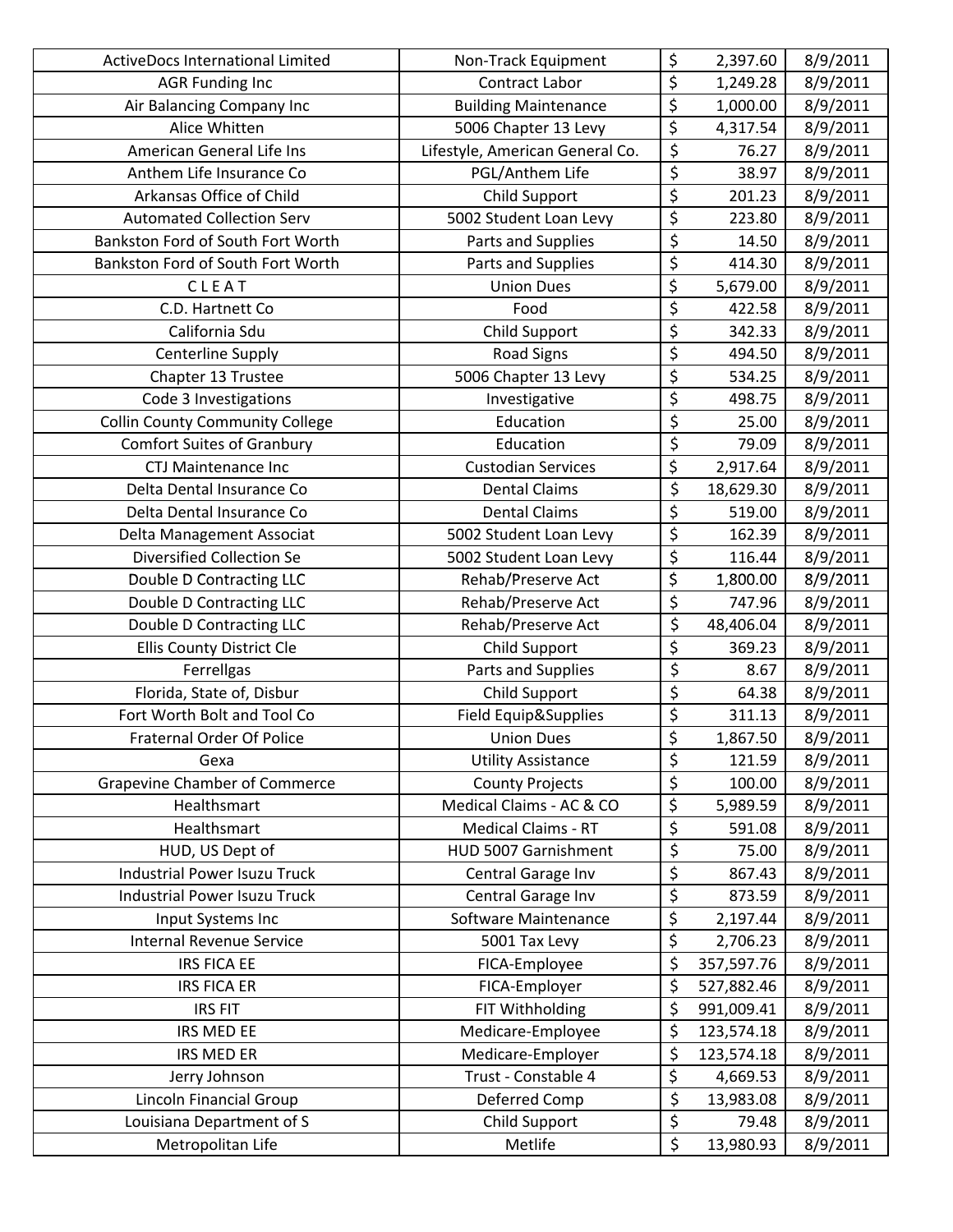| Missouri Family Support P           | Child Support                 | \$                              | 367.84         | 8/9/2011 |
|-------------------------------------|-------------------------------|---------------------------------|----------------|----------|
| Mity-Lite Inc                       | Non-Track Equipment           | \$                              | 425.70         | 8/9/2011 |
| Nationwide Retirement Sol           | Deferred Comp                 | \$                              | 94,705.60      | 8/9/2011 |
| <b>NCO Financial Systems Inc</b>    | 5002 Student Loan Levy        | \$                              | 660.96         | 8/9/2011 |
| North Dakota Sdu                    | Child Support                 | $\overline{\xi}$                | 281.54         | 8/9/2011 |
| Oklahoma Dept of Human Se           | Child Support                 | \$                              | 150.00         | 8/9/2011 |
| Paulette Williams                   | Williams 5007 Garnishment     | $\overline{\boldsymbol{\zeta}}$ | 303.54         | 8/9/2011 |
| PayFlex                             | Dependent Care                | \$                              | 1,795.45       | 8/9/2011 |
| PayFlex                             | Medical                       | \$                              | 42,353.00      | 8/9/2011 |
| Pennsylvania-HEAA                   | 5002 Student Loan Levy        | \$                              | 501.10         | 8/9/2011 |
| Pioneer Credit Recovery I           | 5002 Student Loan Levy        | \$                              | 212.72         | 8/9/2011 |
| Plant Shed Inc                      | Landscaping Expense           | \$                              | 487.25         | 8/9/2011 |
| Police & Firefighters Ins           | <b>Union Dues</b>             | \$                              | 17,349.68      | 8/9/2011 |
| <b>Prepaid Legal Services</b>       | Prepaid Attorney              | \$                              | 4,000.00       | 8/9/2011 |
| <b>Richard Alley</b>                | <b>Counsel Fees-Courts</b>    | \$                              | 2,655.00       | 8/9/2011 |
| <b>Richard Alley</b>                | <b>Counsel Fees-Courts</b>    | \$                              | 600.00         | 8/9/2011 |
| Roxanne Robinson                    | <b>Counsel Fees-Courts</b>    | $\overline{\varsigma}$          | 216.00         | 8/9/2011 |
| Roxanne Robinson                    | <b>Counsel Fees-Courts</b>    | $\overline{\xi}$                | 225.00         | 8/9/2011 |
| Roxanne Robinson                    | Cnsl Fees-Crim Appls          | \$                              | 500.00         | 8/9/2011 |
| Safety Kleen Systems Inc            | Central Garage Inv            | \$                              | 50.00          | 8/9/2011 |
| Safety Kleen Systems Inc            | Central Garage Inv            | \$                              | (632.50)       | 8/9/2011 |
| Safety Kleen Systems Inc            | Parts and Supplies            | $\overline{\xi}$                | (143.50)       | 8/9/2011 |
| Safety Kleen Systems Inc            | <b>Disposal Service</b>       | \$                              | (72.50)        | 8/9/2011 |
| Safety Kleen Systems Inc            | <b>Disposal Service</b>       | $\overline{\boldsymbol{\zeta}}$ | 231.78         | 8/9/2011 |
| Safety Kleen Systems Inc            | Grease and Oil                | \$                              | (166.50)       | 8/9/2011 |
| Safety Kleen Systems Inc            | Non-Track Equipment           | \$                              | 742.51         | 8/9/2011 |
| <b>Schooler Automotive</b>          | Parts and Supplies            | $\overline{\xi}$                | 988.42         | 8/9/2011 |
| Social Security Admin Lev           | SSA 5007 Garnishment          | $\overline{\varsigma}$          | 25.00          | 8/9/2011 |
| Sprint                              | <b>Supplies</b>               | $\overline{\xi}$                | 27.99          | 8/9/2011 |
| Sprint                              | Telephone - Mobile            | \$                              | 1,501.24       | 8/9/2011 |
| <b>Supreme Realty</b>               | <b>Rental Assistance</b>      | \$                              | 569.00         | 8/9/2011 |
| Surehand                            | Miscellaneous                 | \$                              | 275.00         | 8/9/2011 |
| Tarrant Co. P/R Acct                | <b>Payroll Transfers</b>      |                                 | \$6,292,627.68 | 8/9/2011 |
| <b>Tarrant County Child Supp</b>    | Child Support                 | \$                              | 144.92         | 8/9/2011 |
| <b>Tarrant County Deputy She</b>    | <b>Union Dues</b>             | $\overline{\xi}$                | 1,408.50       | 8/9/2011 |
| <b>TCDRS</b>                        | Retirement Employer-July 2011 |                                 | \$3,159,591.19 | 8/9/2011 |
| <b>TCDRS</b>                        | Retirement Employee-July 2011 |                                 | \$1,796,680.61 | 8/9/2011 |
| Tennesse Child Support Re           | Child Support                 | \$                              | 212.30         | 8/9/2011 |
| <b>Texas Bankers Association</b>    | <b>Supplies</b>               | $\overline{\xi}$                | 153.00         | 8/9/2011 |
| Texas Child Support Disbu           | Child Support                 | \$                              | 40,815.07      | 8/9/2011 |
| <b>Texas Guaranteed Student</b>     | 5002 Student Loan Levy        | \$                              | 1,888.96       | 8/9/2011 |
| <b>Tim Truman</b>                   | 5006 Chapter 13 Levy          | \$                              | 3,896.79       | 8/9/2011 |
| Tom Powers Chapter 13 Tru           | 5006 Chapter 13 Levy          | \$                              | 2,572.70       | 8/9/2011 |
| <b>Trails End Truck Accessories</b> | Central Garage Inv            | \$                              | 121.31         | 8/9/2011 |
| United HealthCare                   | Medical Claims - AC & CO      | \$                              | 561,008.63     | 8/9/2011 |
| United HealthCare                   | <b>Medical Claims - RT</b>    | $\overline{\varsigma}$          | 65,609.21      | 8/9/2011 |
| United Student Aid Funds            | 5002 Student Loan Levy        | \$                              | 350.71         | 8/9/2011 |
| United Way                          | <b>United Fund</b>            | $\overline{\xi}$                | 1,342.61       | 8/9/2011 |
| US Department of Educatio           | 5002 Student Loan Levy        | \$                              | 289.19         | 8/9/2011 |